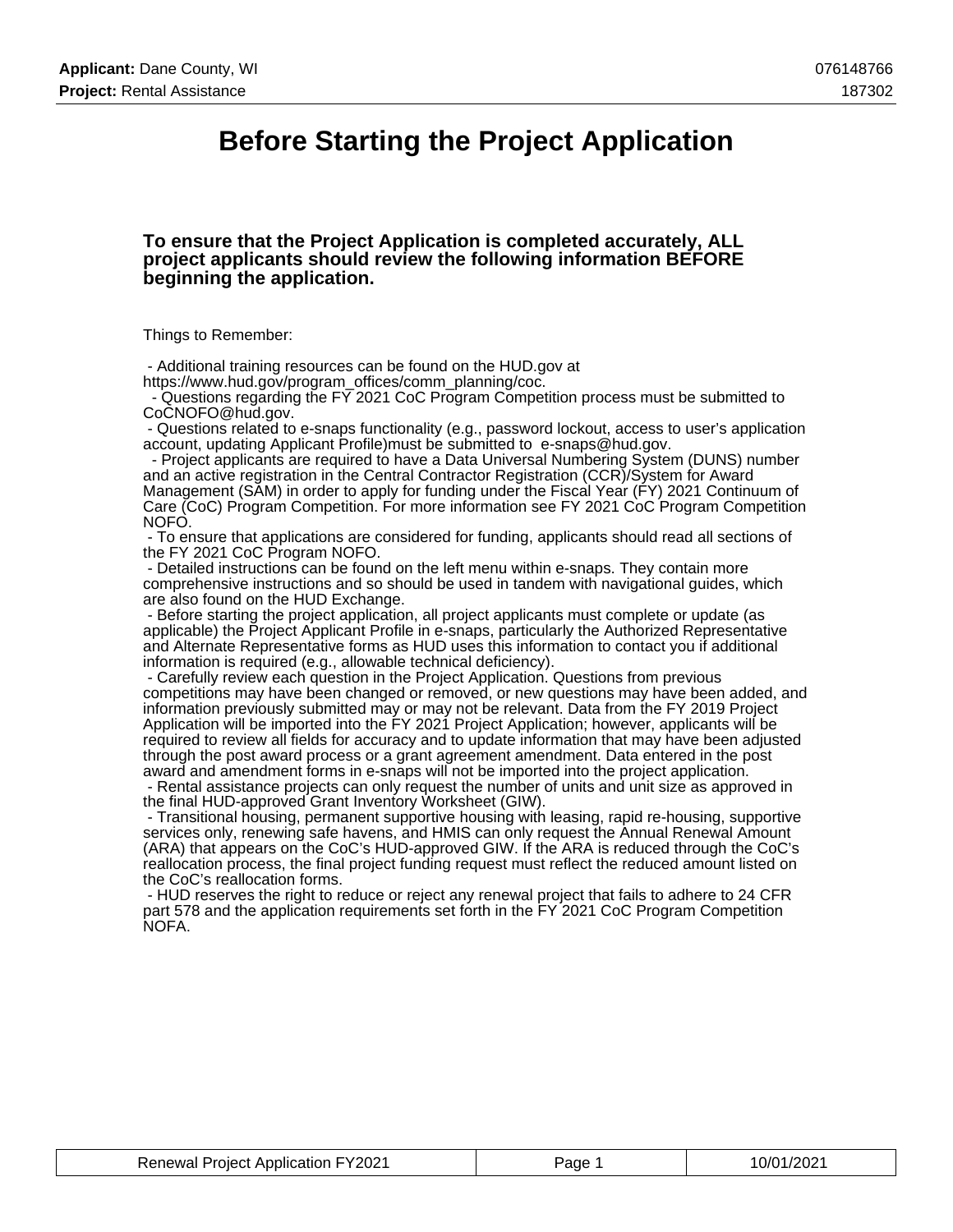# **1A. SF-424 Application Type**

| <b>1. Type of Submission:</b> Application                                                                                                                                                                                                                                                     |                                                     |
|-----------------------------------------------------------------------------------------------------------------------------------------------------------------------------------------------------------------------------------------------------------------------------------------------|-----------------------------------------------------|
|                                                                                                                                                                                                                                                                                               | 2. Type of Application: Renewal Project Application |
| If "Revision", select appropriate letter(s):                                                                                                                                                                                                                                                  |                                                     |
| If "Other", specify:                                                                                                                                                                                                                                                                          |                                                     |
| <b>3. Date Received: 10/01/2021</b>                                                                                                                                                                                                                                                           |                                                     |
| 4. Applicant Identifier:                                                                                                                                                                                                                                                                      |                                                     |
| 5a. Federal Entity Identifier:                                                                                                                                                                                                                                                                |                                                     |
| 5b. Federal Award Identifier:<br>This is the first 6 digits of the Grant Number,<br>known as the PIN, that will also be indicated<br>on Screen 3A Project Detail. This number<br>must match the first 6 digits of the grant<br>number on the HUD approved Grant Inventory<br>Worksheet (GIW). | WI0096                                              |
| <b>Check to confrim that the Federal Award</b><br>Identifier has been updated to reflect the<br>most recently awarded grant number                                                                                                                                                            | $\mathsf{X}$                                        |
| 6. Date Received by State:                                                                                                                                                                                                                                                                    |                                                     |
| 7. State Application Identifier:                                                                                                                                                                                                                                                              |                                                     |

| <b>Renewal Project Application FY2021</b> | Page 2 | 10/01/2021 |
|-------------------------------------------|--------|------------|
|-------------------------------------------|--------|------------|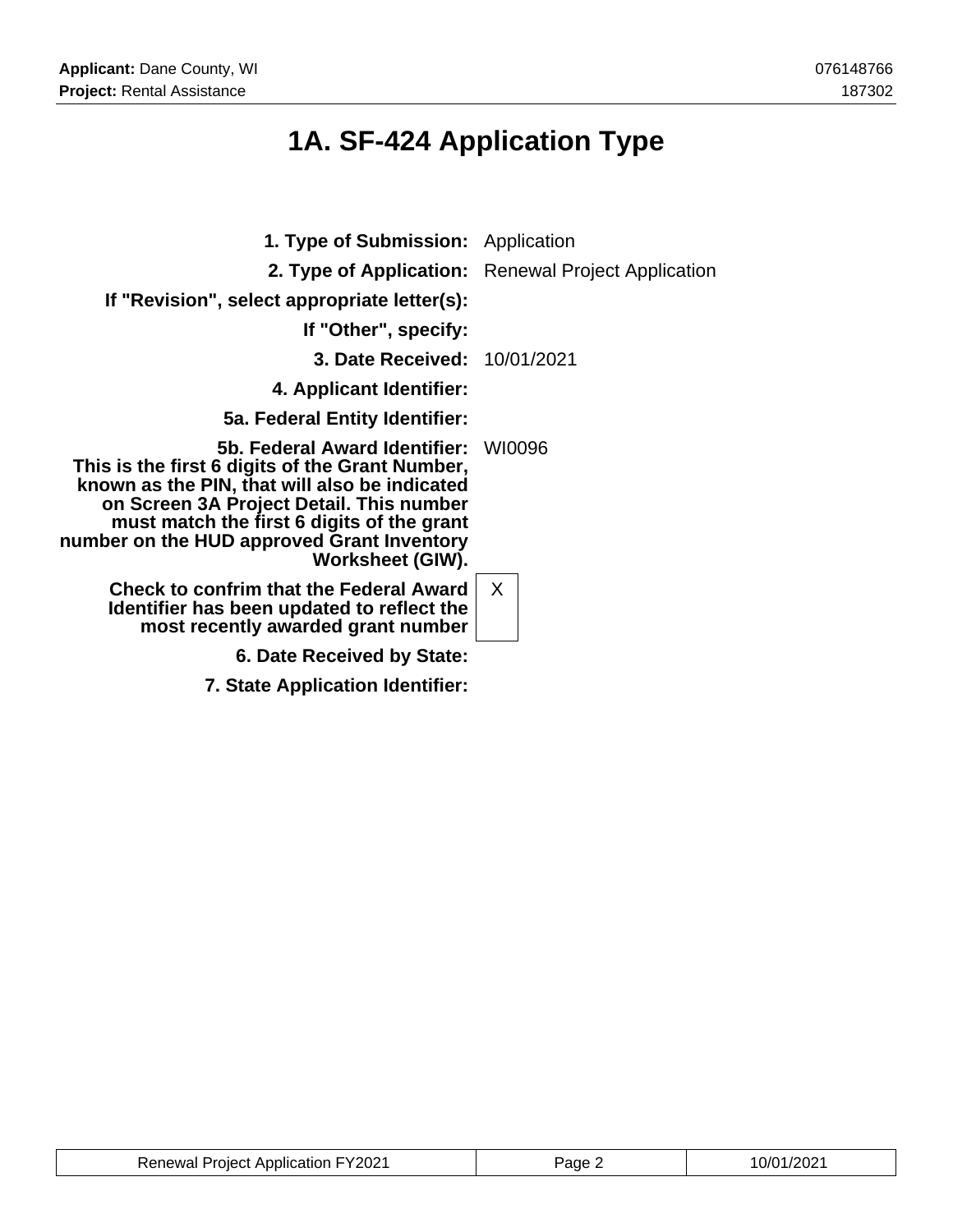# **1B. SF-424 Legal Applicant**

### **8. Applicant**

**a. Legal Name:** Dane County, WI

**b. Employer/Taxpayer Identification Number** 39-6005684 **(EIN/TIN):**

| c. Organizational DUNS:                            |                         | 076148766                     | PLUS <sub>4</sub> |  |
|----------------------------------------------------|-------------------------|-------------------------------|-------------------|--|
|                                                    |                         |                               |                   |  |
| d. Address                                         |                         |                               |                   |  |
|                                                    |                         | Street 1: 1202 Northport Dr.  |                   |  |
| <b>Street 2:</b>                                   |                         |                               |                   |  |
| City:                                              | Madison                 |                               |                   |  |
| County:                                            | Dane                    |                               |                   |  |
|                                                    | <b>State: Wisconsin</b> |                               |                   |  |
| <b>Country: United States</b>                      |                         |                               |                   |  |
| Zip / Postal Code: 53704                           |                         |                               |                   |  |
|                                                    |                         |                               |                   |  |
| e. Organizational Unit (optional)                  |                         |                               |                   |  |
| <b>Department Name:</b>                            |                         |                               |                   |  |
| <b>Division Name:</b>                              |                         |                               |                   |  |
|                                                    |                         |                               |                   |  |
| f. Name and contact information of person to<br>be |                         |                               |                   |  |
| contacted on matters involving this<br>application |                         |                               |                   |  |
| Prefix:                                            | Mrs.                    |                               |                   |  |
| First Name: Casey                                  |                         |                               |                   |  |
| <b>Middle Name:</b>                                |                         |                               |                   |  |
| Last Name: Slaughter Becker                        |                         |                               |                   |  |
| Suffix:                                            |                         |                               |                   |  |
| Title:                                             |                         | <b>Division Administrator</b> |                   |  |
| <b>Organizational Affiliation:</b> Dane County, WI |                         |                               |                   |  |
| Telephone Number: (608) 358-4994                   |                         |                               |                   |  |
|                                                    |                         |                               |                   |  |

| <b>Renewal Project Application FY2021</b> | Page 3 | 10/01/2021 |
|-------------------------------------------|--------|------------|
|-------------------------------------------|--------|------------|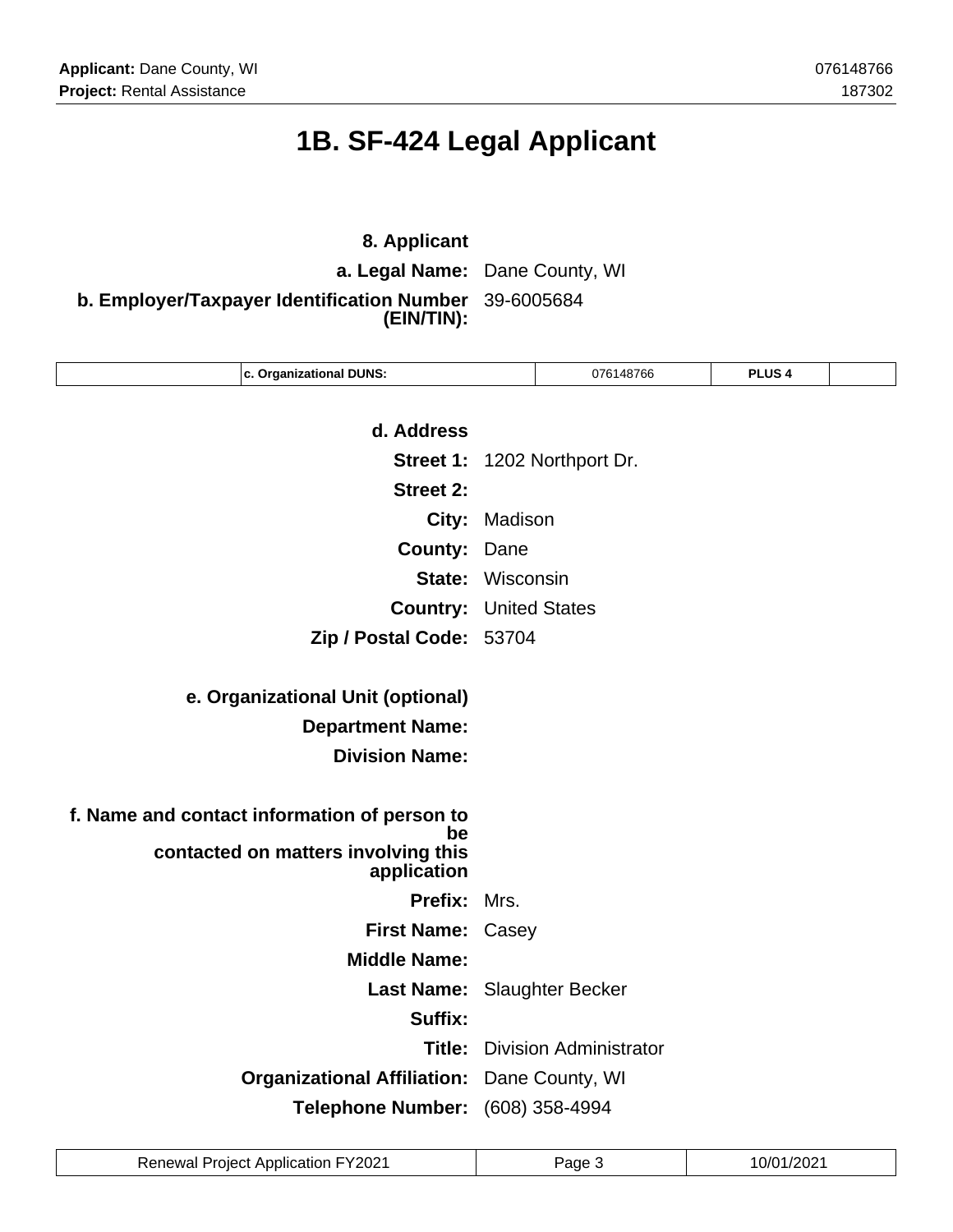**Extension:**

**Fax Number:** (608) 242-6531 **Email:** becker.casey@countyofdane.com

| <b>Renewal Project Application FY2021</b> | <sup>o</sup> aqe 4 | 10/01/2021 |
|-------------------------------------------|--------------------|------------|
|-------------------------------------------|--------------------|------------|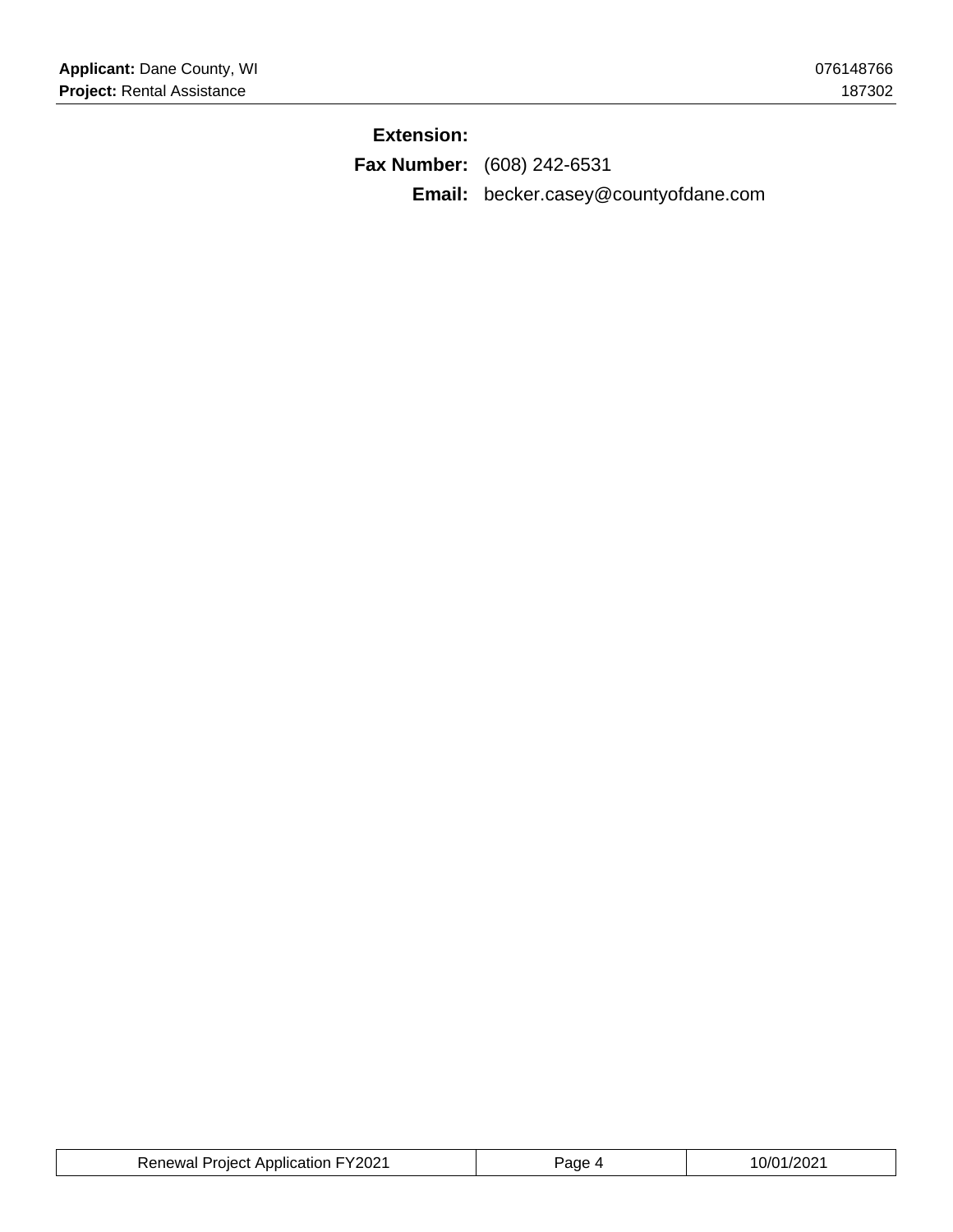# **1C. SF-424 Application Details**

|                                                                  | 9. Type of Applicant: B. County Government                                     |
|------------------------------------------------------------------|--------------------------------------------------------------------------------|
|                                                                  | <b>10. Name of Federal Agency:</b> Department of Housing and Urban Development |
| 11. Catalog of Federal Domestic Assistance CoC Program<br>Title: |                                                                                |
| CFDA Number: 14.267                                              |                                                                                |
| 12. Funding Opportunity Number: FR-6500-N25                      |                                                                                |
|                                                                  | <b>Title: Continuum of Care Homeless Assistance</b><br>Competition             |
| <b>13. Competition Identification Number:</b>                    |                                                                                |
|                                                                  |                                                                                |
| Title:                                                           |                                                                                |

| <b>Renewal Project Application FY2021</b> | Page | 10/01/2021 |
|-------------------------------------------|------|------------|
|-------------------------------------------|------|------------|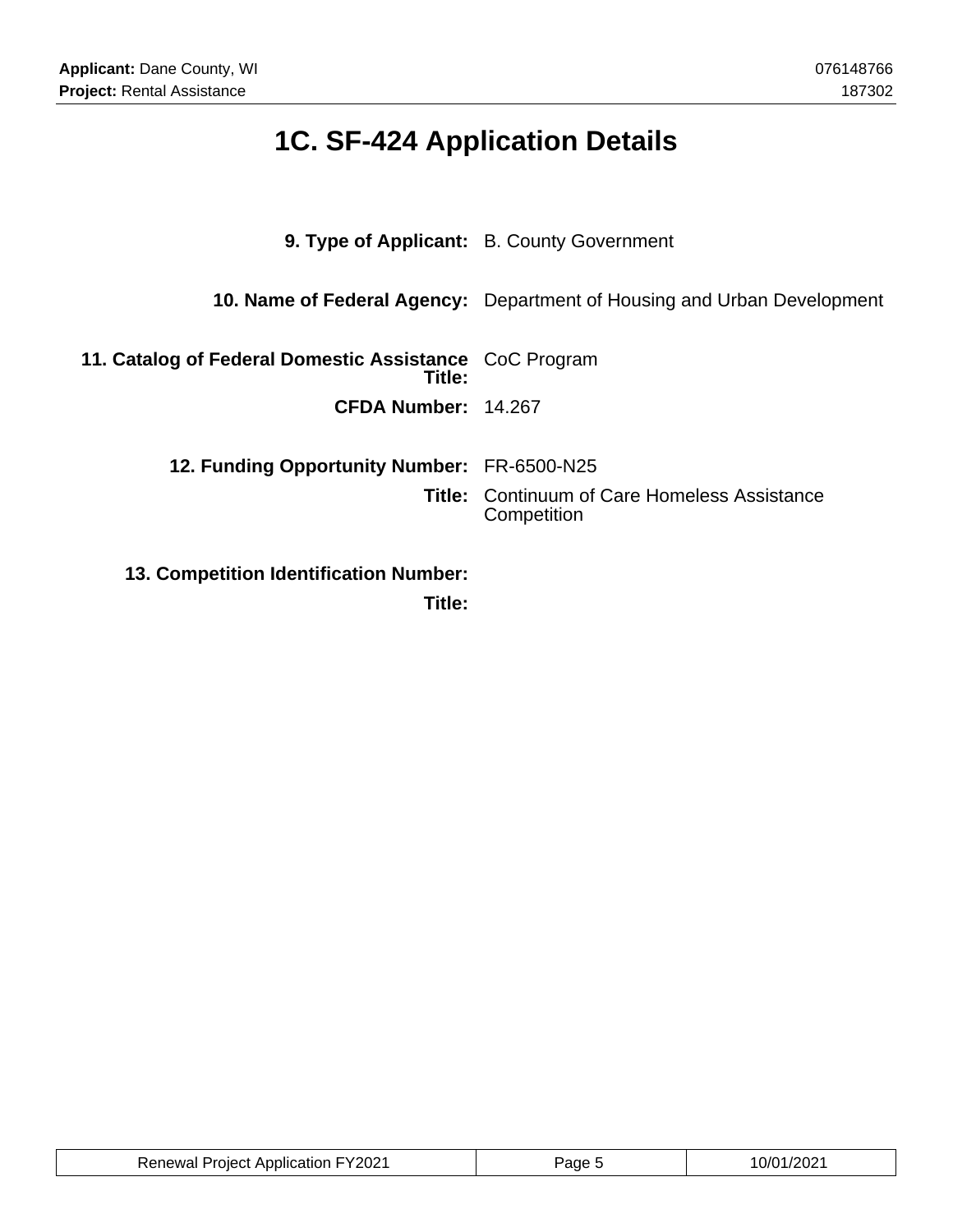# **1D. SF-424 Congressional District(s)**

| 14. Area(s) affected by the project (State(s)<br>only):<br>(for multiple selections hold CTRL key) | Wisconsin |
|----------------------------------------------------------------------------------------------------|-----------|
| 15. Descriptive Title of Applicant's Project: Rental Assistance                                    |           |
| 16. Congressional District(s):                                                                     |           |
| a. Applicant: WI-002<br>(for multiple selections hold CTRL key)                                    |           |
| b. Project: WI-002<br>(for multiple selections hold CTRL key)                                      |           |
|                                                                                                    |           |
| 17. Proposed Project                                                                               |           |
| a. Start Date: 04/01/2021                                                                          |           |
| <b>b. End Date: 03/31/2022</b>                                                                     |           |
| 18. Estimated Funding (\$)                                                                         |           |
| a. Federal:                                                                                        |           |
| b. Applicant:                                                                                      |           |
| c. State:                                                                                          |           |
| d. Local:                                                                                          |           |
| e. Other:                                                                                          |           |
| f. Program Income:                                                                                 |           |
| g. Total:                                                                                          |           |
|                                                                                                    |           |

| <b>Renewal Project Application FY2021</b> | Page 6 | 10/01/2021 |
|-------------------------------------------|--------|------------|
|-------------------------------------------|--------|------------|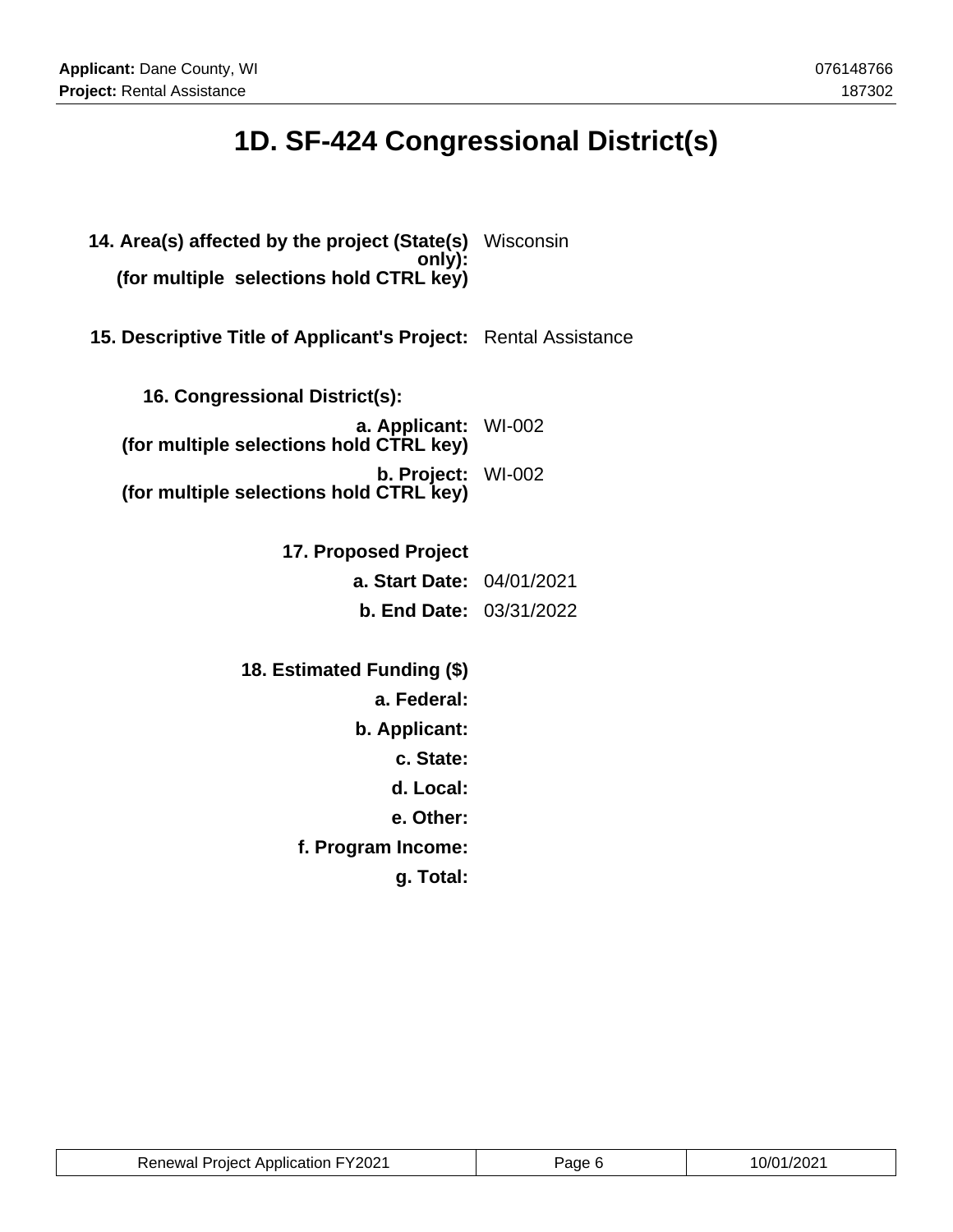# **1E. SF-424 Compliance**

**19. Is the Application Subject to Review By** b. Program is subject to E.O. 12372 but has not **State Executive Order 12372 Process?** been selected by the State for review.

**If "YES", enter the date this application was made available to the State for review:**

**20. Is the Applicant delinquent on any Federal** No **debt?**

**If "YES," provide an explanation:**

| <b>Renewal Project Application FY2021</b> | Page | 10/01/2021 |
|-------------------------------------------|------|------------|
|-------------------------------------------|------|------------|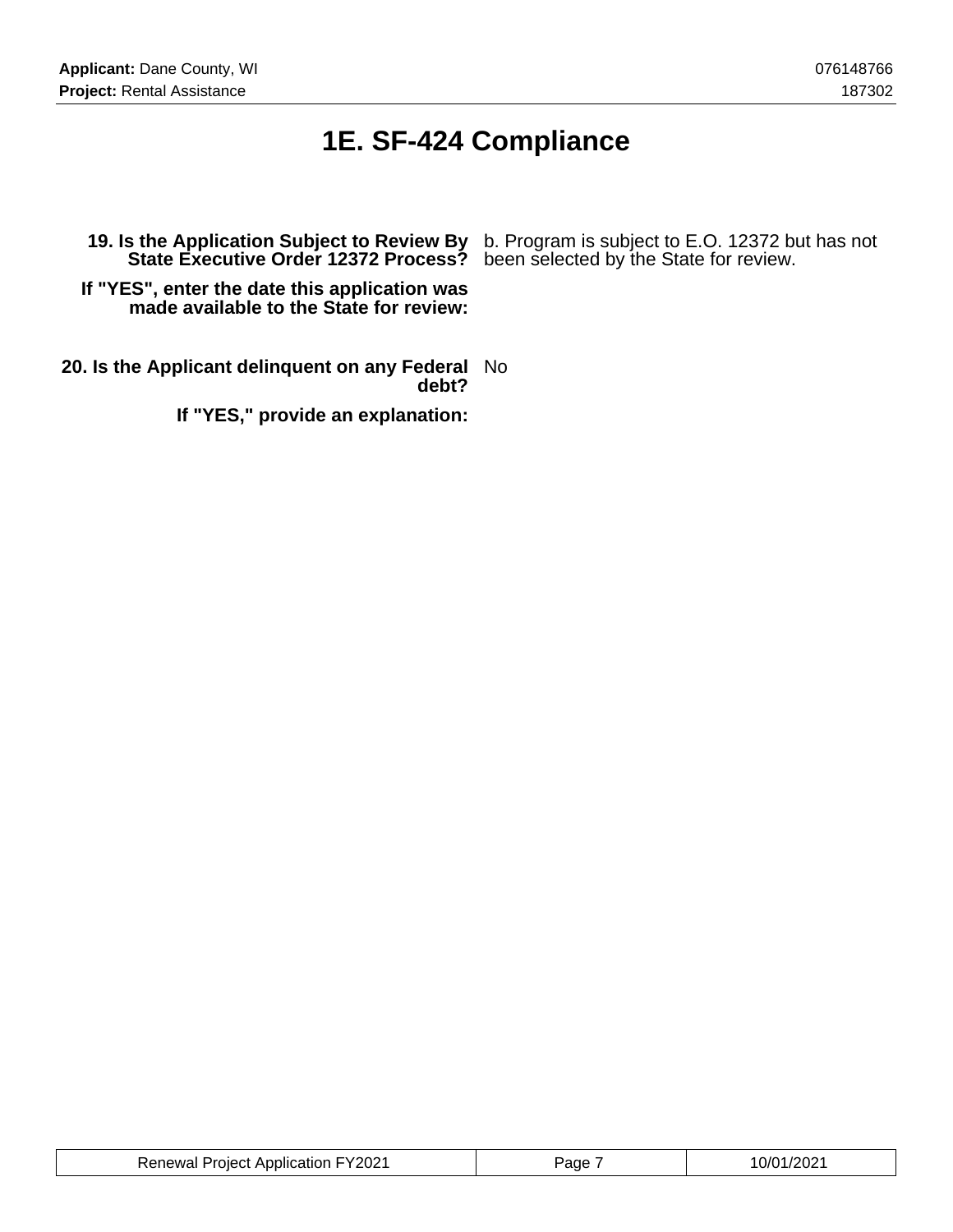# **1F. SF-424 Declaration**

**By signing and submitting this application, I certify (1) to the statements contained in the list of certifications\*\* and (2) that the statements herein are true, complete, and accurate to the best of my knowledge. I also provide the required assurances\*\* and agree to comply with any resulting terms if I accept an award. I am aware that any false, fictitious, or fraudulent statements or claims may subject me to criminal, civil, or administrative penalties. (U.S. Code, Title 218, Section 1001)**

**I AGREE:** X

**21. Authorized Representative**

| <b>Prefix: Mrs.</b>                                        |                                                                                              |
|------------------------------------------------------------|----------------------------------------------------------------------------------------------|
| <b>First Name: Casey</b>                                   |                                                                                              |
| <b>Middle Name:</b>                                        |                                                                                              |
|                                                            | <b>Last Name:</b> Slaughter Becker                                                           |
| Suffix:                                                    |                                                                                              |
|                                                            | <b>Title:</b> Division Administrator                                                         |
| Telephone Number: (608) 358-4994<br>(Format: 123-456-7890) |                                                                                              |
| (Format: 123-456-7890)                                     | <b>Fax Number:</b> (608) 242-6293                                                            |
|                                                            | <b>Email:</b> becker.casey@countyofdane.com                                                  |
|                                                            | <b>Signature of Authorized Representative:</b> Considered signed upon submission in e-snaps. |
| <b>Date Signed: 10/01/2021</b>                             |                                                                                              |

| <b>Renewal Project Application FY2021</b> | ane, | 10/01/2021 |
|-------------------------------------------|------|------------|
|-------------------------------------------|------|------------|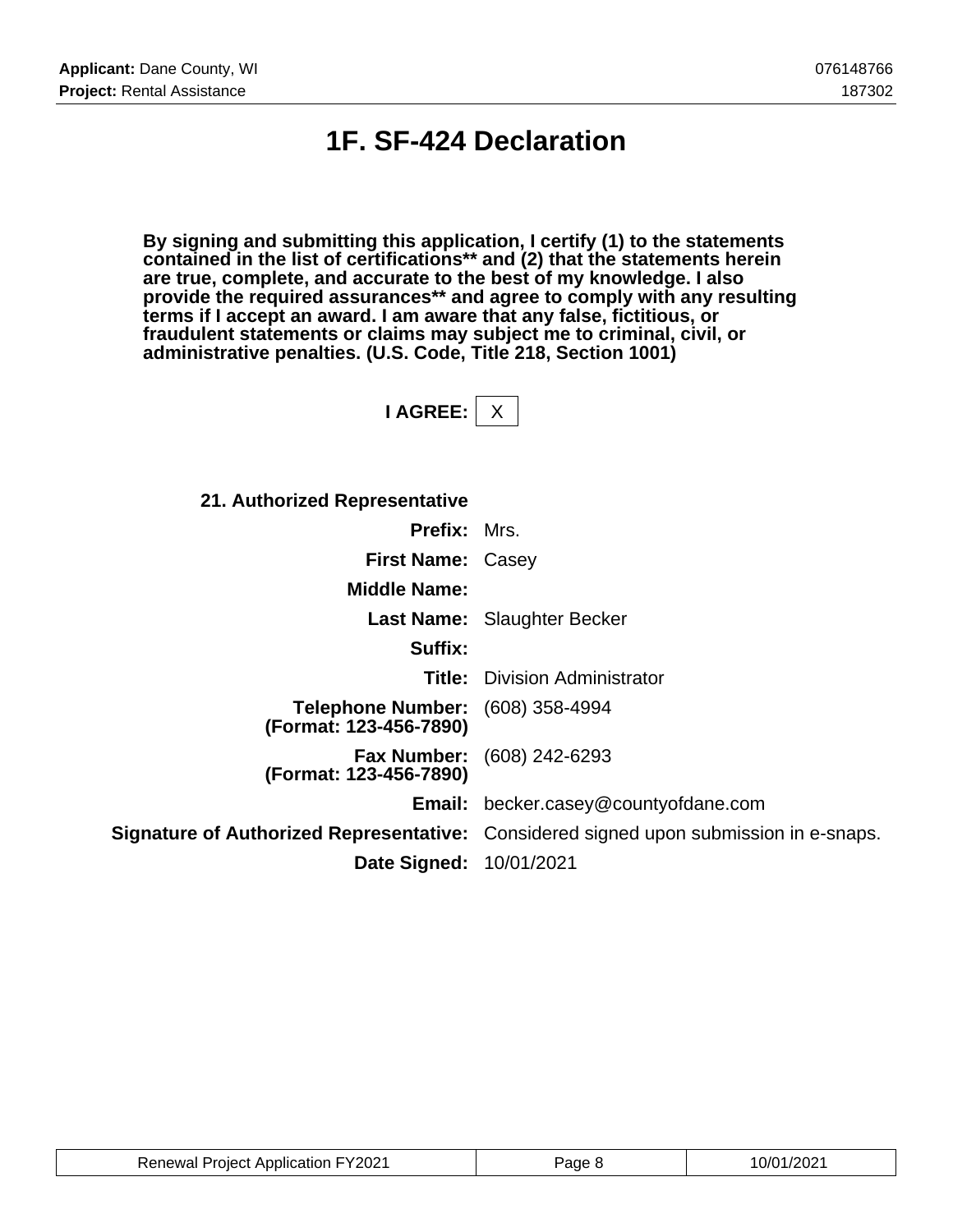# **1G. HUD 2880**

### **Applicant/Recipient Disclosure/Update Report - form HUD-2880 U.S. Department of Housing and Urban Development OMB Approval No. 2506-0214 (exp.02/28/2022)**

### **Applicant/Recipient Information**

### **1. Applicant/Recipient Name, Address, and Phone**

| <b>Agency Legal Name: Dane County, WI</b>          |                                             |
|----------------------------------------------------|---------------------------------------------|
| <b>Prefix: Mrs.</b>                                |                                             |
| <b>First Name: Casey</b>                           |                                             |
| <b>Middle Name:</b>                                |                                             |
|                                                    | <b>Last Name:</b> Slaughter Becker          |
| Suffix:                                            |                                             |
|                                                    | <b>Title:</b> Division Administrator        |
| <b>Organizational Affiliation: Dane County, WI</b> |                                             |
| Telephone Number: (608) 358-4994                   |                                             |
| <b>Extension:</b>                                  |                                             |
|                                                    | <b>Email:</b> becker.casey@countyofdane.com |
| City:                                              | Madison                                     |
| <b>County: Dane</b>                                |                                             |
|                                                    | <b>State: Wisconsin</b>                     |
|                                                    | <b>Country: United States</b>               |
| Zip/Postal Code: 53704                             |                                             |
|                                                    |                                             |
| <b>2. Employer ID Number (EIN): 39-6005684</b>     |                                             |

**3. HUD Program:** Continuum of Care Program

### **4. Amount of HUD Assistance Requested/Received**

| <b>Renewal Project Application FY2021</b> | Page 9 | 10/01/2021 |
|-------------------------------------------|--------|------------|
|-------------------------------------------|--------|------------|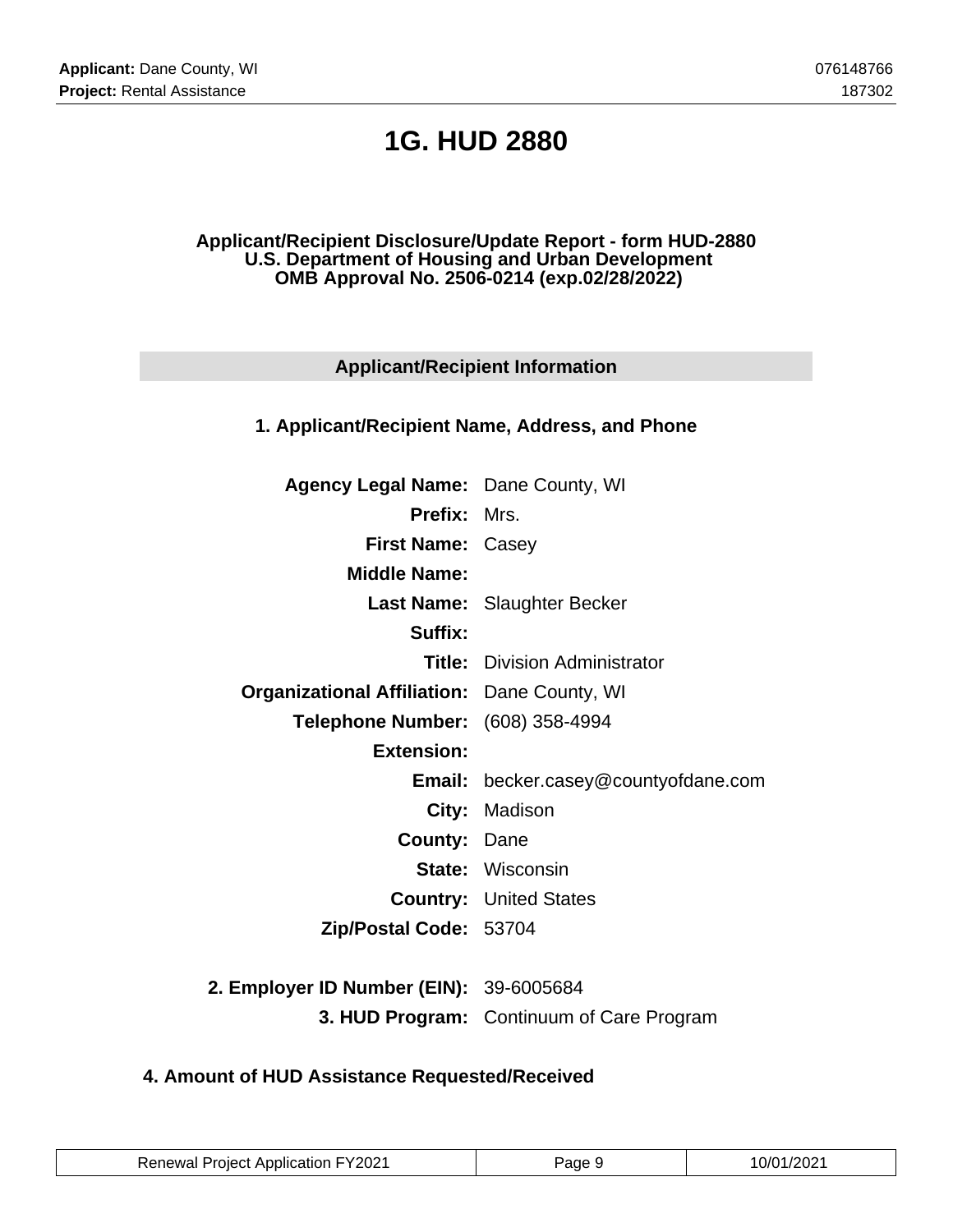### **4a. Total Amount Requested for this project:** \$1,173,514

#### **5. State the name and location (street** Rental Assistance 1202 Northport Dr. Madison **address, city and state) of the project or** Wisconsin **activity:**

Refer to project name, addresses and CoC Project Identifying Number (PIN) entered into the attached project application.

### **Part I Threshold Determinations**

**1. Are you applying for assistance for a** Yes **specific project or activity? (For further information, see 24 CFR Sec. 4.3).**

**2. Have you received or do you expect to** Yes **receive assistance within the jurisdiction of the Department (HUD), involving the project or activity in this application, in excess of \$200,000 during this fiscal year (Oct. 1 - Sep. 30)? For further information, see 24 CFR Sec. 4.9.**

#### **Part II Other Government Assistance Provided or Requested/Expected Sources and Use of Funds**

Such assistance includes, but is not limited to, any grant, loan, subsidy, guarantee, insurance, payment, credit, or tax benefit.

| Department/Local Agency Name and Address | <b>Type of Assistance</b> | Amount<br><b>Requested /<br/>Provided</b> | <b>Expected Uses of the Funds</b> |
|------------------------------------------|---------------------------|-------------------------------------------|-----------------------------------|
| NA                                       | <b>NA</b>                 | \$0.00 NA                                 |                                   |
|                                          |                           |                                           |                                   |
|                                          |                           |                                           |                                   |
|                                          |                           |                                           |                                   |
|                                          |                           |                                           |                                   |

### **Part III Interested Parties**

You must disclose:

1. All developers, contractors, or consultants involved in the application for the assistance or in the planning, development, or implementation of the project or activity and

| <b>Renewal Project Application FY2021</b> | Page 10 | 10/01/2021 |
|-------------------------------------------|---------|------------|
|-------------------------------------------|---------|------------|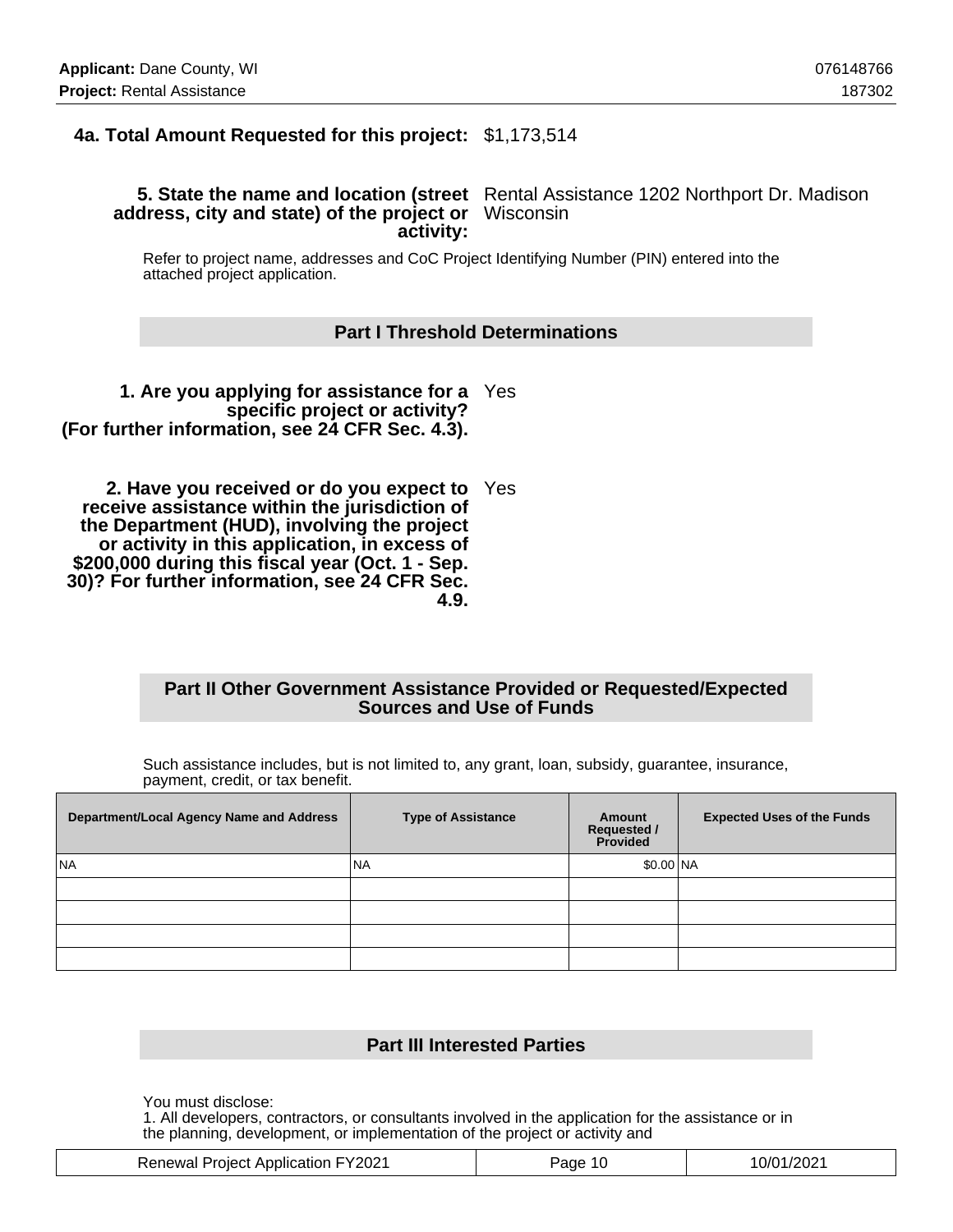#### 2. any other person who has a financial interest in the project or activity for which the assistance is sought that exceeds \$50,000 or 10 percent of the assistance (whichever is lower).

| Alphabetical list of all persons with a<br>reportable financial interest in the<br>project or activity<br>(For individuals, give the last name<br>first) | <b>Social Security No.</b><br>or Employee ID No. | Type of<br><b>Participation</b> | <b>Financial Interest</b><br>in Project/Activity<br>$($ \$) | <b>Financial Interest</b><br>in Project/Activity<br>(%) |
|----------------------------------------------------------------------------------------------------------------------------------------------------------|--------------------------------------------------|---------------------------------|-------------------------------------------------------------|---------------------------------------------------------|
| Housing Initiatives, Inc.                                                                                                                                |                                                  | Subrecipient                    | \$55,930.00                                                 | 5%                                                      |
| Housing Initiatives, Inc.                                                                                                                                |                                                  | Landlord                        | \$999,348.00                                                | 95%                                                     |
|                                                                                                                                                          |                                                  |                                 |                                                             |                                                         |
|                                                                                                                                                          |                                                  |                                 |                                                             |                                                         |
|                                                                                                                                                          |                                                  |                                 |                                                             |                                                         |

### **Certification**

Warning: If you knowingly make a false statement on this form, you may be subject to civil or criminal penalties under Section 1001 of Title 18 of the United States Code. In addition, any person who knowingly and materially violates any required disclosures of information, including intentional nondisclosure, is subject to civil money penalty not to exceed \$10,000 for each violation.

I certify that the information provided on this form and in any accompanying documentation is true and accurate. I acknowledge that making, presenting, submitting, or causing to be submitted a false, fictitious, or fraudulent statement, representation, or certification may result in criminal, civil, and/or administrative sanctions, including fines, penalties, and imprisonment.

| I AGREE: |  |
|----------|--|
|----------|--|

**Name / Title of Authorized Official:** Casey Slaughter Becker, Division Administrator

**Signature of Authorized Official:** Considered signed upon submission in e-snaps.

**Date Signed:** 10/01/2021

| <b>Renewal Project Application FY2021</b> | Page 11 | 10/01/2021 |
|-------------------------------------------|---------|------------|
|-------------------------------------------|---------|------------|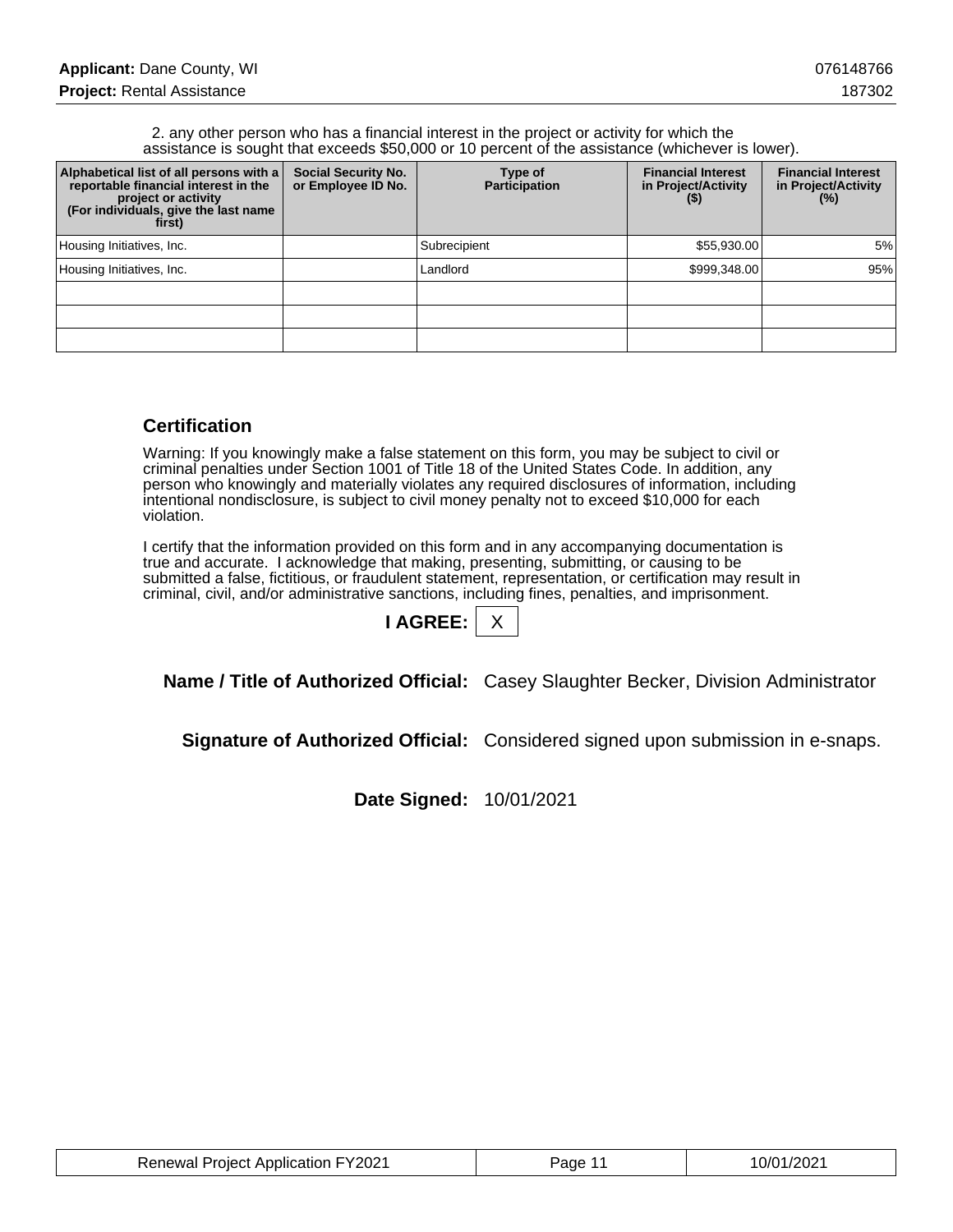# **1H. HUD 50070**

### **HUD 50070 Certification for a Drug Free Workplace**

**Applicant Name:** Dane County, WI

**Program/Activity Receiving Federal Grant** CoC Program **Funding:**

**Acting on behalf of the above named Applicant as its Authorized Official, I make the following certifications and agreements to the Department of Housing and Urban Development (HUD) regarding the sites listed below:**

|     | I certify that the above named Applicant will or will continue to<br>provide a drug-free workplace by:                                                                                                                                                                                                                                                                                                                |    |                                                                                                                                                                                                                                                                                                                                                                                                                                                                                                                                                                                                                |
|-----|-----------------------------------------------------------------------------------------------------------------------------------------------------------------------------------------------------------------------------------------------------------------------------------------------------------------------------------------------------------------------------------------------------------------------|----|----------------------------------------------------------------------------------------------------------------------------------------------------------------------------------------------------------------------------------------------------------------------------------------------------------------------------------------------------------------------------------------------------------------------------------------------------------------------------------------------------------------------------------------------------------------------------------------------------------------|
| ۱a. | Publishing a statement notifying employees that the unlawful<br>manufacture, distribution, dispensing, possession, or use of a<br>controlled substance is prohibited in the Applicant's workplace<br>and specifying the actions that will be taken against employees<br>for violation of such prohibition.                                                                                                            | е. | Notifying the agency in writing, within ten calendar days after<br>receiving notice under subparagraph d.(2) from an employee or<br>otherwise receiving actual notice of such conviction. Employers<br>of convicted employees must provide notice, including position<br>title, to every grant officer or other designee on whose grant<br>activity the convicted employee was working, unless the<br>Federalagency has designated a central point for the receipt of<br>such notices. Notice shall include the identification number(s)<br>of each affected grant;                                            |
| ١b. | Establishing an on-going drug-free awareness program to<br>inform employees ---<br>(1) The dangers of drug abuse in the workplace<br>(2) The Applicant's policy of maintaining a drug-free workplace;<br>(3) Any available drug counseling, rehabilitation, and employee<br>assistance programs; and<br>(4) The penalties that may be imposed upon employees for drug<br>abuse violations occurring in the workplace. | f. | Taking one of the following actions, within 30 calendar days of<br>receiving notice under subparagraph d.(2), with respect to any<br>emplovee who is so convicted ---<br>(1) Taking appropriate personnel action against such an<br>employee, up to and including termination, consistent with the<br>requirements of the Rehabilitation Act of 1973, as amended; or<br>(2) Requiring such employee to participate satisfactorily in a<br>drug abuse assistance or rehabilitation program approved for<br>such purposes by a Federal, State, or local health, law<br>enforcement, or other appropriate agency; |
| ۱c. | Making it a requirement that each employee to be engaged in<br>the performance of the grant be given a copy of the statement<br>required by paragraph a.;                                                                                                                                                                                                                                                             | g. | Making a good faith effort to continue to maintain a drugfree<br>workplace through implementation of paragraphs a, thru f.                                                                                                                                                                                                                                                                                                                                                                                                                                                                                     |
| ld. | Notifying the employee in the statement required by paragraph<br>a. that, as a condition of employment under the grant, the<br>emplovee will ---<br>(1) Abide by the terms of the statement; and<br>(2) Notify the employer in writing of his or her conviction for a<br>violation of a criminal drug statute occurring in the workplace<br>no later than five calendar days after such conviction;                   |    |                                                                                                                                                                                                                                                                                                                                                                                                                                                                                                                                                                                                                |

### **Sites for Work Performance.**

The Applicant shall list (on separate pages) the site(s) for the performance of work done in connection with the HUD funding of the program/activity shown above: Place of Performance shall include the street address, city, county, State, and zip code. Identify each sheet with the Applicant name and address and the program/activity receiving grant funding.) Workplaces, including addresses, entered in the attached project application. Refer to addresses entered into the attached project application.

| I certify that the information provided on this<br>form and in any accompanying<br>documentation is true and accurate. I |         |            |
|--------------------------------------------------------------------------------------------------------------------------|---------|------------|
| <b>Renewal Project Application FY2021</b>                                                                                | Page 12 | 10/01/2021 |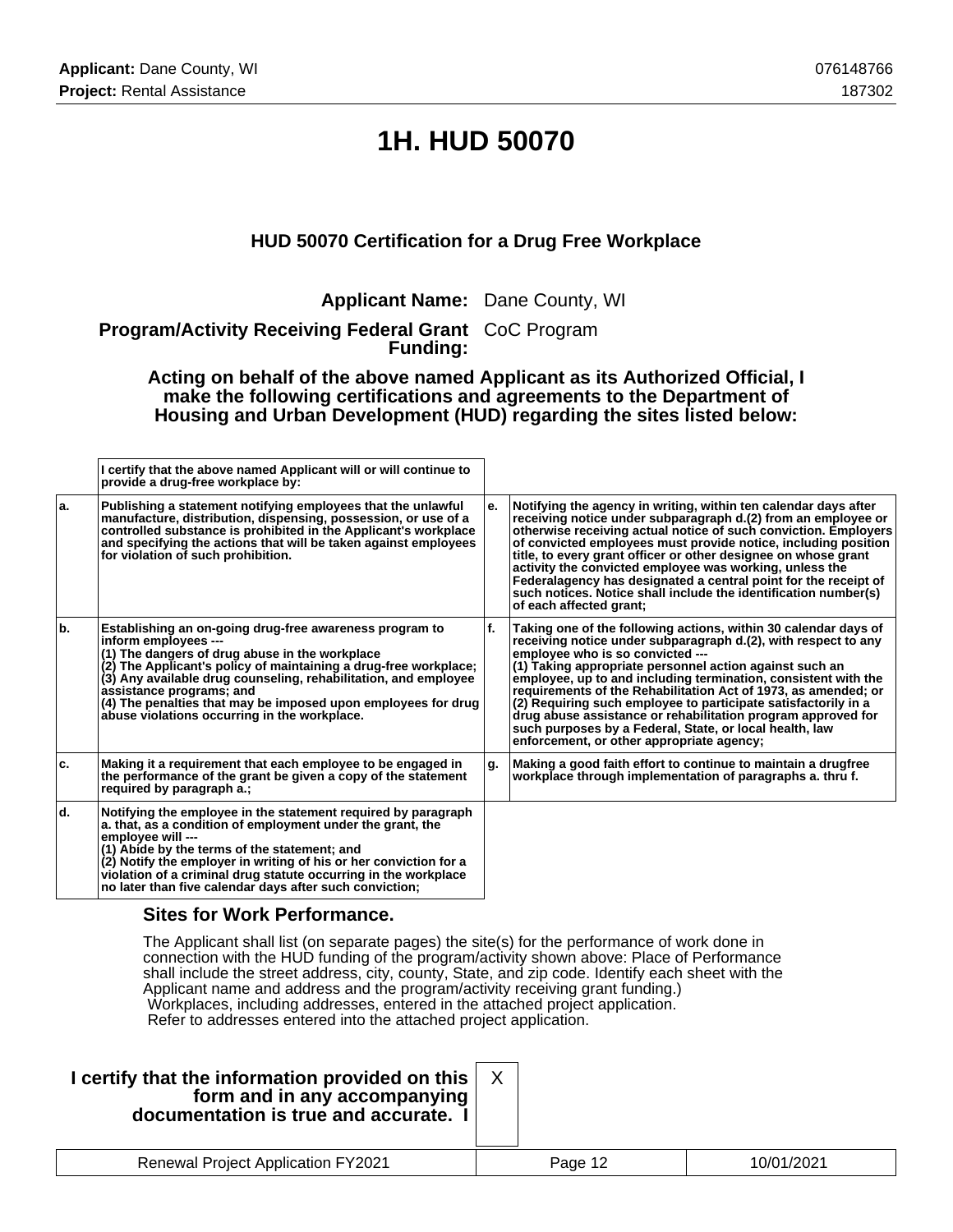**acknowledge that making, presenting, submitting, or causing to be submitted a false, fictitious, or fraudulent statement, representation, or certification may result in criminal, civil, and/or administrative sanctions, including fines, penalties, and imprisonment.**

> WARNING: Anyone who knowingly submits a false claim or makes a false statement is subject to criminal and/or civil penalties, including confinement for up to 5 years, fines, and civil and administrative penalties. (18 U.S.C. §§ 287, 1001, 1010, 1012; 31 U.S.C. §3729, 3802)

### **Authorized Representative**

| <b>Prefix: Mrs.</b>                                               |                                                                                              |
|-------------------------------------------------------------------|----------------------------------------------------------------------------------------------|
| <b>First Name: Casey</b>                                          |                                                                                              |
| <b>Middle Name</b>                                                |                                                                                              |
|                                                                   | <b>Last Name:</b> Slaughter Becker                                                           |
| Suffix:                                                           |                                                                                              |
|                                                                   | <b>Title:</b> Division Administrator                                                         |
| <b>Telephone Number:</b> (608) 358-4994<br>(Format: 123-456-7890) |                                                                                              |
| (Format: 123-456-7890)                                            | <b>Fax Number:</b> (608) 242-6293                                                            |
|                                                                   | <b>Email:</b> becker.casey@countyofdane.com                                                  |
|                                                                   | <b>Signature of Authorized Representative:</b> Considered signed upon submission in e-snaps. |
| <b>Date Signed: 10/01/2021</b>                                    |                                                                                              |

| <b>Renewal Project Application FY2021</b> | Page 13 | 10/01/2021 |
|-------------------------------------------|---------|------------|
|-------------------------------------------|---------|------------|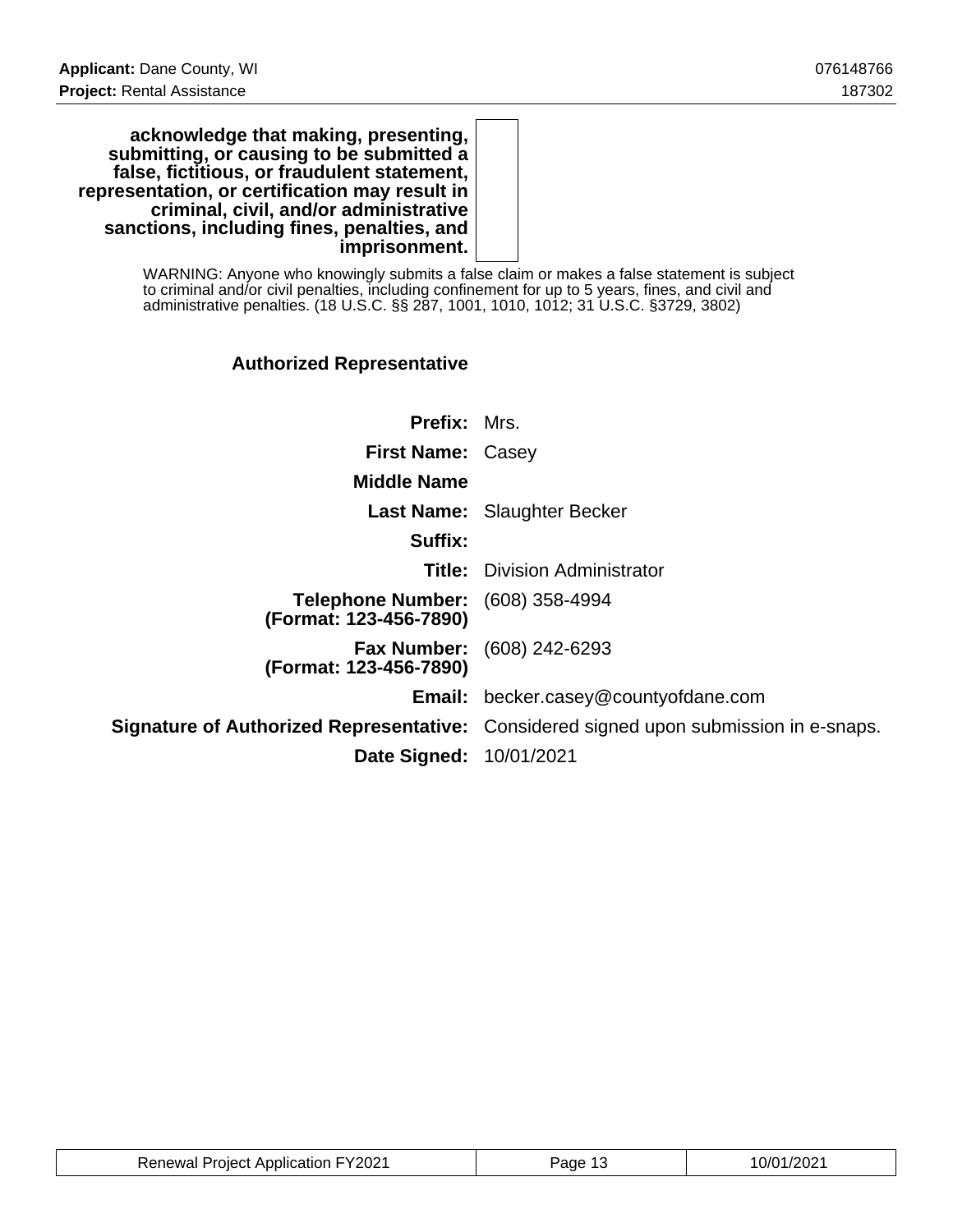# **CERTIFICATION REGARDING LOBBYING**

**Certification for Contracts, Grants, Loans, and Cooperative Agreements**

 **The undersigned certifies, to the best of his or her knowledge and belief, that:**

 **(1) No Federal appropriated funds have been paid or will be paid, by or on behalf of the undersigned, to any person for influencing or attempting to influence an officer or employee of an agency, a Member of Congress, an officer or employee of Congress, or an employee of a Member of Congress in connection with the awarding of any Federal contract, the making of any Federal grant, the making of any Federal loan, the entering into of any cooperative agreement, and the extension, continuation, renewal, amendment, or modification of any Federal contract, grant, loan, or cooperative agreement.**

 **2) If any funds other than Federal appropriated funds have been paid or will be paid to any person for influencing or attempting to influence an officer or employee of any agency, a Member of Congress, an officer or employee of Congress, or an employee of a Member of Congress in connection with this Federal contract, grant, loan, or cooperative agreement, the undersigned shall complete and submit Standard Form-LLL, ''Disclosure of Lobbying Activities,'' in accordance with its instructions.**

 **(3) The undersigned shall require that the language of this certification be included in the award documents for all subawards at all tiers (including subcontracts, subgrants, and contracts under grants, loans, and cooperative agreements) and that all subrecipients shall certify and disclose accordingly. This certification is a material representation of fact upon which reliance was placed when this transaction was made or entered into. Submission of this certification is a prerequisite for making or entering into this transaction imposed by section 1352, title 31, U.S. Code. Any person who fails to file the required certification shall be subject to a civil penalty of not less than \$10,000 and not more than \$100,000 for each such failure.**

 **Statement for Loan Guarantees and Loan Insurance**

 **The undersigned states, to the best of his or her knowledge and belief, that:**

 **If any funds have been paid or will be paid to any person for influencing or attempting to influence an officer or employee of any agency, a Member of Congress, an officer or employee of Congress, or an employee of a Member of Congress in connection with this commitment providing for the United States to insure or guarantee a loan, the undersigned shall complete and submit Standard Form-LLL, ''Disclosure of Lobbying Activities,'' in accordance with its instructions. Submission of this statement is a prerequisite for making or entering into this transaction imposed by section 1352, title 31, U.S. Code. Any person who fails to file**

| <b>Renewal Project Application FY2021</b> | Page 14 | 10/01/2021 |
|-------------------------------------------|---------|------------|
|-------------------------------------------|---------|------------|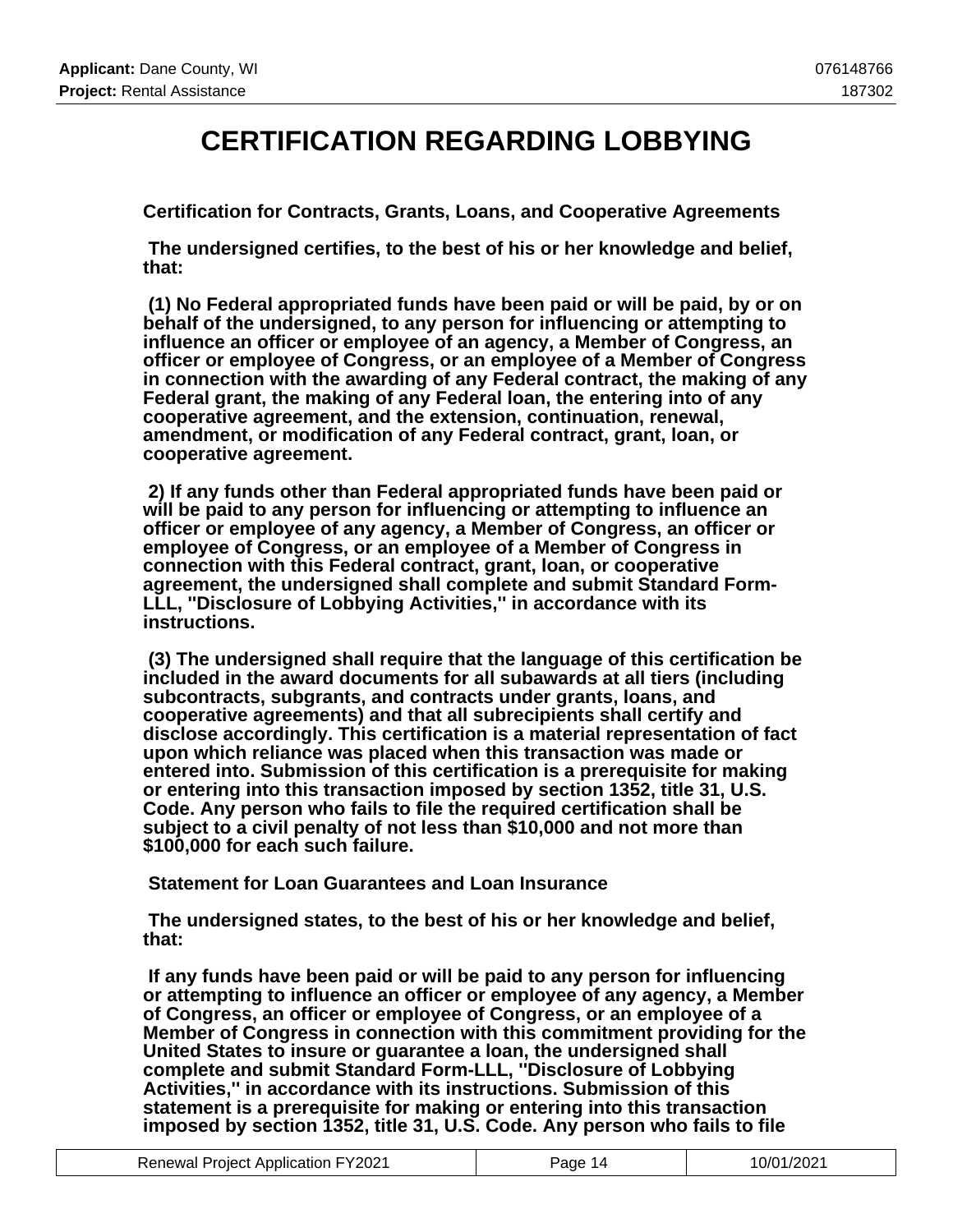### **the required statement shall be subject to a civil penalty of not less than \$10,000 and not more than \$100,000 for each such failure.**

**I hereby certify that all the information stated herein, as well as any information provided in the accompaniment herewith, is true and accurate:** X

> **Warning: HUD will prosecute false claims and statements. Conviction may result in criminal and/or civil penalties. (18 U.S.C. 1001, 1010, 1012; 31 U.S.C. 3729, 3802)**

> > **Applicant's Organization:** Dane County, WI

**Name / Title of Authorized Official:** Casey Slaughter Becker, Division Administrator

**Signature of Authorized Official:** Considered signed upon submission in e-snaps.

**Date Signed:** 10/01/2021

| <b>Renewal Project Application FY2021</b> | Page 15 | 10/01/2021 |
|-------------------------------------------|---------|------------|
|-------------------------------------------|---------|------------|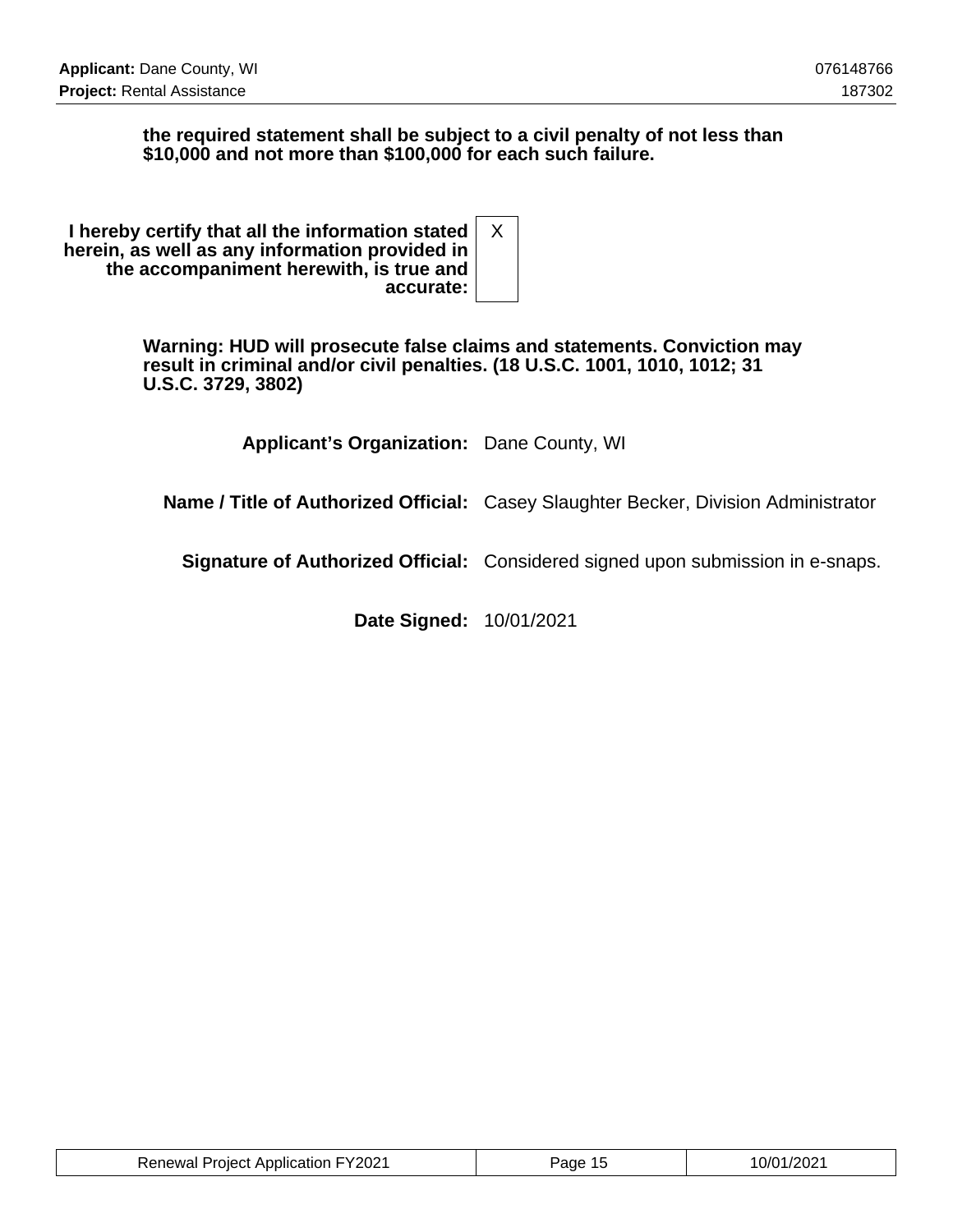# **1J. SF-LLL**

#### **DISCLOSURE OF LOBBYING ACTIVITIES Complete this form to disclose lobbying activities pursuant to 31 U.S.C. 1352. Approved by OMB0348-0046**

HUD requires a new SF-LLL submitted with each annual CoC competition and completing this screen fulfills this requirement.

Answer "Yes" if your organization is engaged in lobbying associated with the CoC Program and answer the questions as they appear next on this screen. The requirement related to lobbying as explained in the SF-LLL instructions states: "The filing of a form is required for each payment or agreement to make payment to any lobbying entity for influencing or attempting to influence an officer or employee of any agency, a Member of Congress, an officer or employee of Congress, or an employee of a Member of Congress in connection with a covered Federal action."

Answer "No" if your organization is NOT engaged in lobbying.

| <b>Does the recipient or subrecipient of this CoC</b> No<br>grant participate in federal lobbying activities<br>(lobbying a federal administration or<br>congress) in connection with the CoC<br>Program? |                                    |
|-----------------------------------------------------------------------------------------------------------------------------------------------------------------------------------------------------------|------------------------------------|
|                                                                                                                                                                                                           | <b>Legal Name:</b> Dane County, WI |
|                                                                                                                                                                                                           | Street 1: 1202 Northport Dr.       |
| <b>Street 2:</b>                                                                                                                                                                                          |                                    |
|                                                                                                                                                                                                           | City: Madison                      |
| <b>County: Dane</b>                                                                                                                                                                                       |                                    |
|                                                                                                                                                                                                           | <b>State: Wisconsin</b>            |
|                                                                                                                                                                                                           | <b>Country: United States</b>      |
| Zip / Postal Code: 53704                                                                                                                                                                                  |                                    |

**11. Information requested through this form is authorized by title 31 U.S.C. section 1352. This disclosure of lobbying activities is a material representation of fact upon which reliance was placed by the tier above when this transaction was made or entered into. This disclosure is required pursuant to 31 U.S.C. 1352. This information will be available for public inspection. Any person who fails to file the required disclosure shall be subject to a civil penalty of not less than \$10,000 and not more than \$100,000 for each such failure.**

| I certify that this information is true and $\vert$ |  |
|-----------------------------------------------------|--|
| complete. $ $                                       |  |

| . | Project Application FY2021<br>Renewal |  |  |
|---|---------------------------------------|--|--|
|---|---------------------------------------|--|--|

X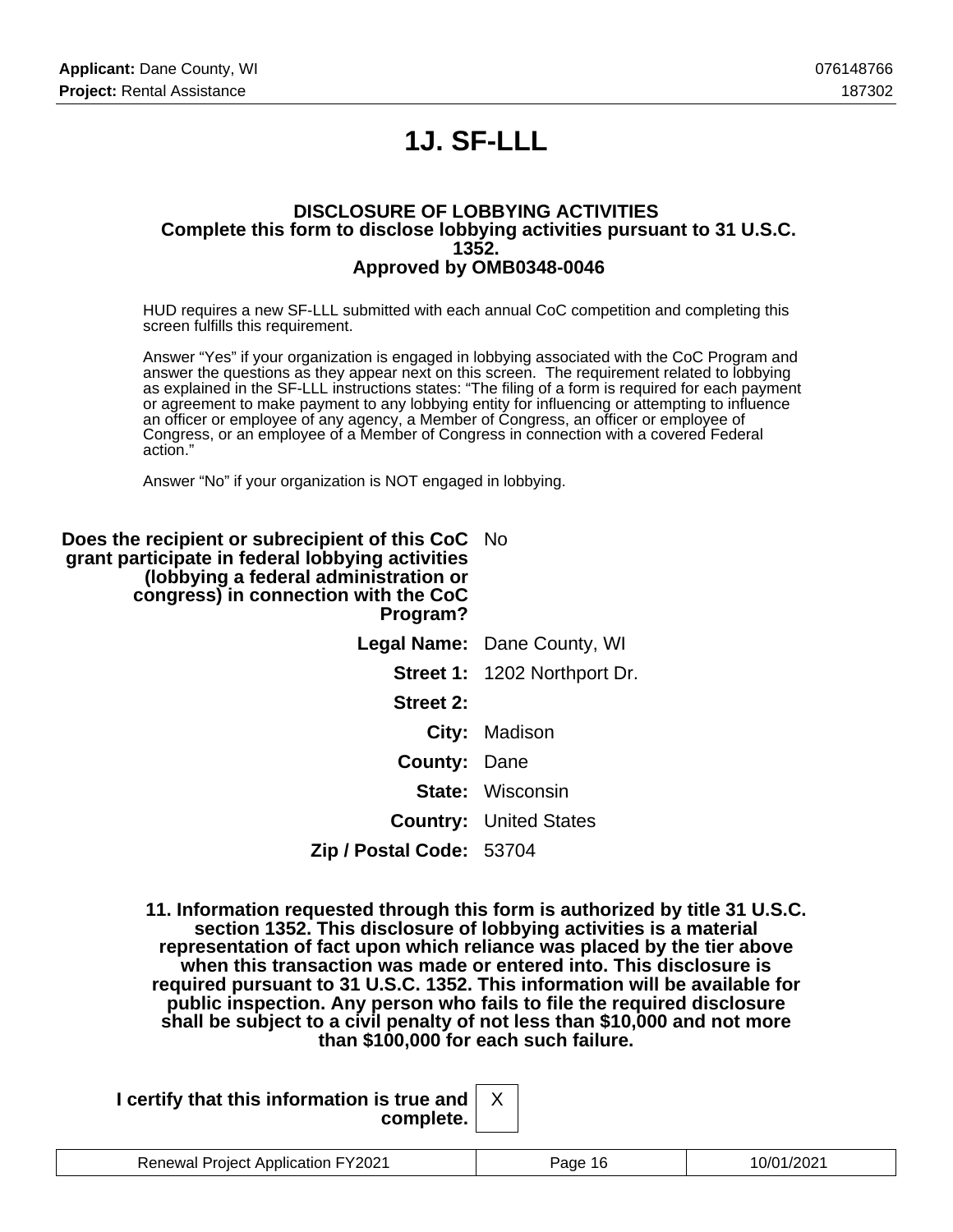| <b>Authorized Representative</b>                                  |                                                                                        |
|-------------------------------------------------------------------|----------------------------------------------------------------------------------------|
| <b>Prefix: Mrs.</b>                                               |                                                                                        |
| <b>First Name: Casey</b>                                          |                                                                                        |
| <b>Middle Name:</b>                                               |                                                                                        |
|                                                                   | <b>Last Name:</b> Slaughter Becker                                                     |
| Suffix:                                                           |                                                                                        |
|                                                                   | <b>Title:</b> Division Administrator                                                   |
| <b>Telephone Number:</b> (608) 358-4994<br>(Format: 123-456-7890) |                                                                                        |
| (Format: 123-456-7890)                                            | <b>Fax Number:</b> (608) 242-6293                                                      |
|                                                                   | Email: becker.casey@countyofdane.com                                                   |
|                                                                   | <b>Signature of Authorized Official:</b> Considered signed upon submission in e-snaps. |
| <b>Date Signed: 10/01/2021</b>                                    |                                                                                        |

| <b>Renewal Project Application FY2021</b> | Page | 10/01/2021 |
|-------------------------------------------|------|------------|
|-------------------------------------------|------|------------|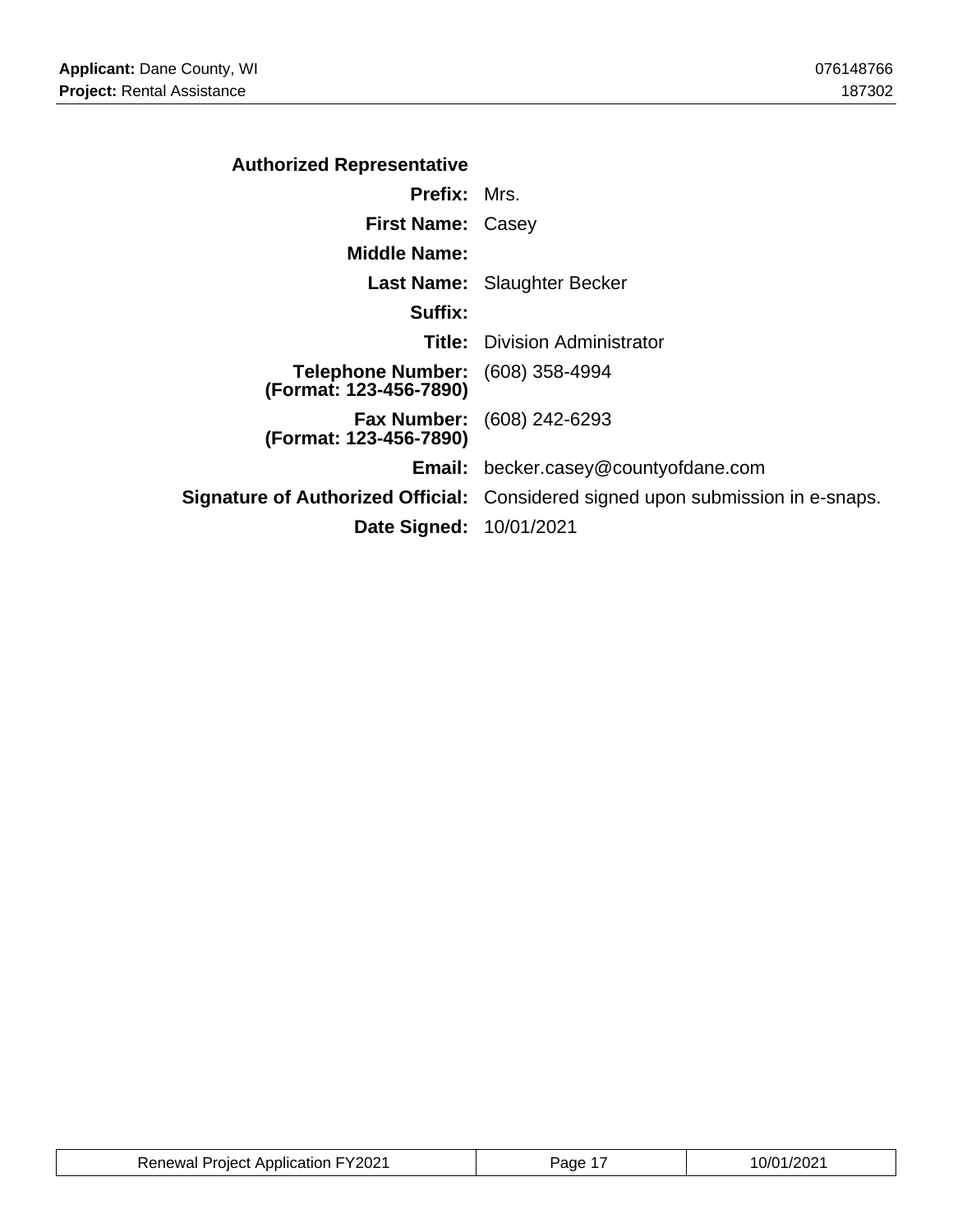# **IK. SF-424B**

### **(SF-424B) ASSURANCES - NON-CONSTRUCTION PROGRAMS**

### **OMB Number: 4040-0007 Expiration Date: 02/28/2022**

NOTE: Certain of these assurances may not be applicable to your project or program. If you have questions, please contact the awarding agency. Further, certain Federal awarding agencies may require applicants to certify to additional assurances. If such is the case, you will be notified.

As the duly authorized representative of the applicant, I certify that the applicant:

**1. Has the legal authority to apply for Federal assistance and the institutional, managerial and financial capability (including funds sufficient to pay the non-Federal share of project cost) to ensure proper planning, management and completion of the project described in this application. 2. Will give the awarding agency, the Comptroller General of the United States and, if appropriate, the State, through any authorized representative, access to and the right to examine all records, books, papers, or documents related to the award; and will establish a proper accounting system in accordance with generally accepted accounting standards or agency directives. 3. Will establish safeguards to prohibit employees from using their positions for a purpose that constitutes or presents the appearance of personal or organizational conflict of interest, or personal gain. 4. Will initiate and complete the work within the applicable time frame after receipt of approval of the awarding agency. 5. Will comply with the Intergovernmental Personnel Act of 1970 (42 U.S.C. §§4728-4763) relating to prescribed standards for merit systems for programs funded under one of the 19 statutes or regulations specified in Appendix A of OPM's Standards for a Merit System of Personnel Administration (5 C.F.R. 900, Subpart F). 6. Will comply with all Federal statutes relating to nondiscrimination. These include but are not limited to: (a) Title VI of the Civil Rights Act of 1964 (P.L. 88-352) which prohibits discrimination on the basis of race, color or national origin; (b) Title IX of the Education Amendments of 1972, as amended (20 U.S.C.§§1681-1683, and 1685-1686), which prohibits discrimination on the basis of sex; (c) Section 504 of the Rehabilitation Act of 1973, as amended (29 U.S.C. §794), which prohibits discrimination on the basis of handicaps; (d) the Age Discrimination Act of 1975, as amended (42 U.S.C. §§6101-6107), which prohibits discrimination on the basis of age; (e) the Drug Abuse Office and Treatment Act of 1972 (P.L. 92-255), as amended, relating to nondiscrimination on the basis of drug abuse; (f) the Comprehensive Alcohol Abuse and Alcoholism Prevention, Treatment and Rehabilitation Act of 1970 (P.L. 91-616), as amended, relating to nondiscrimination on the basis of alcohol abuse or alcoholism, (g) §§523 and 527 of the Public Health Service Act of 1912 (42 U.S.C. §§290 dd-3 and 290 ee-3), as amended, relating to confidentiality of alcohol and drug abuse patient records; (h) Title VIII of the Civil Rights Act of 1968 (42 U.S.C. §§3601 et seq.), as amended, relating to nondiscrimination in the sale, rental or financing of housing; (i) any other nondiscrimination provisions in the specific statute(s) under which application for Federal assistance is being made; and, (j) the requirements of any other nondiscrimination statute(s) which may apply to the application.**

**7. Will comply, or has already complied, with the requirements of Titles II and III of the Uniform Relocation Assistance and Real Property Acquisition Policies Act of 1970 (P.L. 91-646) which provide for fair and equitable treatment of persons displaced or whose property is acquired as a result of Federal or federally-assisted programs. These requirements apply to all interests in real property acquired for project purposes regardless of Federal participation in purchases.**

| <b>Renewal Project Application FY2021</b> | Page 18 | 10/01/2021 |
|-------------------------------------------|---------|------------|
|-------------------------------------------|---------|------------|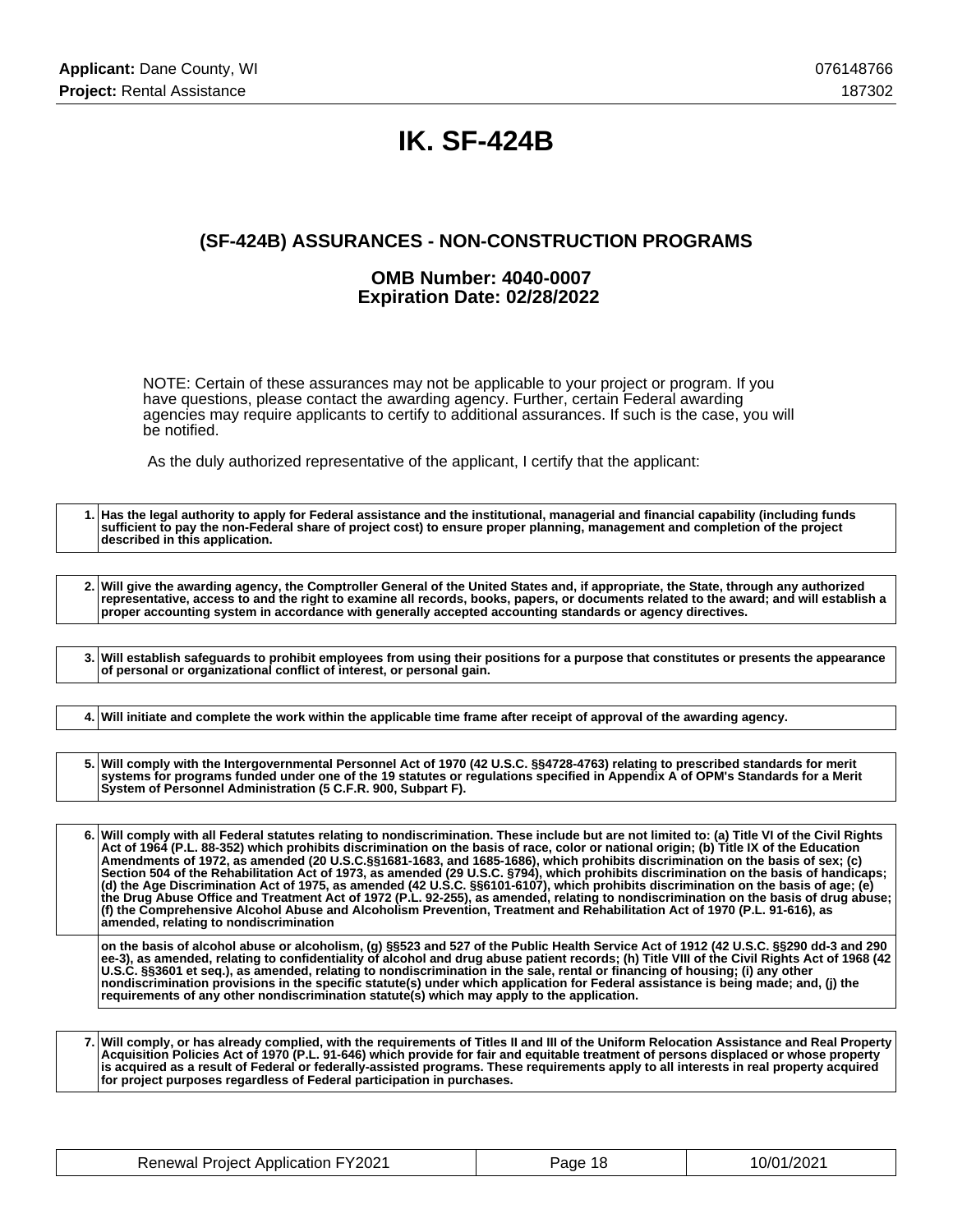**8. Will comply, as applicable, with provisions of the Hatch Act (5 U.S.C. §§1501-1508 and 7324-7328) which limit the political activities of employees whose principal employment activities are funded in whole or in part with Federal funds.**

**9. Will comply, as applicable, with the provisions of the Davis-Bacon Act (40 U.S.C. §§276a to 276a-7), the Copeland Act (40 U.S.C. §276c and 18 U.S.C. §874), and the Contract Work Hours and Safety Standards Act (40 U.S.C. §§327¬333), regarding labor standards for federally-assisted construction subagreements.**

**10. Will comply, if applicable, with flood insurance purchase requirements of Section 102(a) of the Flood Disaster Protection Act of 1973 (P.L. 93-234) which requires recipients in a special flood hazard area to participate in the program and to purchase flood insurance if the total cost of insurable construction and acquisition is \$10,000 or more.**

**11. Will comply with environmental standards which may be prescribed pursuant to the following: (a) institution of environmental quality control measures under the National Environmental Policy Act of 1969 (P.L. 91-190) and Executive Order (EO) 11514; (b) notification of violating facilities pursuant to EO 11738; (c) protection of wetlands pursuant to EO 11990; (d) evaluation of flood hazards in floodplains in accordance with EO 11988; (e) assurance of project consistency with the approved State management program developed under the Coastal Zone Management Act of 1972 (16 U.S.C. §§1451 et seq.); (f) conformity of Federal actions to State (Clean Air) Implementation Plans under Section 176(c) of the Clean Air Act of 1955, as amended (42 U.S.C. §§7401 et seq.); (g) protection of underground sources of drinking water under the Safe Drinking Water Act of 1974, as amended (P.L. 93-523); and, (h) protection of endangered species under the Endangered Species Act of 1973, as amended (P.L. 93¬205).**

**12. Will comply with the Wild and Scenic Rivers Act of 1968 (16 U.S.C. §§1271 et seq.) related to protecting components or potential components of the national wild and scenic rivers system.**

**13. Will assist the awarding agency in assuring compliance with Section 106 of the National Historic Preservation Act of 1966, as amended (16 U.S.C. §470), EO 11593 (identification and protection of historic properties), and the Archaeological and Historic Preservation Act of 1974 (16 U.S.C. §§469a-1 et seq.).**

**14. Will comply with P.L. 93-348 regarding the protection of human subjects involved in research, development, and related activities supported by this award of assistance.**

**15. Will comply with the Laboratory Animal Welfare Act of 1966 (P.L. 89-544, as amended, 7 U.S.C. §§2131 et seq.) pertaining to the care, handling, and treatment of warm blooded animals held for research, teaching, or other activities supported by this award of assistance.**

**16. Will comply with the Lead-Based Paint Poisoning Prevention Act (42 U.S.C. §§4801 et seq.) which prohibits the use of lead-based paint in construction or rehabilitation of residence structures.**

**17. Will cause to be performed the required financial and compliance audits in accordance with the Single Audit Act Amendments of 1996 and OMB Circular No. A-133, "Audits of States, Local Governments, and Non-Profit Organizations."**

**18. Will comply with all applicable requirements of all other Federal laws, executive orders, regulations, and policies governing this program.**

**19. Will comply with the requirements of Section 106(g) of the Trafficking Victims Protection Act (TVPA) of 2000, as amended (22 U.S.C. 7104) which prohibits grant award recipients or a sub-recipient from (1) Engaging in severe forms of trafficking in persons during the period of time that the award is in effect (2) Procuring a commercial sex act during the period of time that the award is in effect or (3) Using forced labor in the performance of the award or subawards under the award.**

| As the duly authorized representative of the |                       |  |
|----------------------------------------------|-----------------------|--|
|                                              | applicant, I certify: |  |

X

**Authorized Representative for:** Dane County, WI

**Prefix:** Mrs.

| <b>Renewal Project Application FY2021</b> | Page 19 | 10/01/2021 |
|-------------------------------------------|---------|------------|
|-------------------------------------------|---------|------------|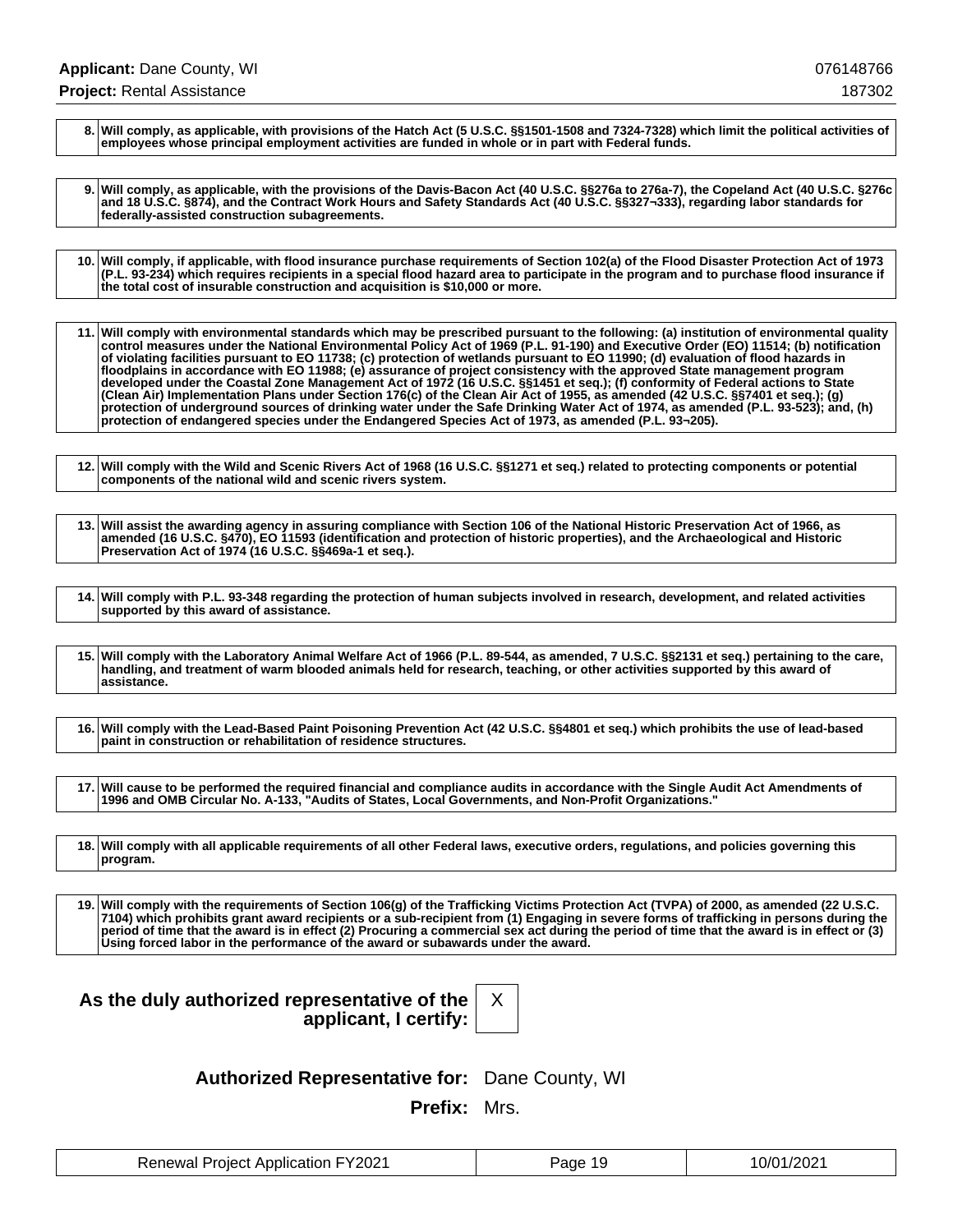| <b>First Name: Casey</b> |                                                                                            |
|--------------------------|--------------------------------------------------------------------------------------------|
| <b>Middle Name:</b>      |                                                                                            |
|                          | Last Name: Slaughter Becker                                                                |
| Suffix:                  |                                                                                            |
|                          | <b>Title:</b> Division Administrator                                                       |
|                          | Signature of Authorized Certifying Official: Considered signed upon submission in e-snaps. |
| Date Signed: 10/01/2021  |                                                                                            |

| <b>Renewal Project Application FY2021</b> | age 20 | 10/01/2021 |
|-------------------------------------------|--------|------------|
|-------------------------------------------|--------|------------|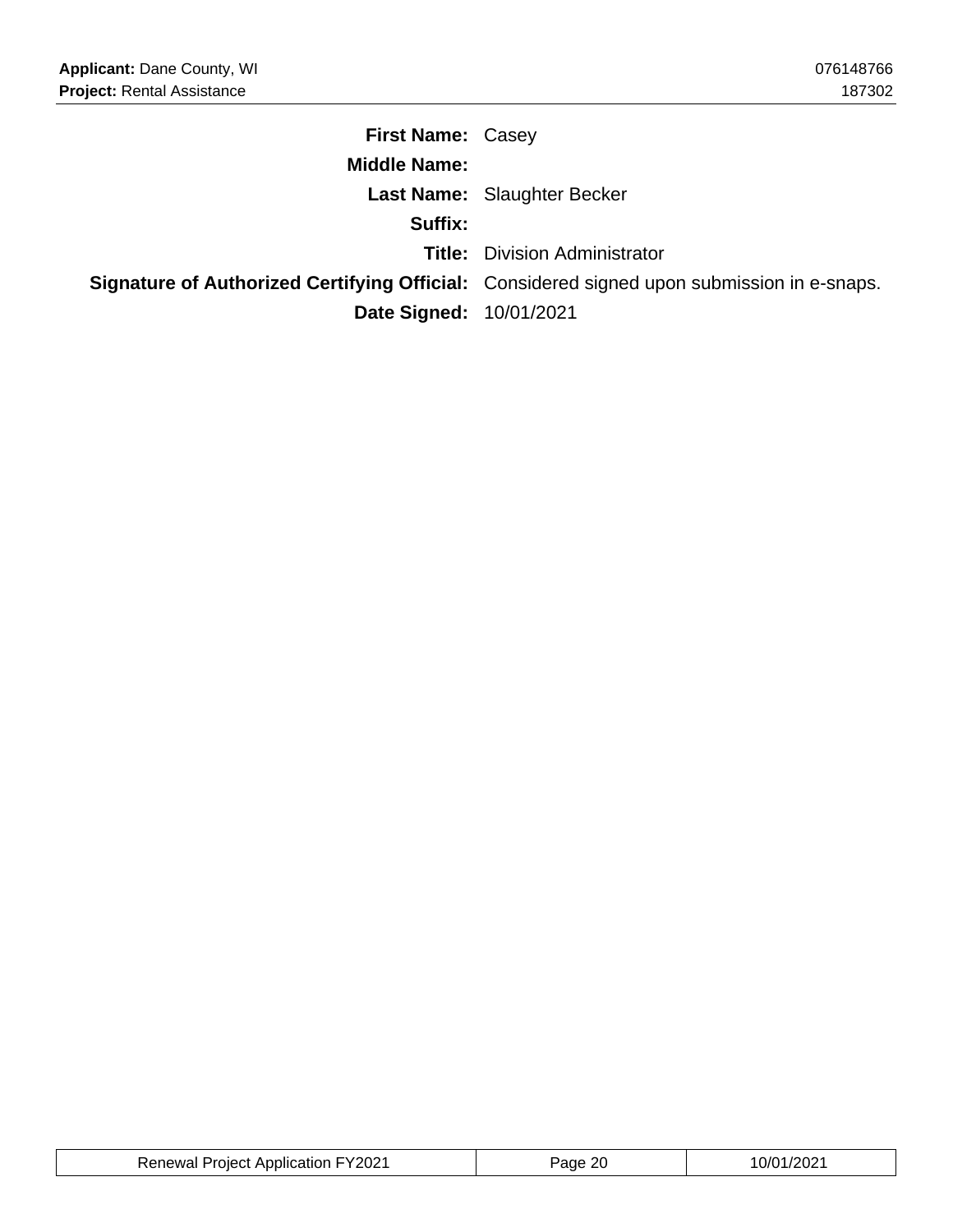# **Information About Submission without Changes**

Follow the instructions below making note of the exceptions and limitations to the "Submit Without Changes" process.

 In general, HUD expects a project's proposed project application information will remain the same from year-to-year unless changes are directed by HUD or approved through the grant agreement amendment process. However, HUD expects applicants to carefully review their information to determine if submitting without changes accurately reflects the expiring grant requesting renewal.

 Due to e-snaps limitations, only previously submitted renewal applications can import data into the FY 2021 renewal project application. The data from previously submitted new and renewal project applications can be imported into a FY 2021 renewal project application. The "Submit without Changes" process is not applicable for:

- first time renewing project applications
- a project application that did not import last FY 2019 information

 - a project that had Issues or Conditions that were addressed in FY 2019 Post-Award and updates need to be reflected in the FY 2021 project application

 - a project that had amendments approved in FY 2019 or FY 2020 that need to be reflected in the FY 2021 project application

 e-snaps will automatically be set to "Make Changes" and all questions on each screen must be updated.

 Renewal projects that brought forward data from FY 2019 and have either a Leasing budget, Operating budget or use HUD PAID RENTS (Actual Rents) instead of FMR MAY NOT use the "Submit Without Changes" process and e-snaps will automatically be set to "Make Changes". All Leasing and Operating budgets, along with Rental Assistance budgets that use HUD PAID Rent will need to be updated in the application. Refer to the GIW posted on the HUD Exchange for accurate budget information on leasing and operating budgets and refer to the HUD PAID RENT document sent by your field office from HUD HQ to accurately set your rental assistance budgets that use HUD PAID rents. This will only impact the FY 2021 competition.

 The e-snaps screens that remain "open" for required annual updates and do not affect applicants' ability to select "Submit without Changes" are:

- Recipient Performance Screen
- Consolidation and Expansion
- Screen 3A. Project Detail
- Screen 6D. Sources of Match
- All of Part 7: Attachments and Certification; and
- All of Part 8: Submission Summary.

 All other screens in Part 2 through Part 6 begin in "Read-Only" format and should be reviewed for accuracy; including any updates that were made to the 2019 or 2020 project during the CoC Post Award Issues and Conditions process or as amended. If all the imported data is accurate and no edits or updates are needed to any screens other than the mandatory screens and questions noted above, project applicants should select "Submit Without Changes" in Part 8. If project applicants imported data and do need to make updates to the information on one or more screens, they must navigate to Part 8: "Submission Without Changes" Screen, select "Make Changes", and check the box next to each relevant screen title to unlock screens for editing. After project applicants select the screens they intend to edit via checkboxes, click ""Save"" and those screens will be available for edit. Once a project applicant selects a checkbox and clicks ""Save"", the project applicant cannot uncheck the box.

 Please refer to the Detailed Instructions found on the left side menu of e-snaps or hud.gov to find more in depth information about applying under the FY 2021 CoC Competition.

| <b>Renewal Project Application FY2021</b> | Page 21 | 10/01/2021 |
|-------------------------------------------|---------|------------|
|-------------------------------------------|---------|------------|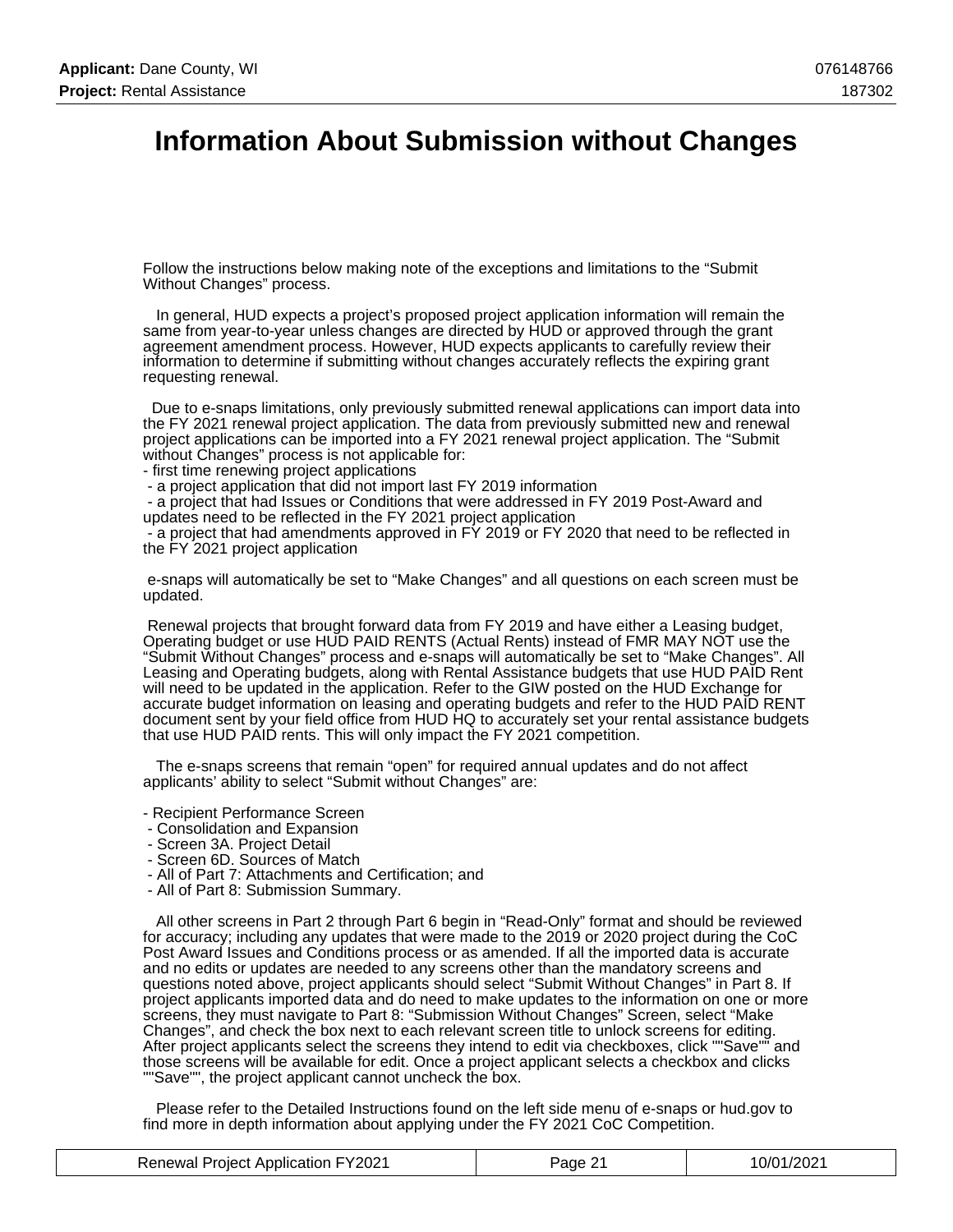# **Submission Without Changes**

#### **1. Are the requested renewal funds reduced** No **from the previous award due to reallocation?**

**2. Do you wish to submit this application** Make changes **without making changes? Please refer to the guidelines below to inform you of the requirements.**

### **3. Specify which screens require changes by clicking the checkbox next to the name and then clicking the Save button.**

| Part 2 - Subrecipient Information              |         |            |              |
|------------------------------------------------|---------|------------|--------------|
| 2A. Subrecipients                              |         |            |              |
| Part 3 - Project Information                   |         |            |              |
| 3A. Project Detail                             |         |            | $\mathsf X$  |
| 3B. Description                                |         |            |              |
| 3C. Dedicated Plus                             |         |            |              |
| Part 4 - Housing Services and HMIS             |         |            |              |
| <b>4A. Services</b>                            |         |            |              |
| <b>4B. Housing Type</b>                        |         |            |              |
| Part 5 - Participants and Outreach Information |         |            |              |
| 5A. Households                                 |         |            |              |
| 5B. Subpopulations                             |         |            |              |
| Part 6 - Budget Information                    |         |            |              |
| <b>6A. Funding Request</b>                     |         |            |              |
| <b>6C. Rental Assistance</b>                   |         |            | $\mathsf{X}$ |
| 6D. Match                                      |         |            | $\mathsf X$  |
| 6E. Summary Budget                             |         |            |              |
| <b>Renewal Project Application FY2021</b>      | Page 22 | 10/01/2021 |              |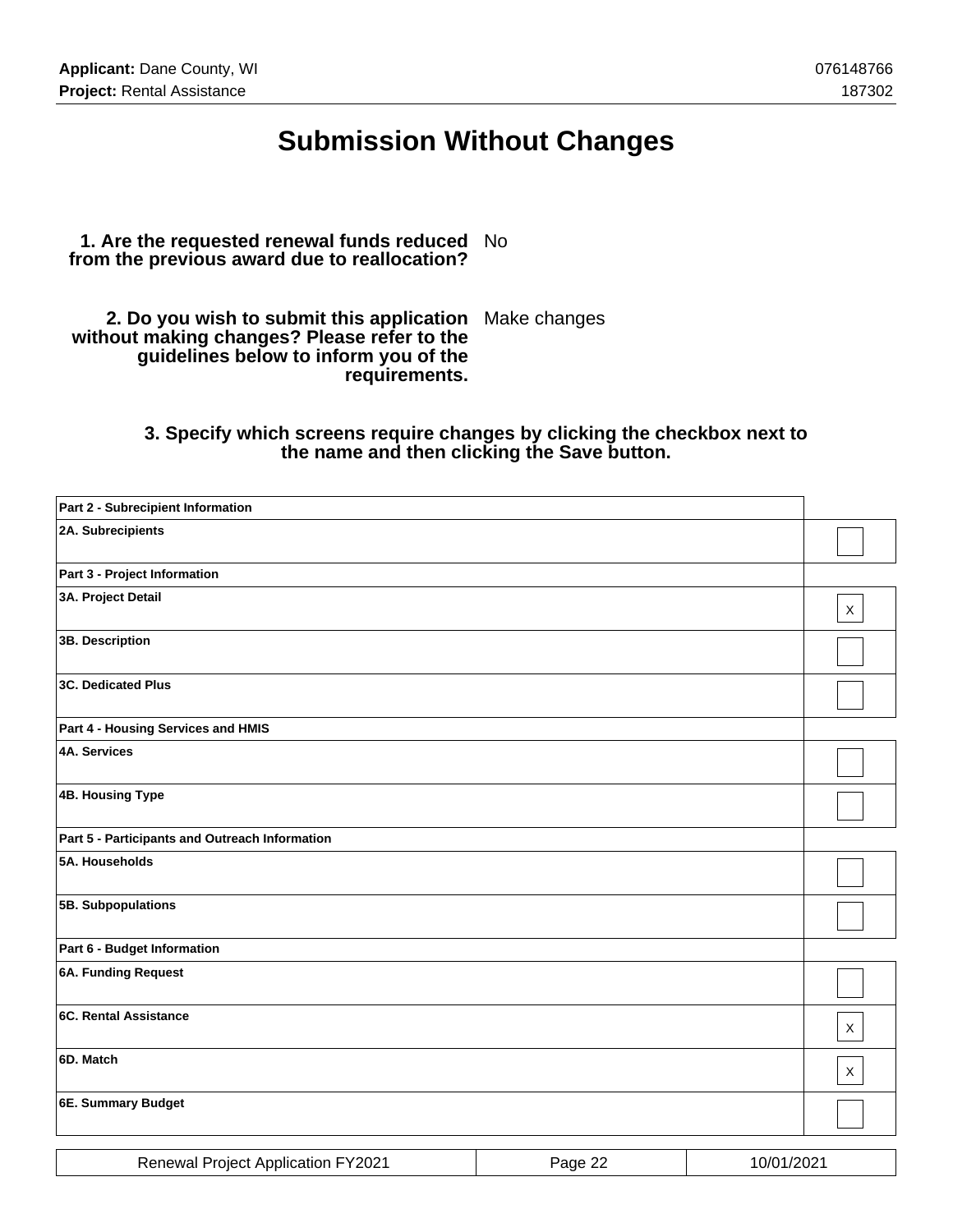| Part 7 - Attachment(s) & Certification |   |
|----------------------------------------|---|
| $ 7A.$ Attachment(s)                   | X |
| 7A. In-Kind Match MOU Attachment       |   |
| 7B. Certification                      | X |

#### **You have selected "Make Changes" to question #2 above. Provide a brief description of the changes that will be made to the project information screens (bullets are appropriate):**

The Recipient has requested, and been approved, to change the designation of this project from Tenant-Based Rental Assistance (TRA) to Sponsor-Based Rental Assistance (SRA). The budget information needs to reflect this change in designation, even though the actual dollar amount of the project will not change.

 **You have selected "Make Changes." Once this screen is saved, you will be prohibited from "unchecking" any box that has been checked regardless of whether a change to data on the corresponding screen will be made.**

| <b>Renewal Project Application FY2021</b> | Page 23 | 10/01/2021 |
|-------------------------------------------|---------|------------|
|-------------------------------------------|---------|------------|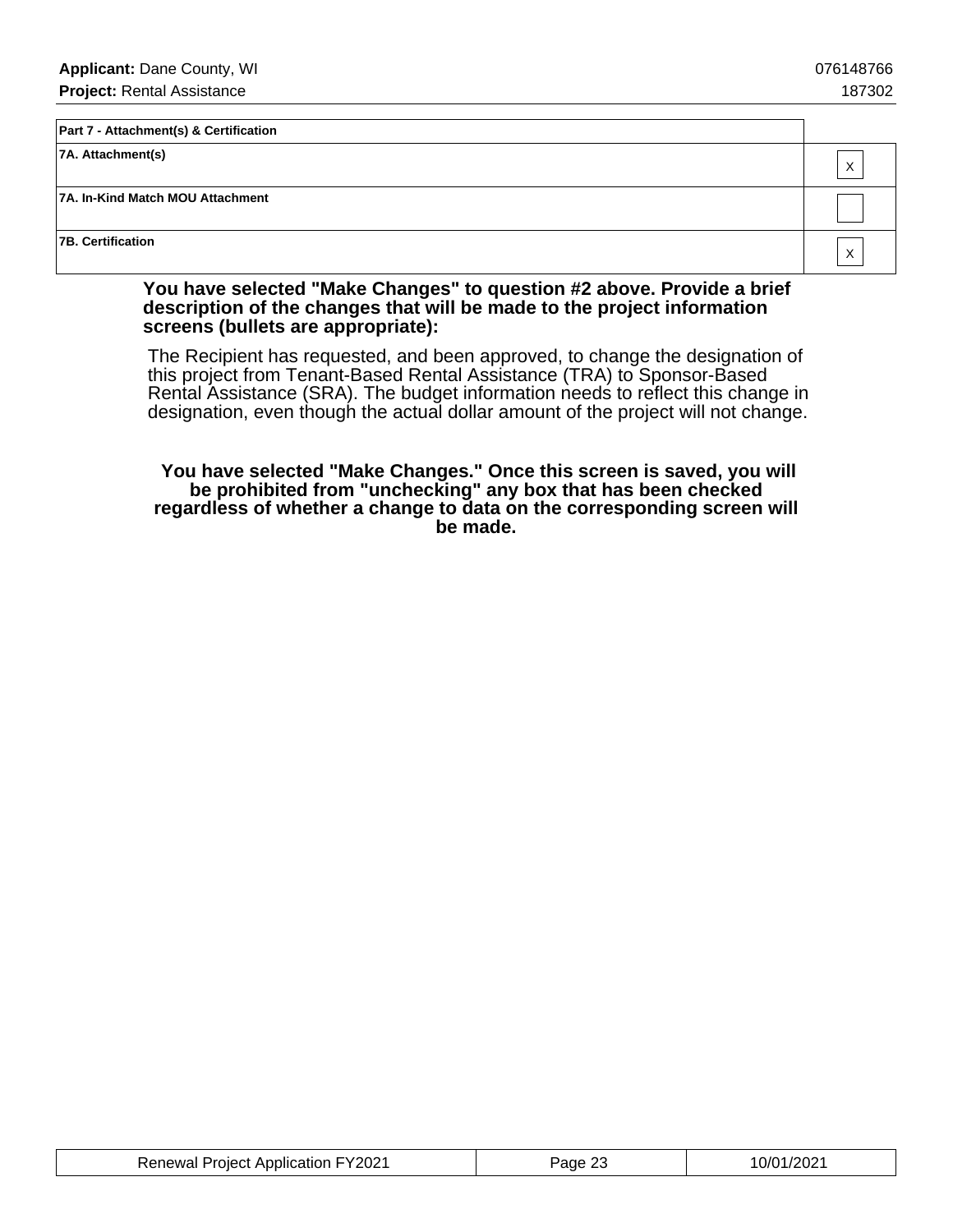# **Recipient Performance**

### **1. Did you submit your previous year's** No **Annual Performance Report (APR) on time?**

**1a. If you did not submit your APR on time to the SAGE website, provide an explanation.**

Staff turnover led to a loss of some knowledge of the APR process, along with a mix-up of reporting deadlines between two grants. A minor extension was requested and granted, and the APR was submitted by the extension deadline. That APR has since been successfully accepted by the regional HUD office.

**2. Do you have any unresolved HUD** No **Monitoring or OIG Audit finding(s) concerning any previous grant term related to this renewal project request?**

> **3. Do you draw funds quarterly for your** Yes **current renewal project?**

**4. Have any funds remained available for** No **recapture by HUD for the most recently expired grant term related to this renewal project request?**

| Renewal Project Application FY2021 | Page 24 | 10/01/2021 |
|------------------------------------|---------|------------|
|------------------------------------|---------|------------|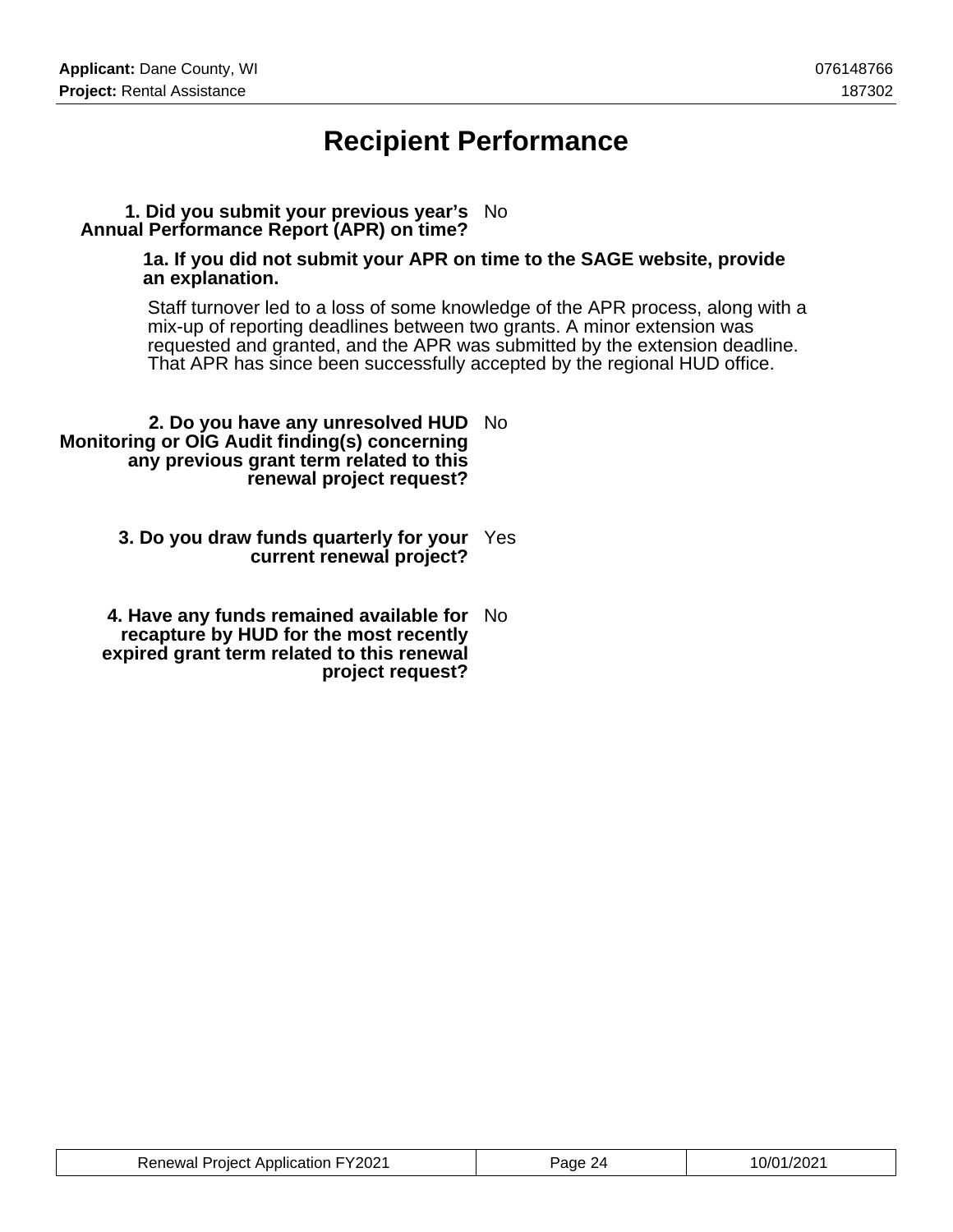# **Renewal Grant Consolidation or Renewal Grant Expansion**

The FY2021 CoC Competition will continue offering opportunities to expand or consolidate CoC projects. A few changes have occurred that differentiate the process from FY 2019.

1. Expansions and Consolidations will submit individual applications.

 a. Expansions will ONLY submit a Stand-Alone Renewal application and a Stand-Alone New application.

 b. Consolidations will ONLY submit individual renewal project applications, identifying the renewal application that will survive, and the renewal applications that will terminate. Up to 10 grants may be included in a consolidation.

 2. HUD HQ will combine the data (e.g., units, budgets) for Expansion or Consolidation requests from the individual project applications selected for conditional award and provide a data report with further instructions for the field office and conditional recipient.

### **1. Is this renewal project application** No **requesting to consolidate or expand?**

If "No" click on "Next" or "Save & Next" below to move to the next screen.

| <b>Renewal Project Application FY2021</b> | Page 25 | 10/01/2021 |
|-------------------------------------------|---------|------------|
|-------------------------------------------|---------|------------|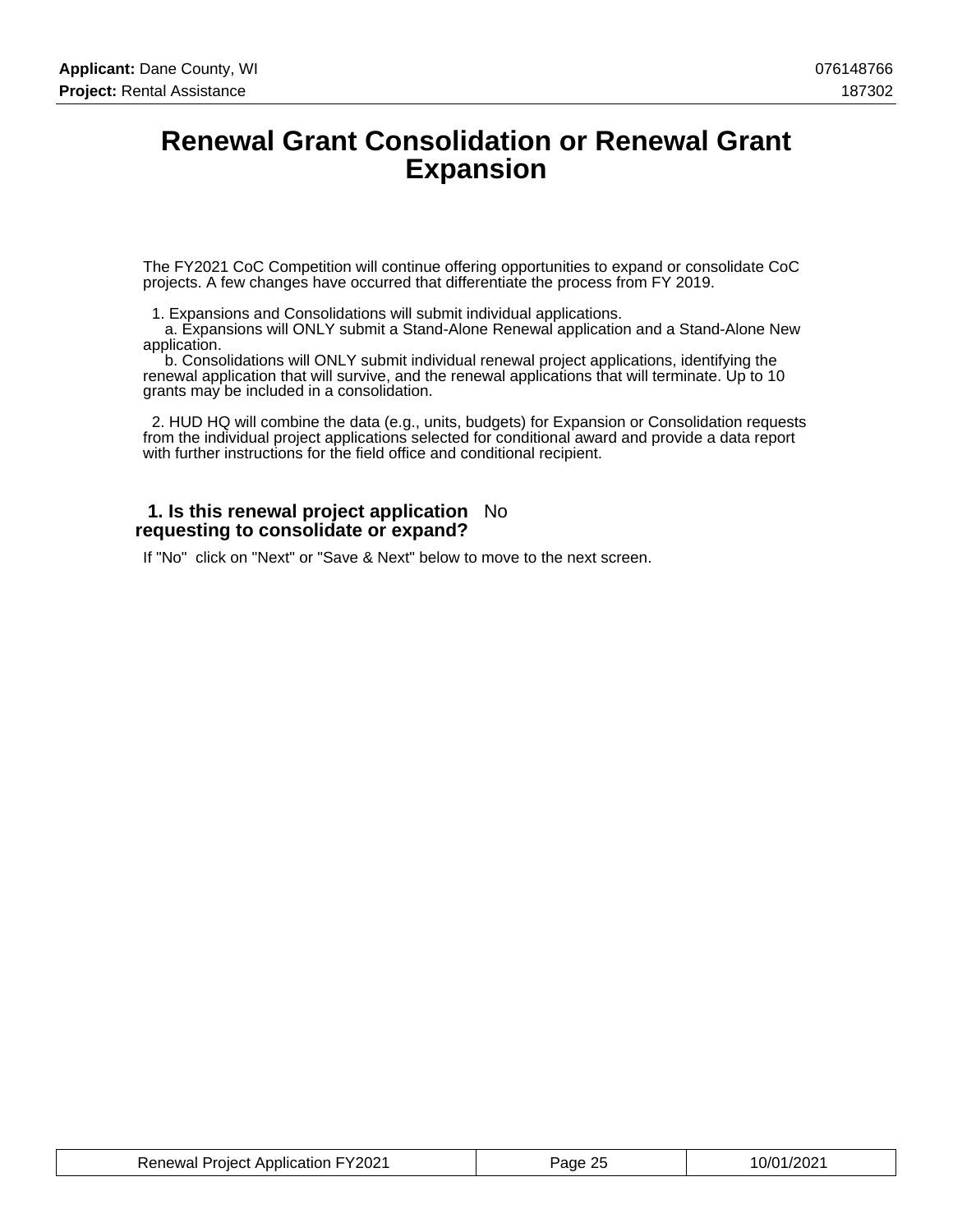# **2A. Project Subrecipients**

**This screen is currently read only and only includes data from the previous grant. To make changes to this information, navigate to the Submission without Changes screen, select "Make Changes" in response to Question 2, and then check the box next each screen that requires a change to match the current grant agreement, as amended, or to account for a reallocation of funds.**

**This form lists the subrecipient organization(s) for the project. To add a subrecipient, select the icon. To view or update subrecipient information already listed, select the view** 

| Organization              | Type                               | Sub-<br>Award<br>Amount |
|---------------------------|------------------------------------|-------------------------|
| Housing Initiatives, Inc. | M. Nonprofit with 501C3 IRS Status | \$55,954                |

### **Total Expected Sub-Awards:** \$55,954

| <b>Renewal Project Application FY2021</b> | Page 26 | 10/01/2021 |
|-------------------------------------------|---------|------------|
|-------------------------------------------|---------|------------|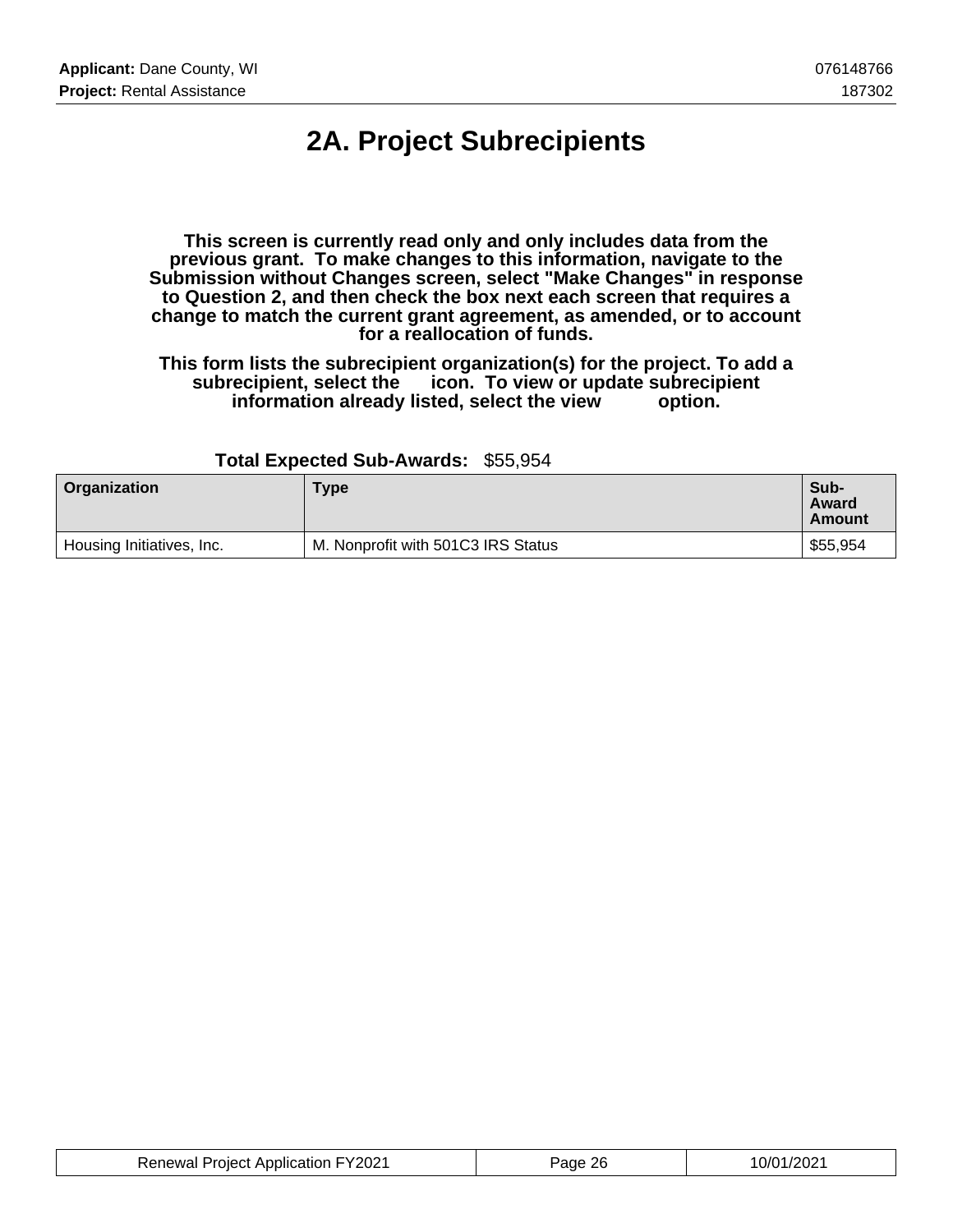# **2A. Project Subrecipients Detail**

**a. Organization Name:** Housing Initiatives, Inc.

**b. Organization Type:** M. Nonprofit with 501C3 IRS Status

**c. Employer or Tax Identification Number:** 39-1781842

| * d. Organizational DUNS:                                                                                                           |               | 111018466 | PLUS <sub>4</sub> |
|-------------------------------------------------------------------------------------------------------------------------------------|---------------|-----------|-------------------|
|                                                                                                                                     |               |           |                   |
| e. Physical Address                                                                                                                 |               |           |                   |
| Street 1: 1110 Ruskin St.                                                                                                           |               |           |                   |
| <b>Street 2:</b>                                                                                                                    |               |           |                   |
|                                                                                                                                     | City: Madison |           |                   |
| <b>State: Wisconsin</b>                                                                                                             |               |           |                   |
| <b>Zip Code: 53704</b>                                                                                                              |               |           |                   |
| f. Congressional District(s):<br>(for multiple selections hold CTRL key)                                                            | <b>WI-002</b> |           |                   |
| g. Is the subrecipient a Faith-Based                                                                                                | No            |           |                   |
| Organization?                                                                                                                       |               |           |                   |
| h. Has the subrecipient ever received a<br>federal grant, either directly from a federal<br>agency or through a State/local agency? | Yes           |           |                   |
| i. Expected Sub-Award Amount: \$55,954                                                                                              |               |           |                   |
| j. Contact Person                                                                                                                   |               |           |                   |
| Prefix: Mr.                                                                                                                         |               |           |                   |
| First Name: Brad                                                                                                                    |               |           |                   |
| <b>Middle Name:</b>                                                                                                                 |               |           |                   |
| <b>Last Name: Hinkfuss</b>                                                                                                          |               |           |                   |
|                                                                                                                                     |               |           |                   |

Renewal Project Application FY2021 | Page 27 | 10/01/2021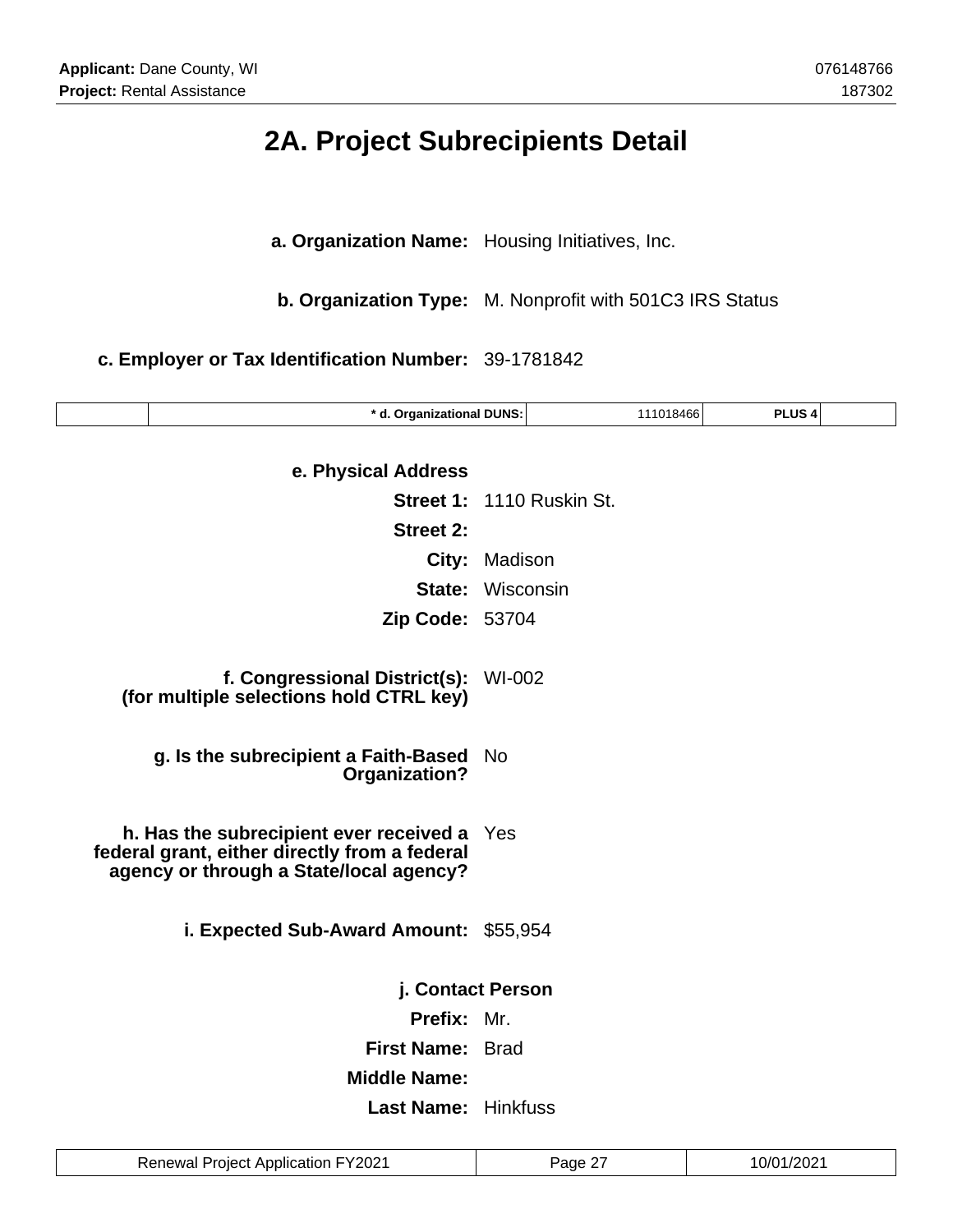| Suffix:                           |                                                                 |
|-----------------------------------|-----------------------------------------------------------------|
|                                   | <b>Title:</b> Executive Director                                |
|                                   | <b>E-mail Address:</b> bhinkfuss@housinginitiatives.org         |
|                                   | <b>Confirm E-mail Address:</b> bhinkfuss@housinginitiatives.org |
| <b>Phone Number: 608-620-1751</b> |                                                                 |
| <b>Extension:</b>                 |                                                                 |
|                                   | <b>Fax Number: 608-277-1726</b>                                 |

Documentation of the subrecipient's nonprofit status is required with the submission of this application.

| <b>Renewal Project Application FY2021</b> | Page 28 | 10/01/2021 |
|-------------------------------------------|---------|------------|
|-------------------------------------------|---------|------------|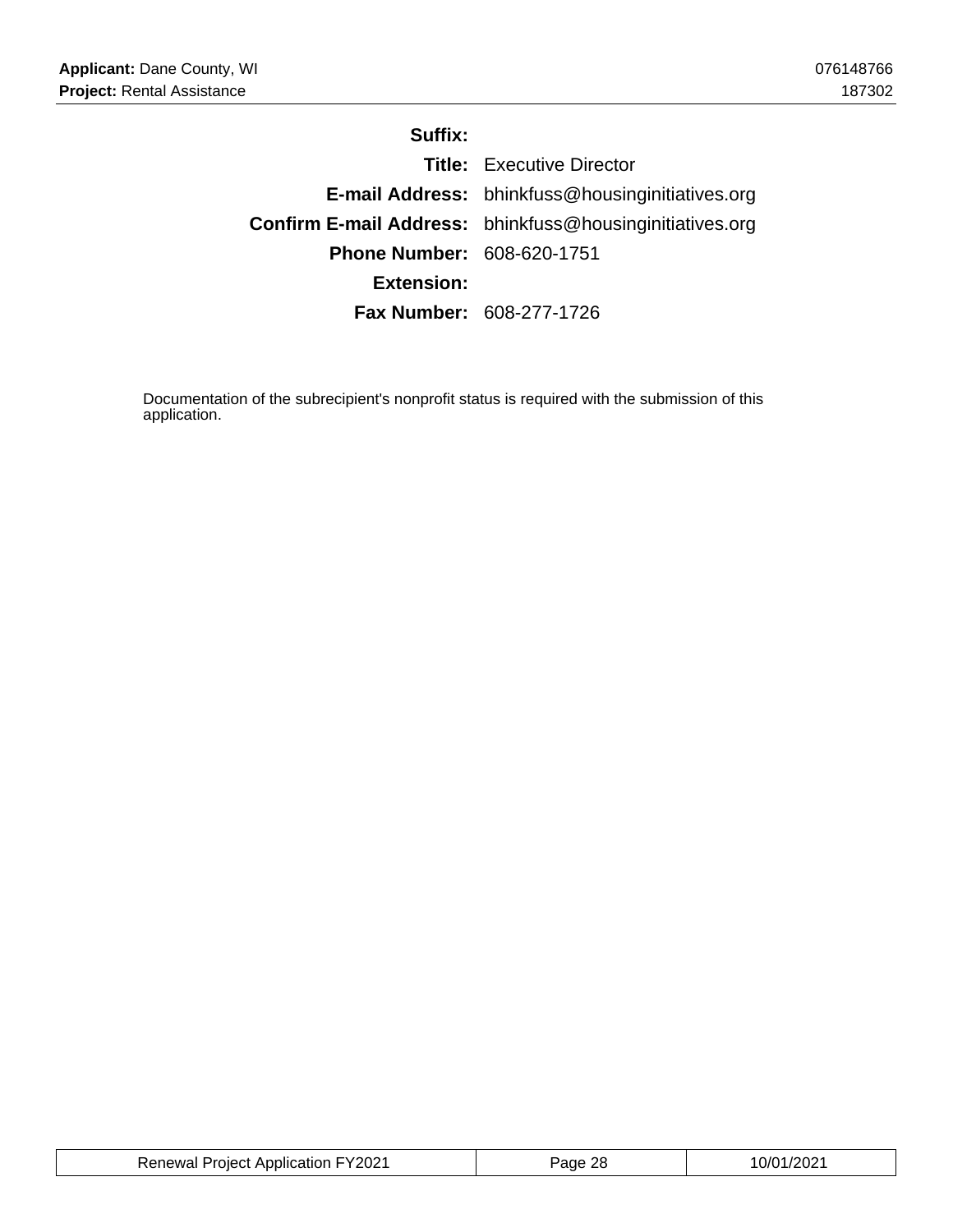# **3A. Project Detail**

### **1. Expiring Grant Project Identification** WI0096 **Number (PIN):**

(e.g., the "Federal Award Identifier" indicated on form 1A. Application Type)

**2. CoC Number and Name:** WI-503 - Madison/Dane County CoC

**3. CoC Collaborative Applicant Name:** City of Madison

**4. Project Name:** Rental Assistance

**5. Project Status:** Standard

**6. Component Type:** PH

**6a. Select the type of PH project.** PSH

**7. Is your organization, or subrecipient, a** No **victim service provider defined in 24 CFR 578.3?**

### **8. Does this project include Replacement** No **Reserves as a CoC Operating Cost?**

(Attachment Requirement)

| <b>Renewal Project Application FY2021</b> | Page 29 | 10/01/2021 |
|-------------------------------------------|---------|------------|
|-------------------------------------------|---------|------------|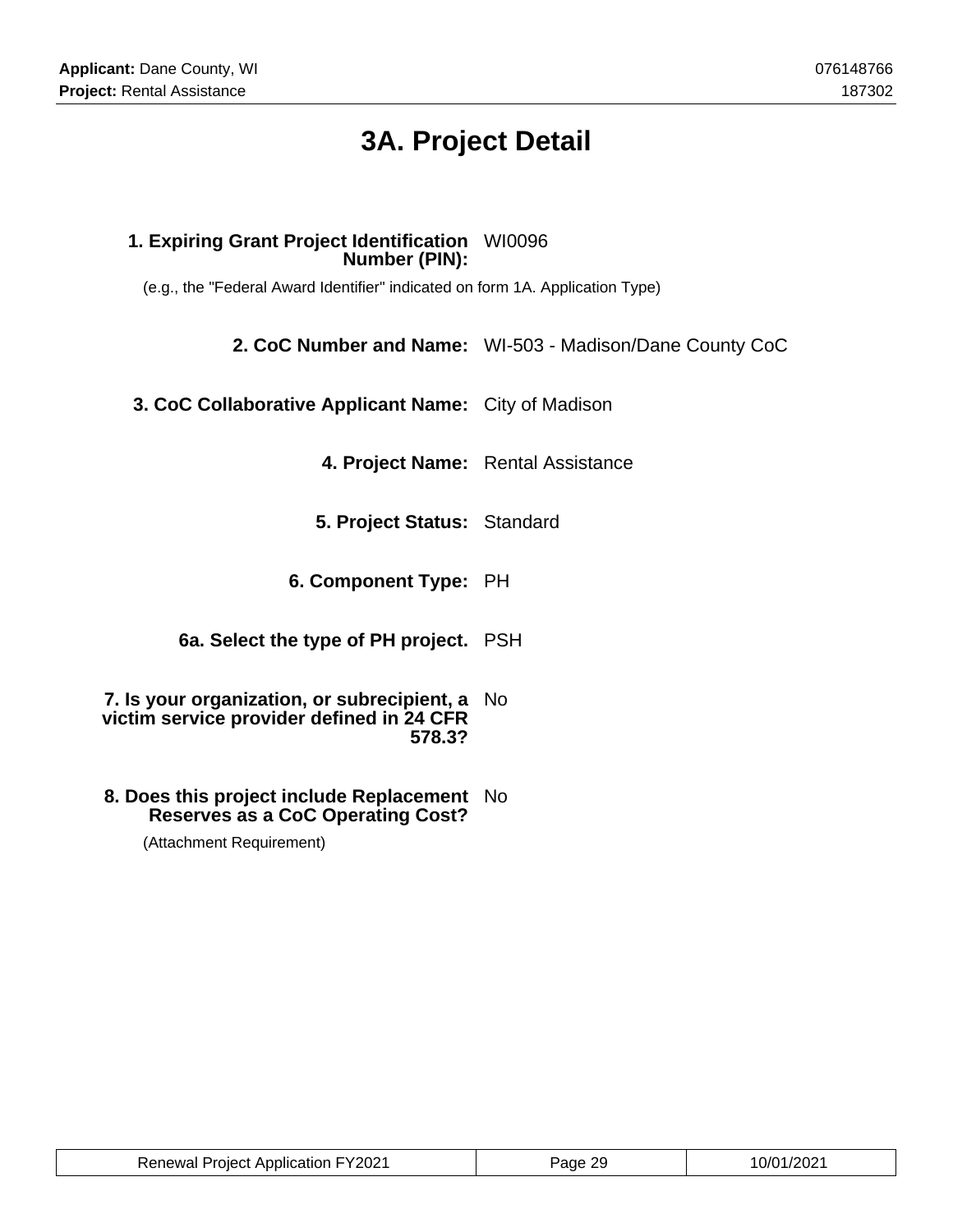# **3B. Project Description**

**This screen is currently read only and only includes data from the previous grant. To make changes to this information, navigate to the Submission without Changes screen, select "Make Changes" in response to Question 2, and then check the box next each screen that requires a change to match the current grant agreement, as amended, or to account for a reallocation of funds.**

### **1. Provide a description that addresses the entire scope of the proposed project.**

This is a permanent housing rental-assistance program for people who are homeless and who are diagnosed with a severe mental illness.

Funds will be distributed to landlords providing housing to tenants in the program via a contractual agreement with this project's subrecipient.

Openings in the program will be filled by consulting with the Madison/Dane CoC Housing Priority Lists to select chronically homeless persons based on eligibility in the order of the community priority determined by the length of homelessness and the severity of needs (VI-SPDAT score).

At full utilization, we project to be housing 110 adults and 172 persons total. Of those persons, we project 90% will meet the HUD housing stability measure of remaining in permanent housing at the end of the operating year or exiting the program to permanent housing destinations during the year. We will also project 81% of adults will meet the HUD income measure of maintaining or increasing their total income as of the end of the operating year or project exit.

#### **2. Check the appropriate box(s) if this project will have a specific subpopulation focus. (Select all that apply)**

| N/A - Project Serves All Subpopulations | <b>Domestic Violence</b>       |  |
|-----------------------------------------|--------------------------------|--|
| <b>Veterans</b>                         | <b>Substance Abuse</b>         |  |
| Youth (under 25)                        | Mental Illness                 |  |
| <b>Families with Children</b>           | <b>HIV/AIDS</b>                |  |
|                                         | <b>Chronic Homeless</b>        |  |
|                                         | Other (Click 'Save' to update) |  |

### **3. Housing First**

### **3a. Does the project quickly move** Yes **participants into permanent housing**

### **3b. Does the project enroll program participants who have the following**

| <b>Renewal Project Application FY2021</b> | Page 30 | 10/01/2021 |
|-------------------------------------------|---------|------------|
|-------------------------------------------|---------|------------|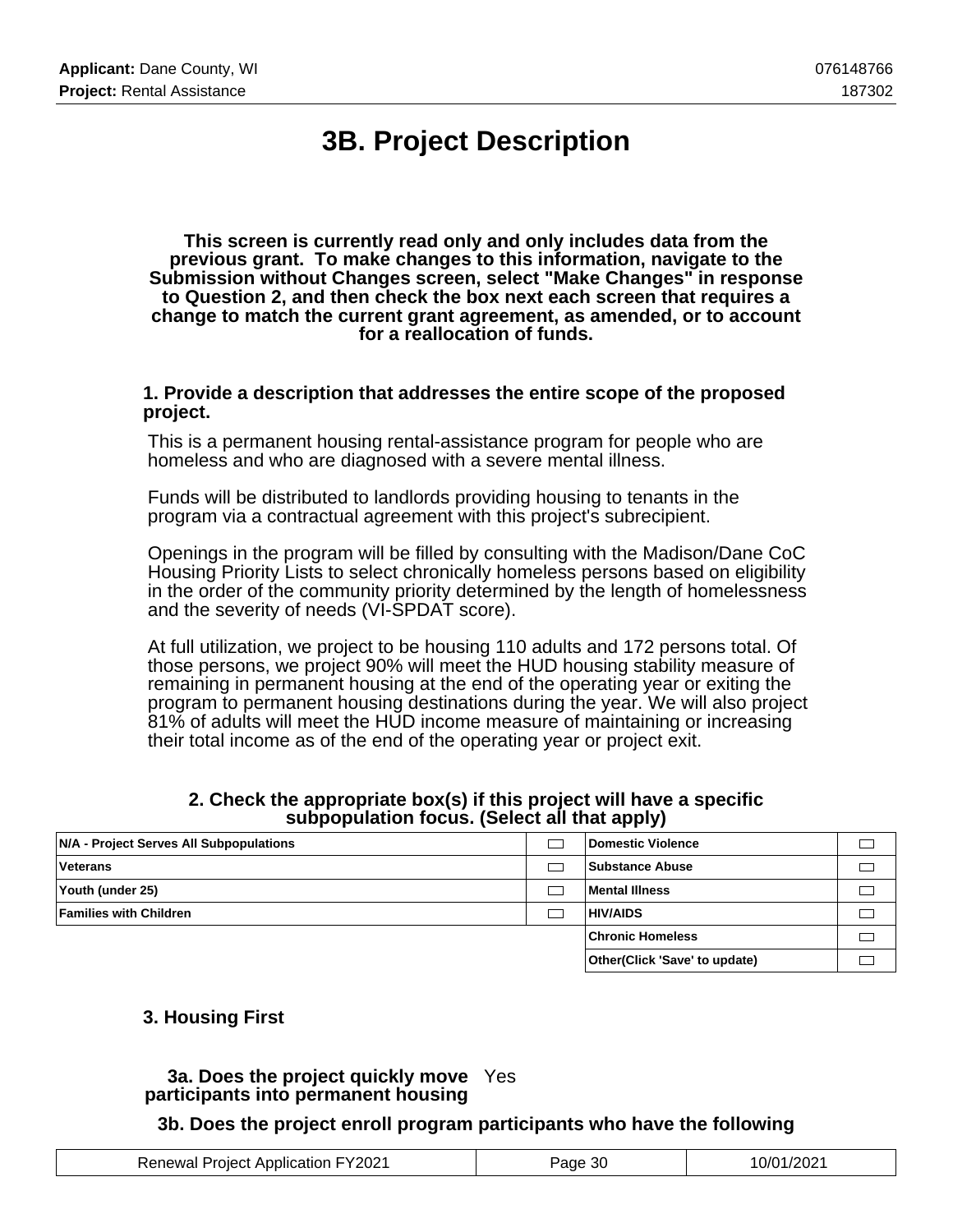### **barriers? Select all that apply.**

| Having too little or little income                                                           | X |
|----------------------------------------------------------------------------------------------|---|
| Active or history of substance use                                                           | X |
| Having a criminal record with exceptions<br>for state-mandated restrictions                  | X |
| <b>History of victimization</b><br>(e.g. domestic violence, sexual assault, childhood abuse) | X |
| None of the above                                                                            |   |

### **3c. Will the project prevent program participant termination for the following reasons? Select all that apply.**

| Failure to participate in supportive services                                                                               | X |
|-----------------------------------------------------------------------------------------------------------------------------|---|
| Failure to make progress on a service plan                                                                                  | X |
| Loss of income or failure to improve income                                                                                 | X |
| Any other activity not covered in a lease agreement typically found for unassisted persons in the project's geographic area | X |
| None of the above                                                                                                           |   |

#### **3d. Does the project follow a "Housing First"** Yes **approach?**

| <b>Renewal Project Application FY2021</b> | Page 31 | 10/01/2021 |
|-------------------------------------------|---------|------------|
|-------------------------------------------|---------|------------|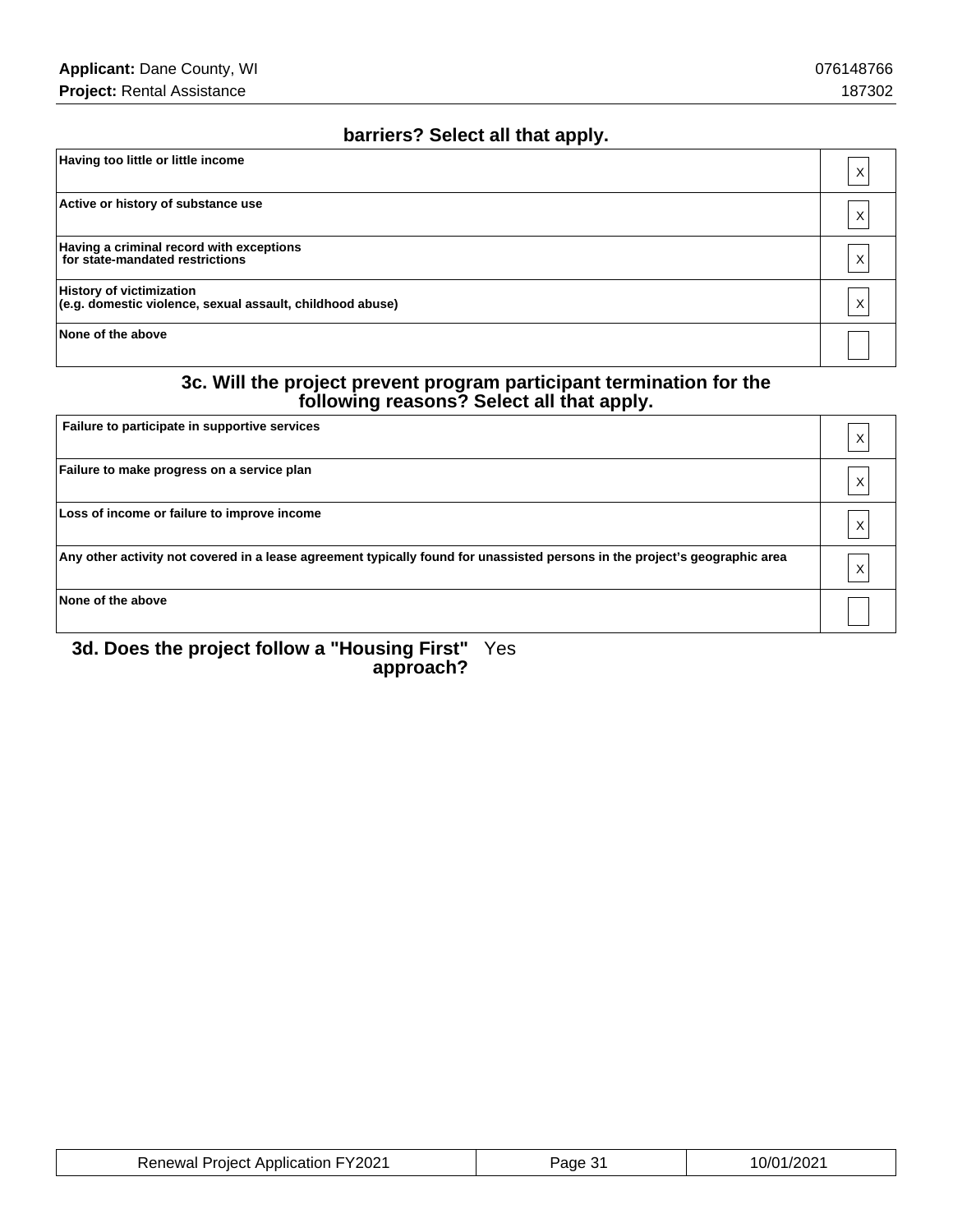# **3C. Dedicated Plus**

**This screen is currently read only and only includes data from the previous grant. To make changes to this information, navigate to the Submission without Changes screen, select "Make Changes" in response to Question 2, and then check the box next each screen that requires a change to match the current grant agreement, as amended, or to account for a reallocation of funds.**

**Dedicated and DedicatedPLUS**

**A "100% Dedicated" project is a permanent supportive housing project that commits 100% of its beds to chronically homeless individuals and families, according to NOFA Section lll.3.b.**

 **A "DedicatedPLUS" project is a permanent supportive housing project where 100% of the beds are dedicated to serve individuals with disabilities and families in which one adult or child has a disability, including unaccompanied homeless youth, that at a minimum, meet ONE of the following criteria according to NOFA Section lll.3.d:**

(1) experiencing chronic homelessness as defined in 24 CFR 578.3;

 (2) residing in a transitional housing project that will be eliminated and meets the definition of chronically homeless in effect at the time in which the individual or family entered the transitional housing project;

 (3) residing in a place not meant for human habitation, emergency shelter, or safe haven; but the individuals or families experiencing chronic homelessness as defined at 24 CFR 578.3 had been admitted and enrolled in a permanent housing project within the last year and were unable to maintain a housing placement;

 (4) residing in transitional housing funded by a joint TH and PH-RRH component project and who were experiencing chronic homelessness as defined at 24 CFR 578.3 prior to entering the project;

 (5)residing and has resided in a place not meant for human habitation, a safe haven, or emergency shelter for at least 12 months in the last three years, but has not done so on four separate occasions; or

 (6) receiving assistance through a Department of Veterans Affairs(VA)-funded homeless assistance program and met one of the above criteria at initial intake to the VA's homeless assistance system.

 A renewal project where 100 percent of the beds are dedicated in their current grant as described in NOFA Section lll.A.3.b. must either become DedicatedPLUS or remain 100% Dedicated. If a renewal project currently has 100 percent of its beds dedicated to chronically homeless individuals and families and elects to become a DedicatedPLUS project, the project will be required to adhere to all fair housing requirements at 24 CFR 578.93. Any beds that the applicant identifies in this application as being dedicated to chronically homeless individuals and families in a DedicatedPLUS project must continue to operate in accordance with Section lll.A.3.b. Beds are identified on Screen 4B.

### **1. Is this project "100% Dedicated,"** 100% Dedicated

| <b>Renewal Project Application FY2021</b> | Page 32 | 10/01/2021 |
|-------------------------------------------|---------|------------|
|-------------------------------------------|---------|------------|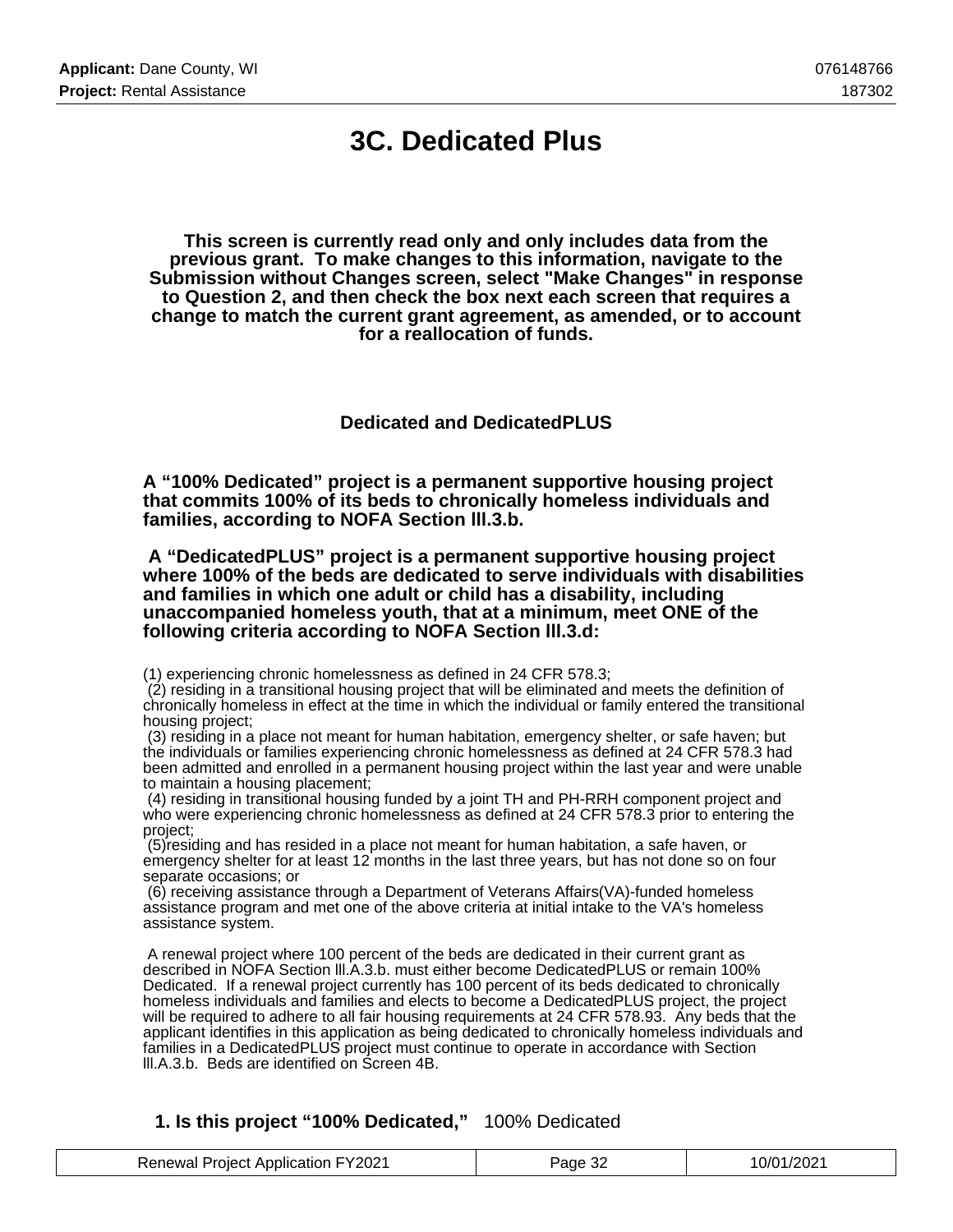**"DedicatedPLUS," or "N/A"? (Only select "N/A" if this project was originally awarded as a grant that did not have requirements to only serve persons experiencing chronic homelessness and meets the definition of "non-dedicated permanent supportive housing beds" in the NOFO Section III.C.2.p).**

| <b>Renewal Project Application FY2021</b> | Page 33 | 10/01/2021 |
|-------------------------------------------|---------|------------|
|-------------------------------------------|---------|------------|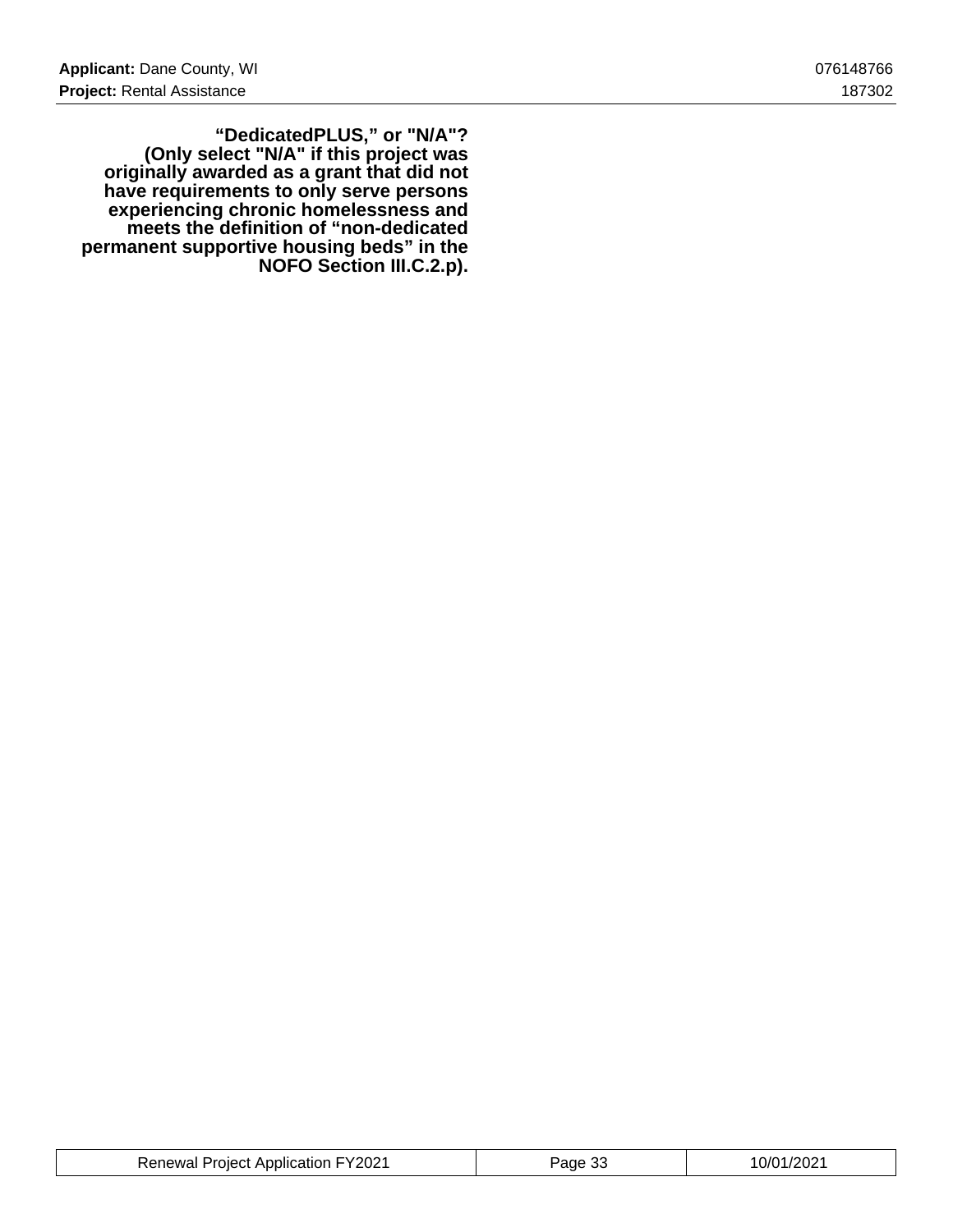# **4A. Supportive Services for Program Participants**

**This screen is currently read only and only includes data from the previous grant. To make changes to this information, navigate to the Submission without Changes screen, select "Make Changes" in response to Question 2, and then check the box next each screen that requires a change to match the current grant agreement, as amended, or to account for a reallocation of funds.**

#### **1. For all supportive services available to program participants, indicate who will provide them and how often they will be provided. Click 'Save' to update.**

| <b>Supportive Services</b>                    | Provider     | Frequency |
|-----------------------------------------------|--------------|-----------|
| <b>Assessment of Service Needs</b>            | Subrecipient | As needed |
| <b>Assistance with Moving Costs</b>           | Subrecipient | As needed |
| <b>Case Management</b>                        | Subrecipient | As needed |
| <b>Child Care</b>                             |              |           |
| <b>Education Services</b>                     | Non-Partner  | As needed |
| <b>Employment Assistance and Job Training</b> | Partner      | As needed |
| Food                                          | Partner      | As needed |
| <b>Housing Search and Counseling Services</b> | Subrecipient | As needed |
| <b>Legal Services</b>                         | Non-Partner  | As needed |
| <b>Life Skills Training</b>                   | Partner      | As needed |
| <b>Mental Health Services</b>                 | Partner      | As needed |
| <b>Outpatient Health Services</b>             | Partner      | As needed |
| <b>Outreach Services</b>                      | Partner      | As needed |
| <b>Substance Abuse Treatment Services</b>     | Partner      | As needed |
| Transportation                                | Partner      | As needed |
| <b>Utility Deposits</b>                       |              |           |

**Identify whether the project includes the following activities:**

**2. Transportation assistance to program** Yes **participants to attend mainstream benefit appointments, employee training, or jobs?**

**3. Annual follow-up with program participants** Yes **to ensure mainstream benefits are received and renewed?**

### **4. Do program participants have access to** Yes **SSI/SSDI technical assistance provided by**

| <b>Renewal Project Application FY2021</b> | <sup>2</sup> age 34 | 10/01/2021 |
|-------------------------------------------|---------------------|------------|
|-------------------------------------------|---------------------|------------|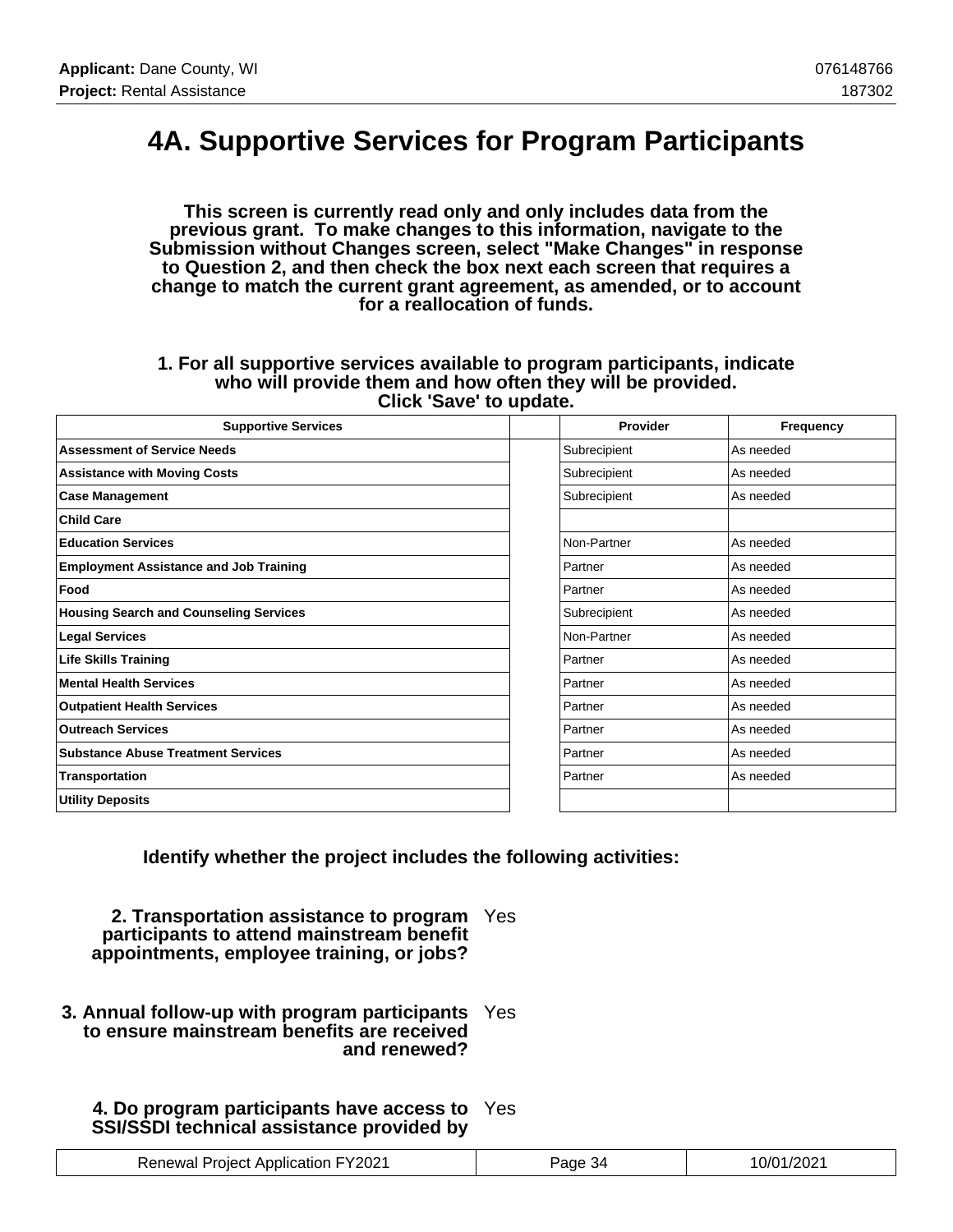## **this project, subrecipient, or partner agency?**

**4a. Has the staff person providing the technical assistance completed SOAR training in the past 24 months?** Yes

| <b>Renewal Project Application FY2021</b> | Page $35$ | 10/01/2021 |
|-------------------------------------------|-----------|------------|
|-------------------------------------------|-----------|------------|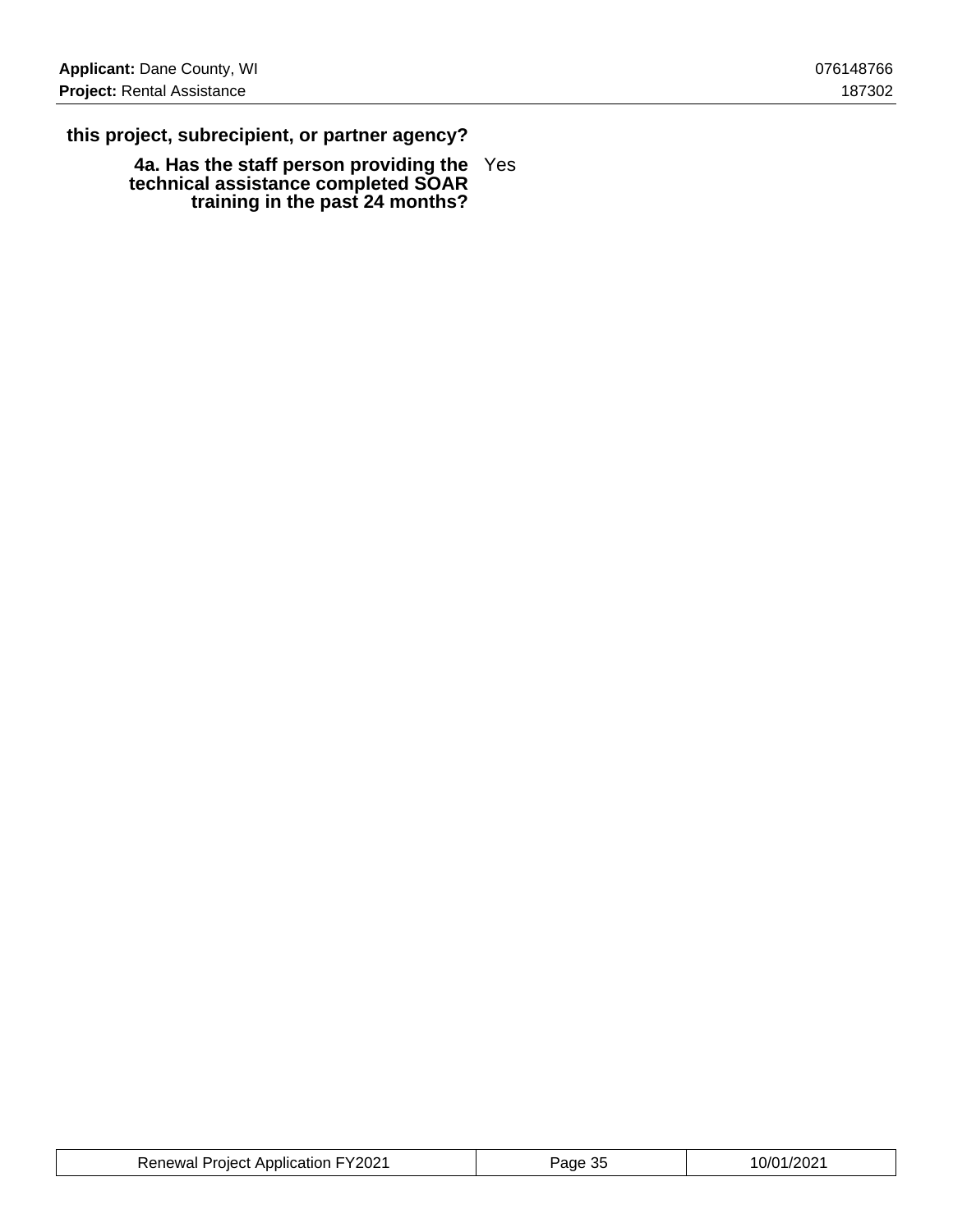# **4B. Housing Type and Location**

**This screen is currently read only and only includes data from the previous grant. To make changes to this information, navigate to the Submission without Changes screen, select "Make Changes" in response to Question 2, and then check the box next each screen that requires a change to match the current grant agreement, as amended, or to account for a reallocation of funds.**

**The following list summarizes each housing site in the project. To add a housing site to the list, select the icon. To view or update a housing site already listed, select the icon.**

#### **Total Units:** 84

**Total Beds:** 116

**Total Dedicated CH Beds:** 116

| <b>Housing Type</b>         | <b>Housing Type (JOINT)</b> | <b>Units</b> | <b>Beds</b> |
|-----------------------------|-----------------------------|--------------|-------------|
| Scattered-site apartments ( | ---                         | 84           | 116         |

| <b>Renewal Project Application FY2021</b> | Page 36 | 10/01/2021 |
|-------------------------------------------|---------|------------|
|-------------------------------------------|---------|------------|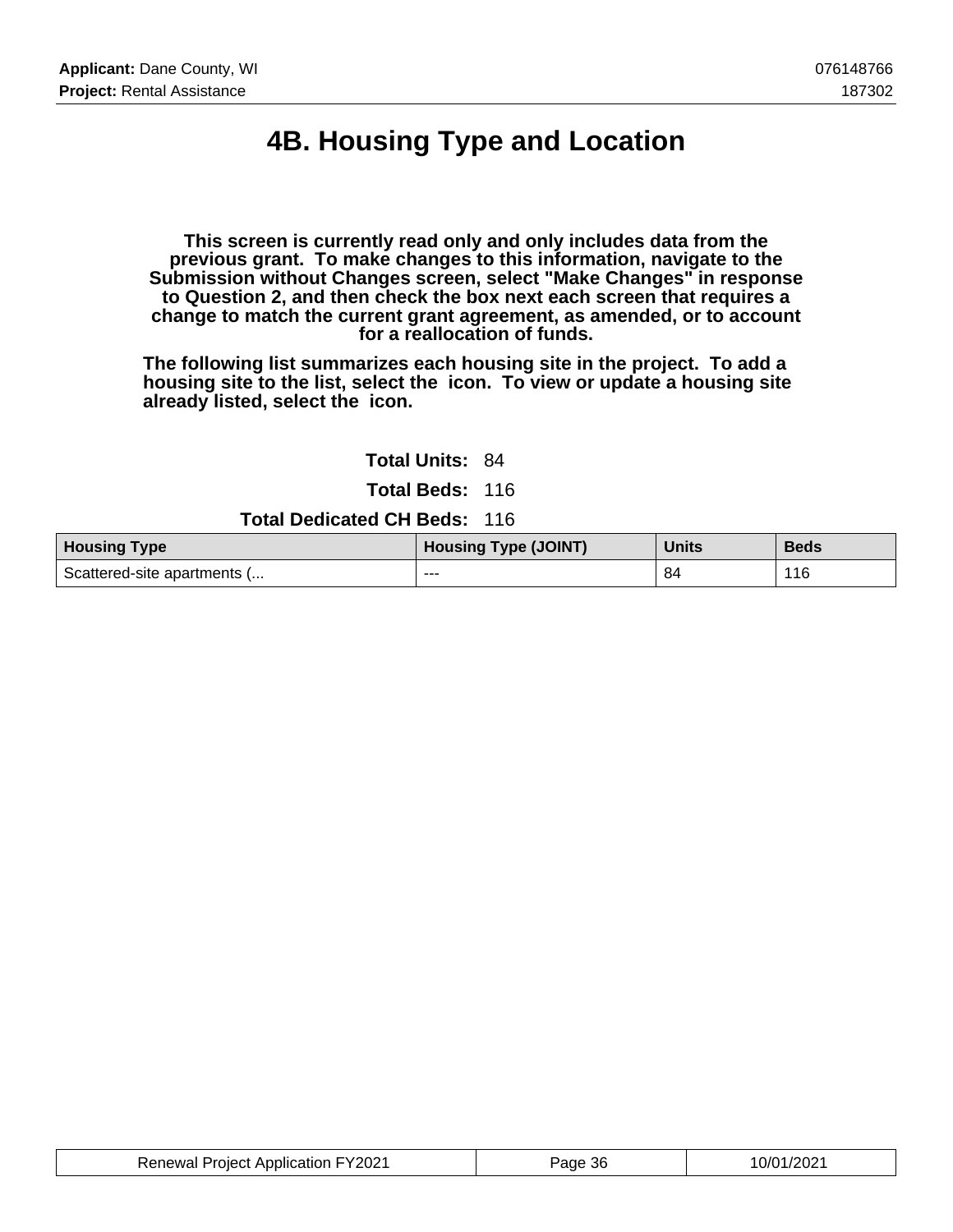# **4B. Housing Type and Location Detail**

**1. Housing Type:** Scattered-site apartments (including efficiencies)

### **2. Indicate the maximum number of units and beds available for program participants at the selected housing site.**

**a. Units:** 84

**b. Beds:** 116

### **3. How many beds of the total beds in "2b.** 116 **Beds" are dedicated to the chronically homeless?**

### **This includes both the "dedicated" and "prioritized" beds from previous competitions.**

### **4. Address:**

Project applicants must enter an address for all proposed and existing properties. If the location is not yet known, enter the expected location of the housing units. For Scattered-site and Singlefamily home housing, or for projects that have units at multiple locations, project applicants should enter the address where the majority of beds will be located or where the majority of beds are located as of the application submission. Where the project uses tenant-based rental assistance in the RRH portion, or if the address for scattered-site or single-family homes housing cannot be identified at the time of application, enter the address for the project's administration office. Projects serving victims of domestic violence, including human trafficking, must use a PO Box or other anonymous address to ensure the safety of participants.

|                        | <b>Street 1: 1110 Ruskin St.</b> |
|------------------------|----------------------------------|
| <b>Street 2:</b>       |                                  |
|                        | <b>City: Madison</b>             |
|                        | <b>State: Wisconsin</b>          |
| <b>ZIP Code: 53704</b> |                                  |
|                        |                                  |

### **5. Select the geographic area(s) associated with the address: (for multiple selections hold CTRL Key)**

559025 Dane County

| <b>Renewal Project Application FY2021</b> | Page 37 | 10/01/2021 |
|-------------------------------------------|---------|------------|
|-------------------------------------------|---------|------------|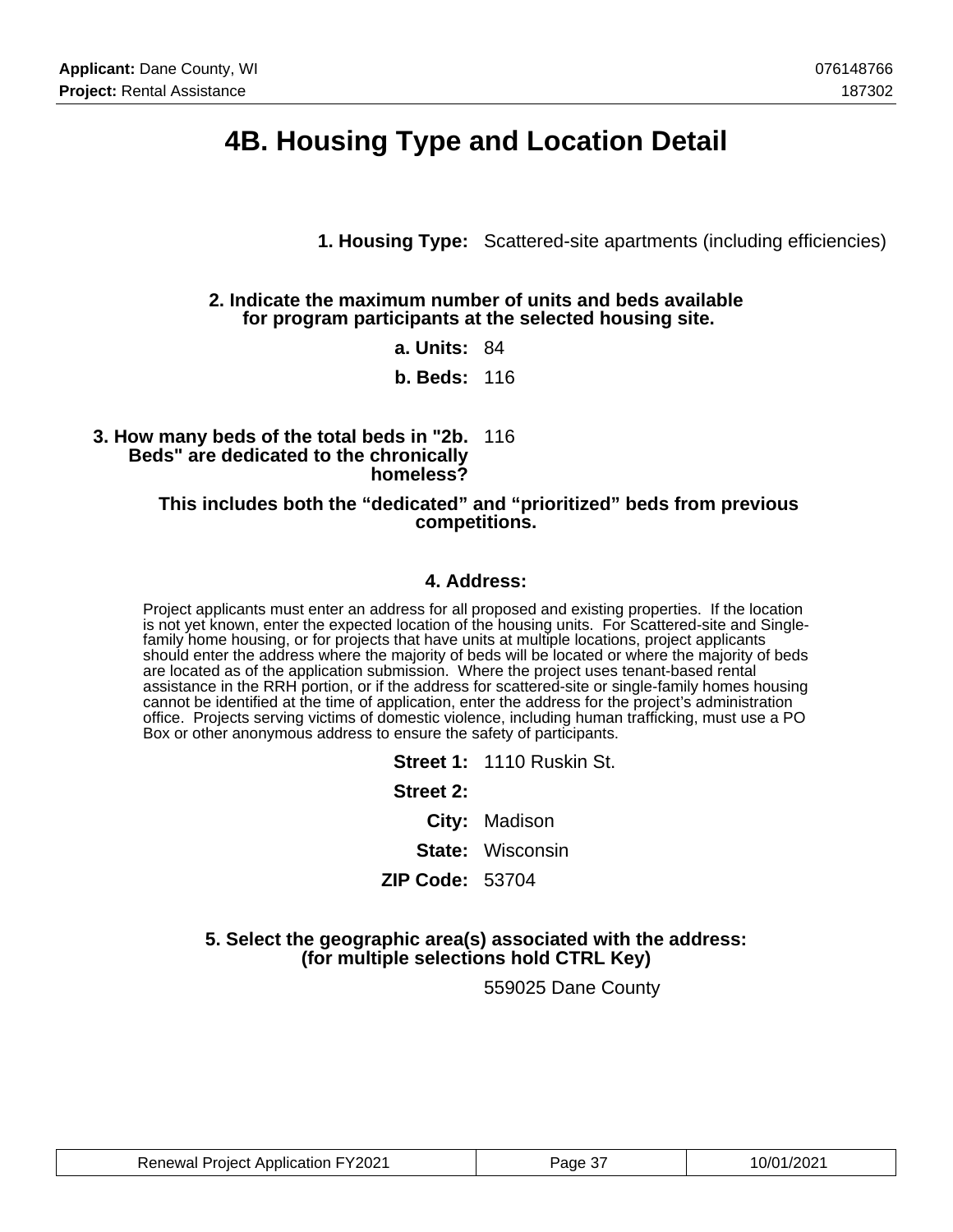# **5A. Program Participants - Households**

**This screen is currently read only and only includes data from the previous grant. To make changes to this information, navigate to the Submission without Changes screen, select "Make Changes" in response to Question 2, and then check the box next each screen that requires a change to match the current grant agreement, as amended, or to account for a reallocation of funds.**

| <b>Households</b>                   | Households with at<br><b>Least One Adult</b><br>and One Child               | <b>Adult Households</b><br>without Children                             | <b>Households with</b><br><b>Only Children</b>               | Total          |
|-------------------------------------|-----------------------------------------------------------------------------|-------------------------------------------------------------------------|--------------------------------------------------------------|----------------|
| <b>Total Number of Households</b>   | 10                                                                          | 74                                                                      | 0                                                            | 84             |
|                                     |                                                                             |                                                                         |                                                              |                |
| <b>Characteristics</b>              | Persons in<br>Households with at<br><b>Least One Adult</b><br>and One Child | <b>Adult Persons in</b><br><b>Households without</b><br><b>Children</b> | Persons in<br><b>Households with</b><br><b>Only Children</b> | <b>Total</b>   |
| Persons over age 24                 | 19                                                                          | 74                                                                      |                                                              | 93             |
| Persons ages 18-24                  | 5                                                                           | 2                                                                       |                                                              | $\overline{7}$ |
| Accompanied Children under age 18   | 16                                                                          |                                                                         | $\mathbf 0$                                                  | 16             |
| Unaccompanied Children under age 18 |                                                                             |                                                                         | $\mathbf 0$                                                  | $\overline{0}$ |
| <b>Total Persons</b>                | 40                                                                          | 76                                                                      | $\overline{0}$                                               | 116            |

**Click Save to automatically calculate totals**

| <b>Renewal Project Application FY2021</b> | Page 38 | 10/01/2021 |
|-------------------------------------------|---------|------------|
|-------------------------------------------|---------|------------|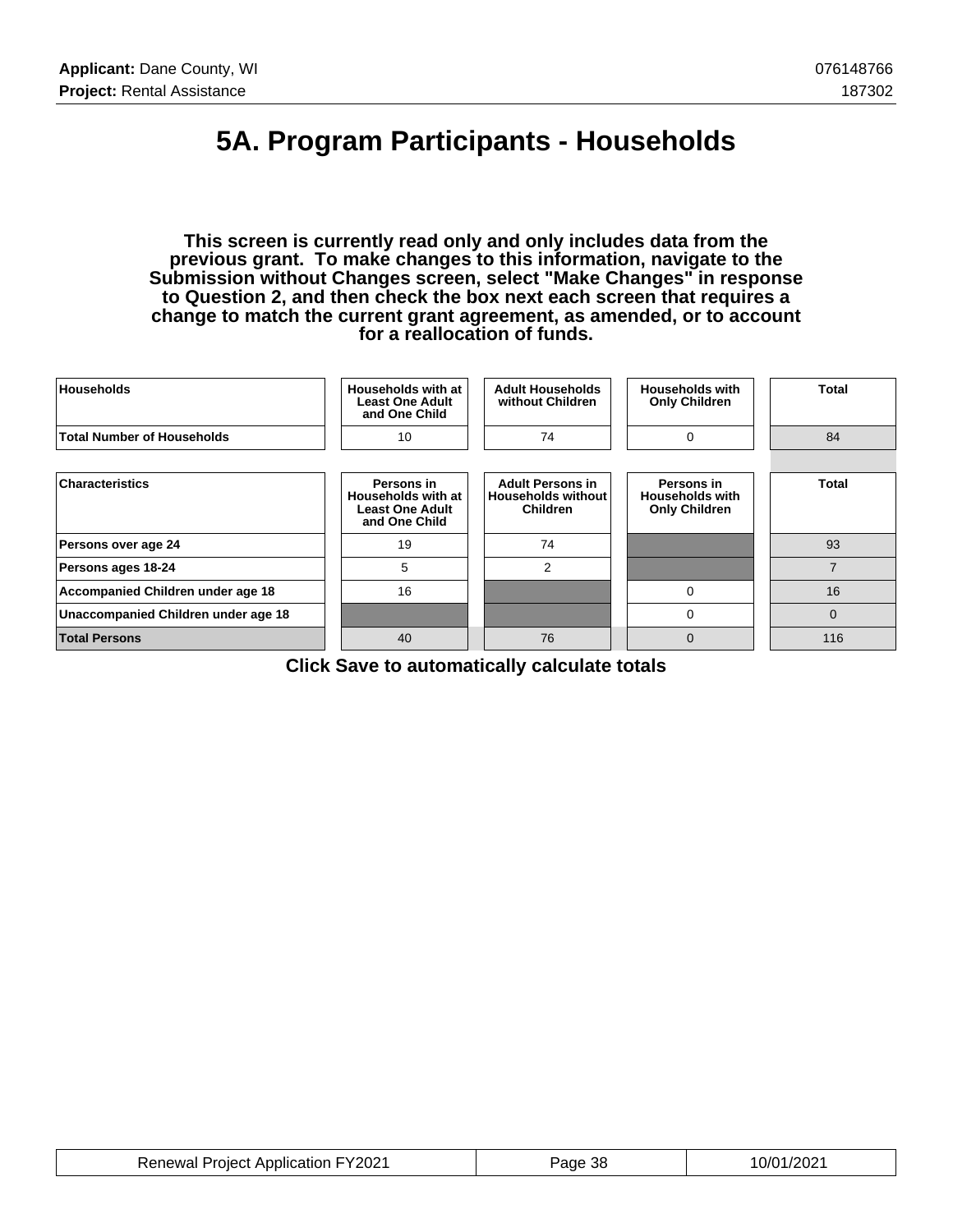# **5B. Program Participants - Subpopulations**

**This screen is currently read only and only includes data from the previous grant. To make changes to this information, navigate to the Submission without Changes screen, select "Make Changes" in response to Question 2, and then check the box next each screen that requires a change to match the current grant agreement, as amended, or to account for a reallocation of funds.**

### **Persons in Households with at Least One Adult and One Child**

| <b>Characteristics</b> | <b>CH</b><br>(Not<br>Veterans   Veterans | <b>CH</b> | (Not CH) Substan | <b>ce</b><br><b>Abuse</b> | <b>HIV/AID</b><br>s | <b>Severely</b><br><b>Mentally</b><br>Ш | <b>DV</b> | <b>Physical</b><br><b>Disability</b> | Developmenta<br><b>Disability</b> | <b>Persons Not</b><br>Represented<br>by a<br>Listed<br>Subpopulatio |
|------------------------|------------------------------------------|-----------|------------------|---------------------------|---------------------|-----------------------------------------|-----------|--------------------------------------|-----------------------------------|---------------------------------------------------------------------|
| Persons over age 24    | 12                                       | 0         |                  | 3                         |                     | 14                                      | 5         |                                      |                                   |                                                                     |
| Persons ages 18-24     |                                          | 0         |                  |                           |                     |                                         |           |                                      |                                   |                                                                     |
| Children under age 18  | 8                                        |           |                  |                           |                     |                                         |           |                                      |                                   | 8                                                                   |
| <b>Total Persons</b>   | 21                                       | $\Omega$  |                  | 3                         | $\Omega$            | 15                                      | 5         | $\Omega$                             |                                   | 12                                                                  |

**Click Save to automatically calculate totals**

### **Persons in Households without Children**

| <b>Characteristics</b> | <b>CH</b><br>(Not<br><i><u><b>Neterans</b></u></i> | <b>CH</b><br><b>Veterans</b> | <b>Veterans</b><br>(Not CH) Chronic | <b>Substan</b><br>ce<br><b>Abuse</b> | <b>HIV/AID</b><br>s | <b>Severely</b><br><b>Mentally</b><br>Ш | <b>DV</b> | <b>Physical</b><br><b>Disability</b> | Developmenta<br><b>Disability</b> | <b>Persons Not</b><br><b>Represented</b><br>by a<br>Listed<br>Subpopulatio |
|------------------------|----------------------------------------------------|------------------------------|-------------------------------------|--------------------------------------|---------------------|-----------------------------------------|-----------|--------------------------------------|-----------------------------------|----------------------------------------------------------------------------|
| Persons over age 24    | 27                                                 |                              | 14                                  | 31                                   |                     | 71                                      | 19        | 8                                    |                                   |                                                                            |
| Persons ages 18-24     |                                                    | 0                            |                                     |                                      |                     |                                         |           |                                      |                                   |                                                                            |
| <b>Total Persons</b>   | 27                                                 |                              | 14                                  | 32                                   |                     | 72                                      | 19        | 8                                    |                                   |                                                                            |

**Click Save to automatically calculate totals**

| <b>Characteristics</b>                        | <b>CH</b><br>(Not<br><b>Veterans</b> | <b>CH</b><br>l Veterans l | <b>Veterans</b><br>(Not CH) Chronic | <b>Substan</b><br>ce<br><b>Abuse</b> | <b>HIV/AID</b><br>S | <b>Severely</b><br><b>Mentally</b><br>Ш | <b>DV</b> | <b>Physical</b><br>Disability | Developmenta<br><b>Disability</b> | <b>Persons Not</b><br>Represented<br>by a<br>Listed<br>Subpopulatio |
|-----------------------------------------------|--------------------------------------|---------------------------|-------------------------------------|--------------------------------------|---------------------|-----------------------------------------|-----------|-------------------------------|-----------------------------------|---------------------------------------------------------------------|
| Accompanied Children under<br>age 18          |                                      |                           |                                     |                                      |                     |                                         |           |                               |                                   |                                                                     |
| <b>Unaccompanied Children</b><br>under age 18 |                                      |                           |                                     |                                      |                     |                                         |           |                               |                                   |                                                                     |

### **Persons in Households with Only Children**

| <b>Renewal Project Application FY2021</b> | Page 39 | 10/01/2021 |
|-------------------------------------------|---------|------------|
|-------------------------------------------|---------|------------|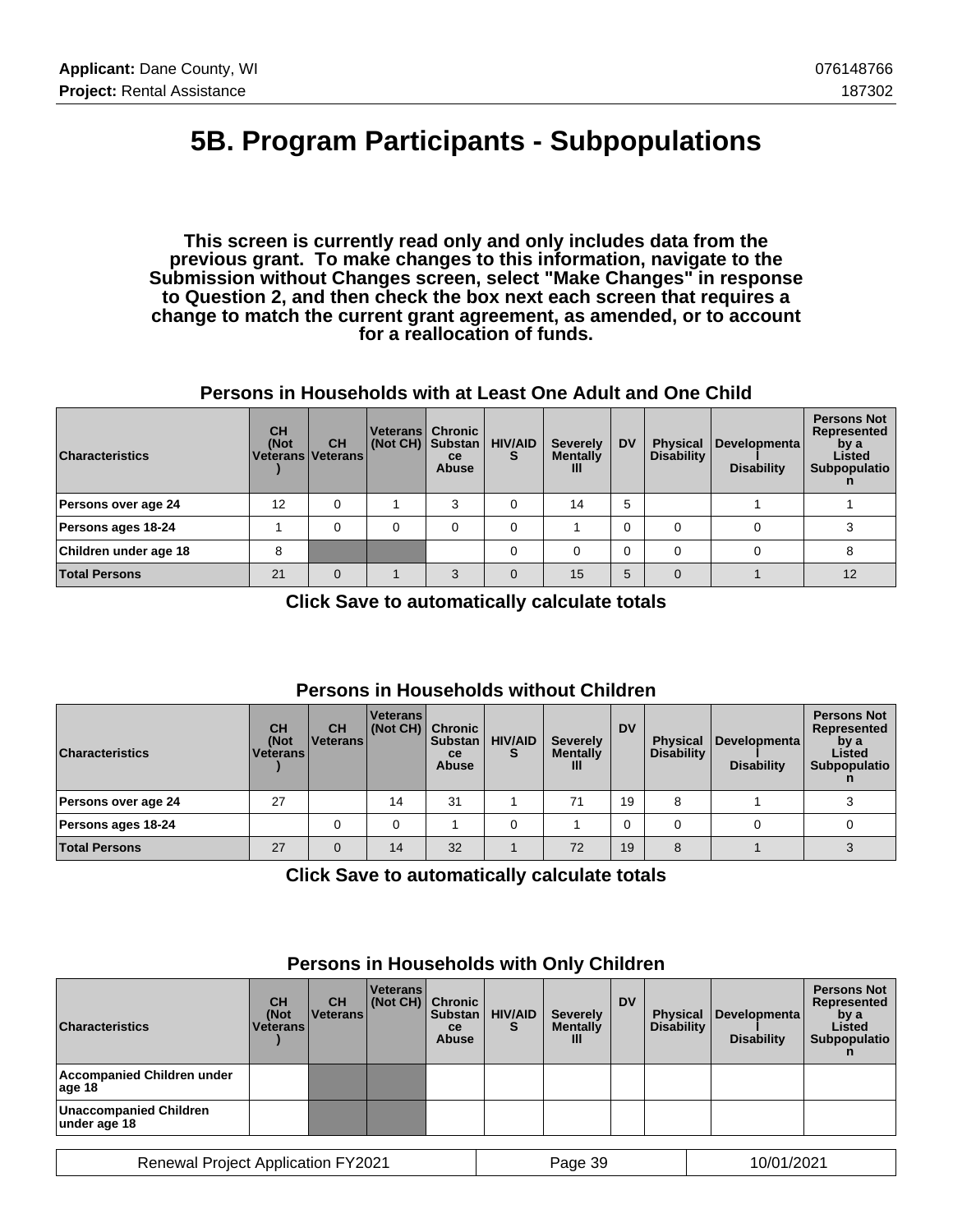| <b>Applicant: Dane County, WI</b><br><b>Project: Rental Assistance</b> |  |  |  |  |  |  | 076148766<br>187302 |  |  |
|------------------------------------------------------------------------|--|--|--|--|--|--|---------------------|--|--|
| <b>Total Persons</b>                                                   |  |  |  |  |  |  |                     |  |  |

**Describe the unlisted subpopulations referred to above:**

These will be children and partners of qualified adults.

| <b>Renewal Project Application FY2021</b> | Page 40 | 10/01/2021 |
|-------------------------------------------|---------|------------|
|-------------------------------------------|---------|------------|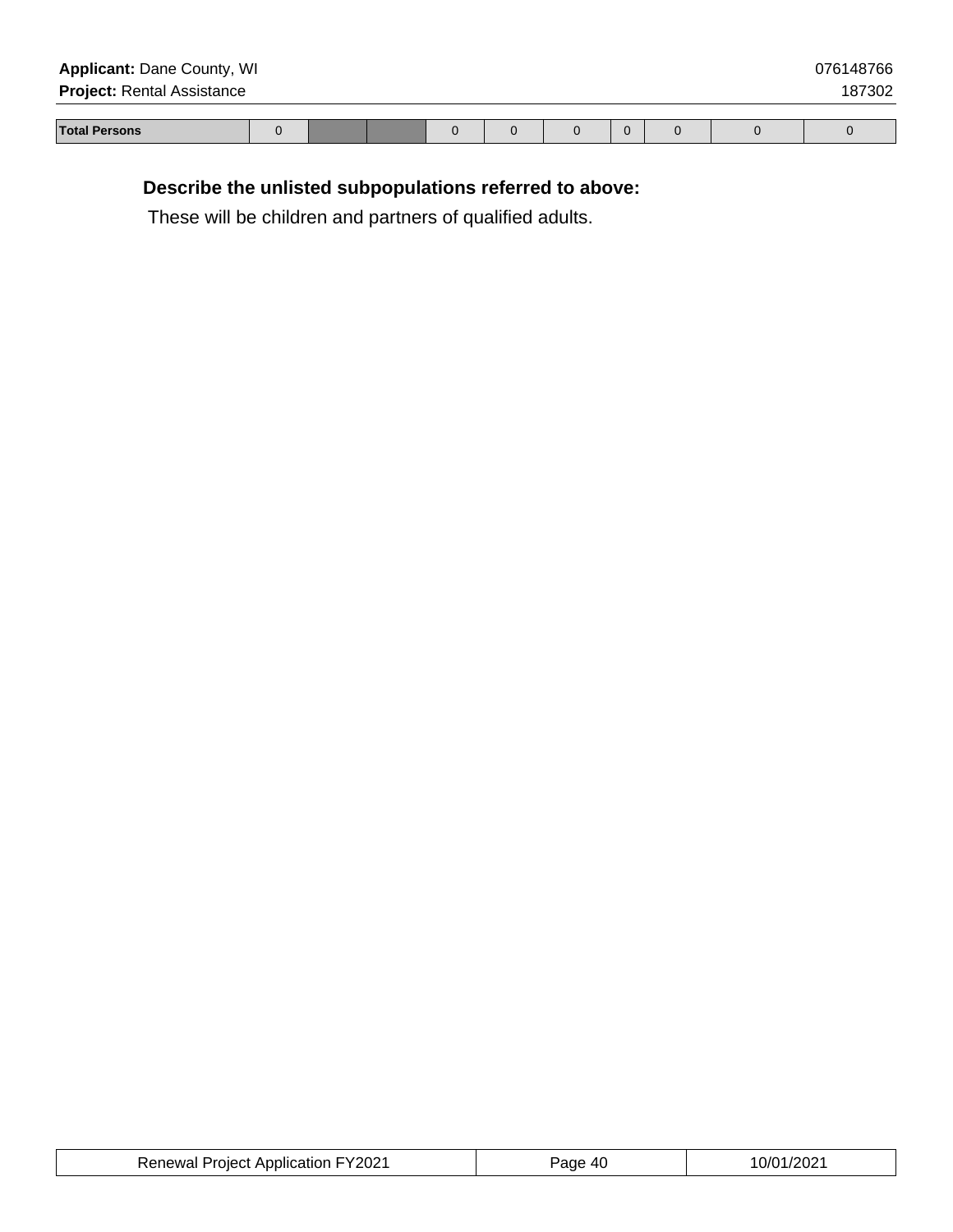# **6A. Funding Request**

|                                                                                                                      | This screen is currently read only and only includes data from the<br>previous grant. To make changes to this information, navigate to the<br>Submission without Changes screen, select "Make Changes" in response<br>to Question 2, and then check the box next each screen that requires a<br>change to match the current grant agreement, as amended, or to account<br>for a reallocation of funds. |
|----------------------------------------------------------------------------------------------------------------------|--------------------------------------------------------------------------------------------------------------------------------------------------------------------------------------------------------------------------------------------------------------------------------------------------------------------------------------------------------------------------------------------------------|
| 1. Do any of the properties in this project No<br>have an active restrictive covenant?                               |                                                                                                                                                                                                                                                                                                                                                                                                        |
| 2. Was the original project awarded as either Yes<br>a Samaritan Bonus or Permanent Housing<br><b>Bonus project?</b> |                                                                                                                                                                                                                                                                                                                                                                                                        |
| 3. Does this project propose to allocate funds No<br>according to an indirect cost rate?                             |                                                                                                                                                                                                                                                                                                                                                                                                        |
| 4. Renewal Grant Term: This field is pre-<br>populated with a one-year grant term and<br>cannot be edited:           | 1 Year                                                                                                                                                                                                                                                                                                                                                                                                 |
| 5. Select the costs for which funding is<br>requested:                                                               |                                                                                                                                                                                                                                                                                                                                                                                                        |
| <b>Leased Units</b>                                                                                                  |                                                                                                                                                                                                                                                                                                                                                                                                        |
| <b>Leased Structures</b>                                                                                             |                                                                                                                                                                                                                                                                                                                                                                                                        |
| <b>Rental Assistance</b>                                                                                             | X                                                                                                                                                                                                                                                                                                                                                                                                      |
| <b>Supportive Services</b>                                                                                           |                                                                                                                                                                                                                                                                                                                                                                                                        |
| Operating                                                                                                            |                                                                                                                                                                                                                                                                                                                                                                                                        |

**HMIS**

| <b>Renewal Project Application FY2021</b> | Page 41 | 10/01/2021 |
|-------------------------------------------|---------|------------|
|-------------------------------------------|---------|------------|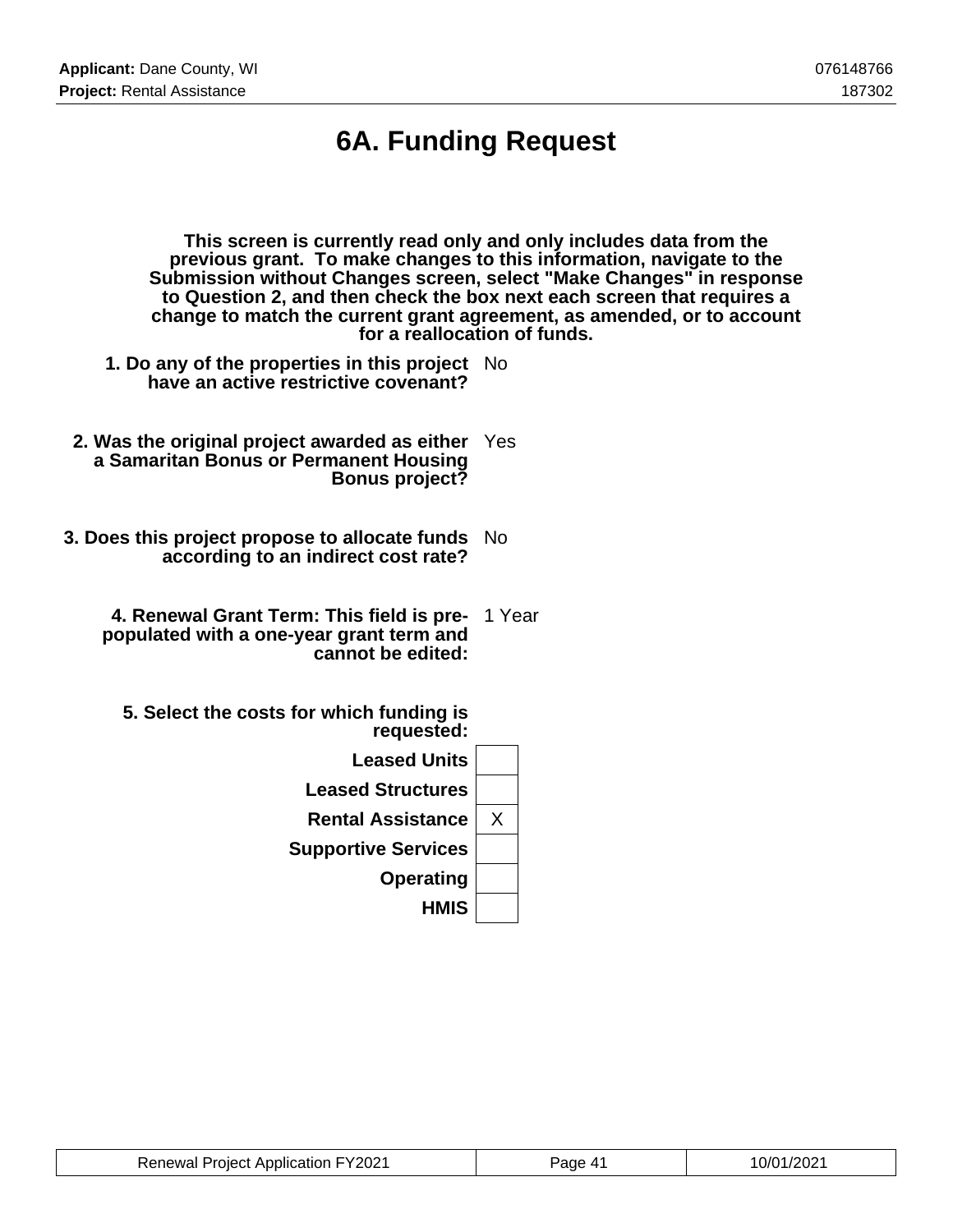# **6C. Rental Assistance Budget**

### **The following list summarizes the rental assistance funding request for the total term of the project. To add information to the list, select the icon. To view or update information already listed, select the icon.**

|                                     | <b>Total Request for Grant Term:</b>  |                                        | \$1,117,560          |
|-------------------------------------|---------------------------------------|----------------------------------------|----------------------|
|                                     | <b>Total Units:</b>                   |                                        | 84                   |
| Type of Rental<br><b>Assistance</b> | <b>FMR Area</b>                       | <b>Total Units</b><br><b>Requested</b> | <b>Total Request</b> |
| <b>SRA</b>                          | WI - Madison, WI HUD Metro FMR Area ( | 84                                     | \$1,117,560          |

| <b>Renewal Project Application FY2021</b> | Page 42 | 10/01/2021 |
|-------------------------------------------|---------|------------|
|-------------------------------------------|---------|------------|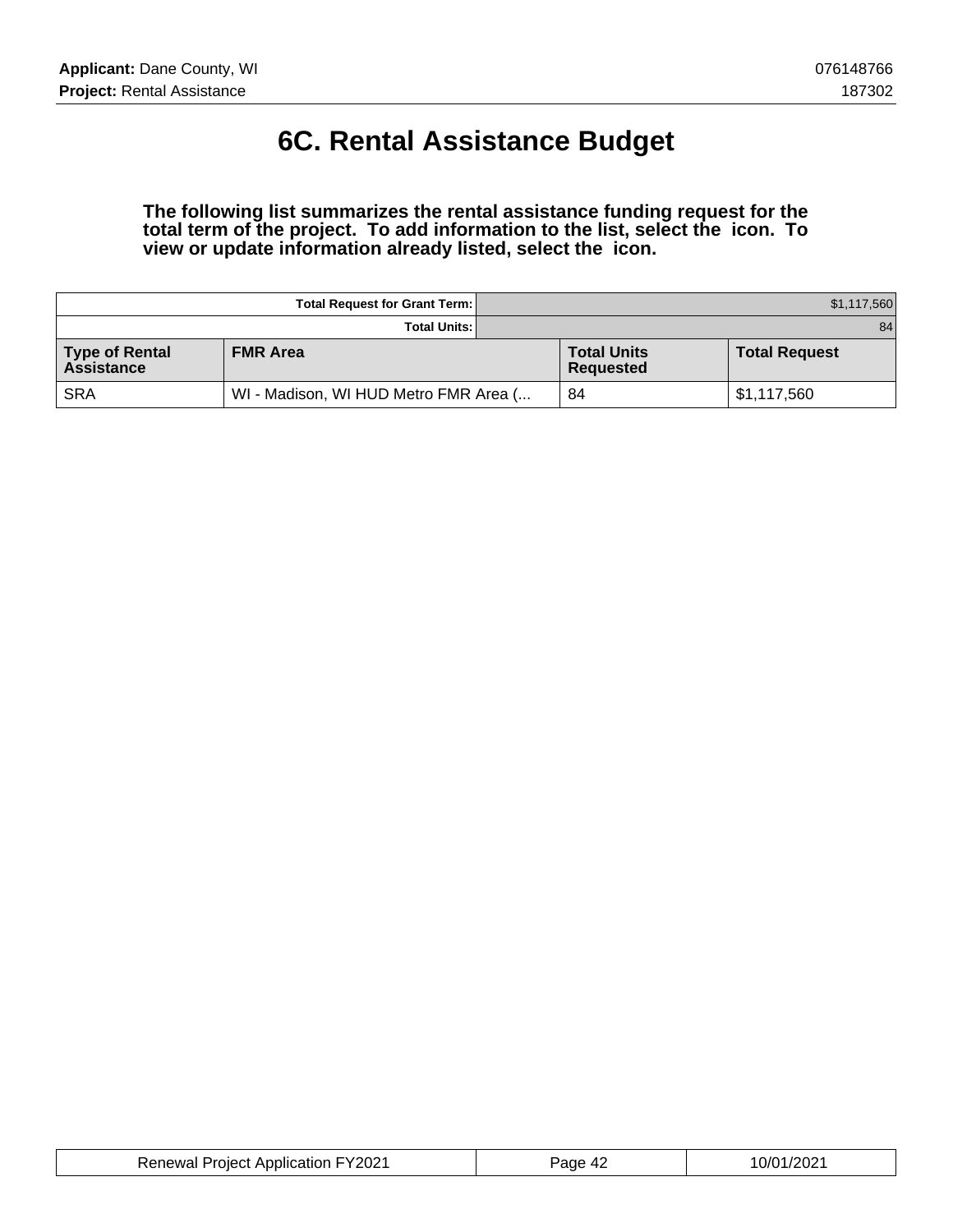# **Rental Assistance Budget Detail**

### **Type of Rental Assistance:** SRA

### **Metropolitan or non-metropolitan fair market rent area:**

WI - Madison, WI HUD Metro FMR Area (5502599999)

#### **Does the applicant request rental assistance funding for less than the area's per unit size fair market rents?** No

| <b>Size of Units</b>                                         | # of Units<br>(Applicant) |    | <b>FMR Area</b><br>(Applicant) | <b>HUD Paid</b><br>Rent<br>(Applicant) | 12 Months |          | <b>Total</b><br><b>Request</b><br>(Applicant) |
|--------------------------------------------------------------|---------------------------|----|--------------------------------|----------------------------------------|-----------|----------|-----------------------------------------------|
| <b>SRO</b>                                                   |                           | X  | \$667                          | $$667$ $x$                             | 12        | $=$      | \$0                                           |
| 0 Bedroom                                                    |                           | 9x | \$889                          | $$889$ $x$                             | 12        | =        | \$96,012                                      |
| 1 Bedroom                                                    | 50x                       |    | \$1,039                        | $$1,039$ x                             | 12        | =        | \$623,400                                     |
| 2 Bedrooms                                                   | $19$ x                    |    | \$1,211                        | $$1,211$ x                             | 12        | =        | \$276,108                                     |
| 3 Bedrooms                                                   |                           | 5x | \$1,641                        | $$1,641$ x                             | 12        | $=$      | \$98,460                                      |
| 4 Bedrooms                                                   | 11                        | X  | \$1,965                        | $$1,965$ $x$                           | 12        | Ξ        | \$23,580                                      |
| 5 Bedrooms                                                   |                           | X  | \$2,260                        | $$2,260$ x                             | 12        | $=$      | \$0                                           |
| 6 Bedrooms                                                   |                           | X  | \$2,555                        | $$2,555$ x                             | 12        | $=$      | \$0                                           |
| 7 Bedrooms                                                   |                           | X  | \$2,849                        | $$2,849$ x                             | 12        | $=$      | \$0                                           |
| 8 Bedrooms                                                   |                           | X  | \$3,144                        | $$3,144$ x                             | 12        | $\equiv$ | \$0                                           |
| 9 Bedrooms                                                   |                           | X  | \$3,439                        | $$3,439$ x                             | 12        | $=$      | \$0                                           |
| <b>Total Units and Annual Assistance</b><br><b>Requested</b> | 84                        |    |                                |                                        |           |          | \$1,117,560                                   |
| <b>Grant Term</b>                                            |                           |    |                                |                                        |           |          | 1 Year                                        |
| <b>Total Request for Grant Term</b>                          |                           |    |                                |                                        |           |          | \$1,117,560                                   |

**Click the 'Save' button to automatically calculate totals.**

| <b>Renewal Project Application FY2021</b> | <sup>2</sup> age 43 | 10/01/2021 |
|-------------------------------------------|---------------------|------------|
|-------------------------------------------|---------------------|------------|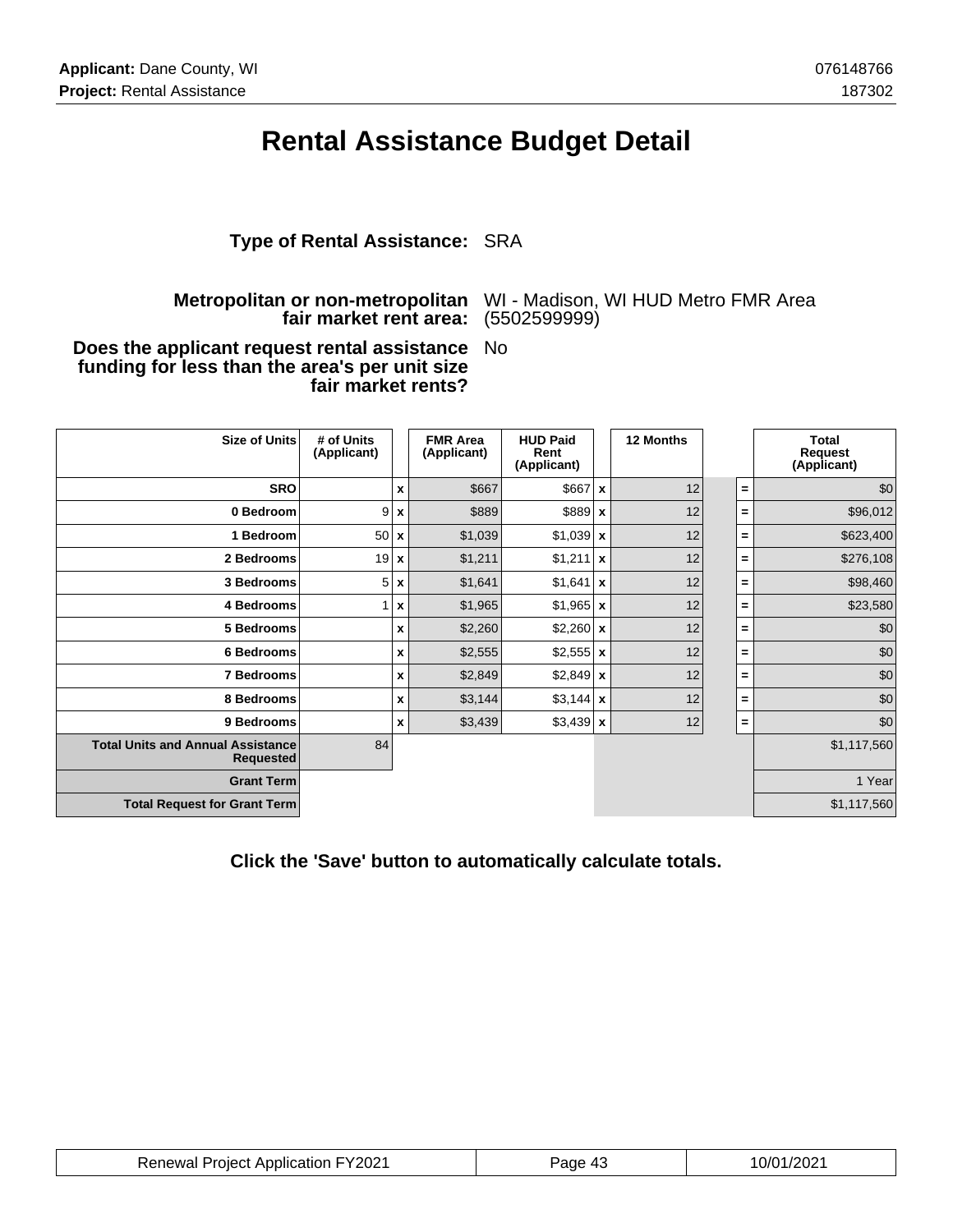# **6D. Sources of Match**

#### **The following list summarizes the funds that will be used as Match for this project. To add a Match source to the list, select the icon. To view or update a Match source already listed, select the icon.**

### **Summary for Match**

| <b>Total Value of Cash Commitments:</b>    | ا 30      |
|--------------------------------------------|-----------|
| <b>Total Value of In-Kind Commitments:</b> | \$300,000 |
| <b>Total Value of All Commitments:</b>     | \$300,000 |

### **1. Will this project generate program income** No **described in 24 CFR 578.97 to use as Match for this project?**

#### **Before grant execution, services to be provided by a third party must be documented by a memorandum of understanding (MOU) between the recipient or subrecipient and the third party that will provide the services.**

| <b>Type</b> | Source  | <b>Contributor</b>             | <b>Value of Commitments</b> |
|-------------|---------|--------------------------------|-----------------------------|
| In-Kind     | Private | <sup>1</sup> Housing Initiativ | \$300,000                   |

| <b>Renewal Project Application FY2021</b> | Page 44 | 10/01/2021 |
|-------------------------------------------|---------|------------|
|-------------------------------------------|---------|------------|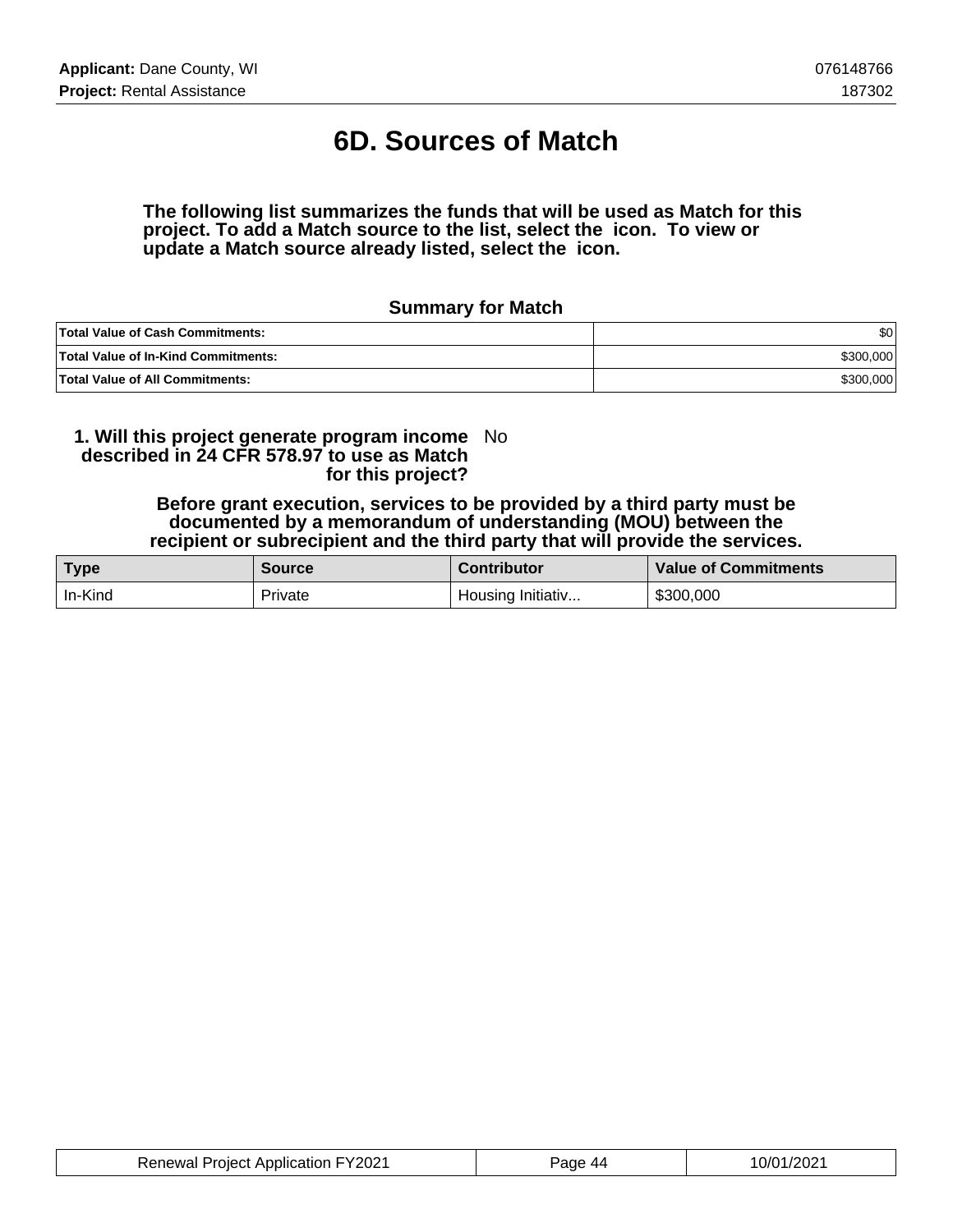# **Sources of Match Detail**

**1. Type of Match Commitment:** In-Kind

**2. Source:** Private

**3. Name of Source:** Housing Initiatives, Inc. - Client Rent

 **(Be as specific as possible and include the office or grant program as applicable)**

**4. Amount of Written Committment:** \$300,000

**Before grant execution, services to be provided by a third party must be documented by a memorandum of understanding (MOU) between the recipient or subrecipient and the third party that will provide the services.**

| <b>Renewal Project Application FY2021</b> | Page 45 | 10/01/2021 |
|-------------------------------------------|---------|------------|
|-------------------------------------------|---------|------------|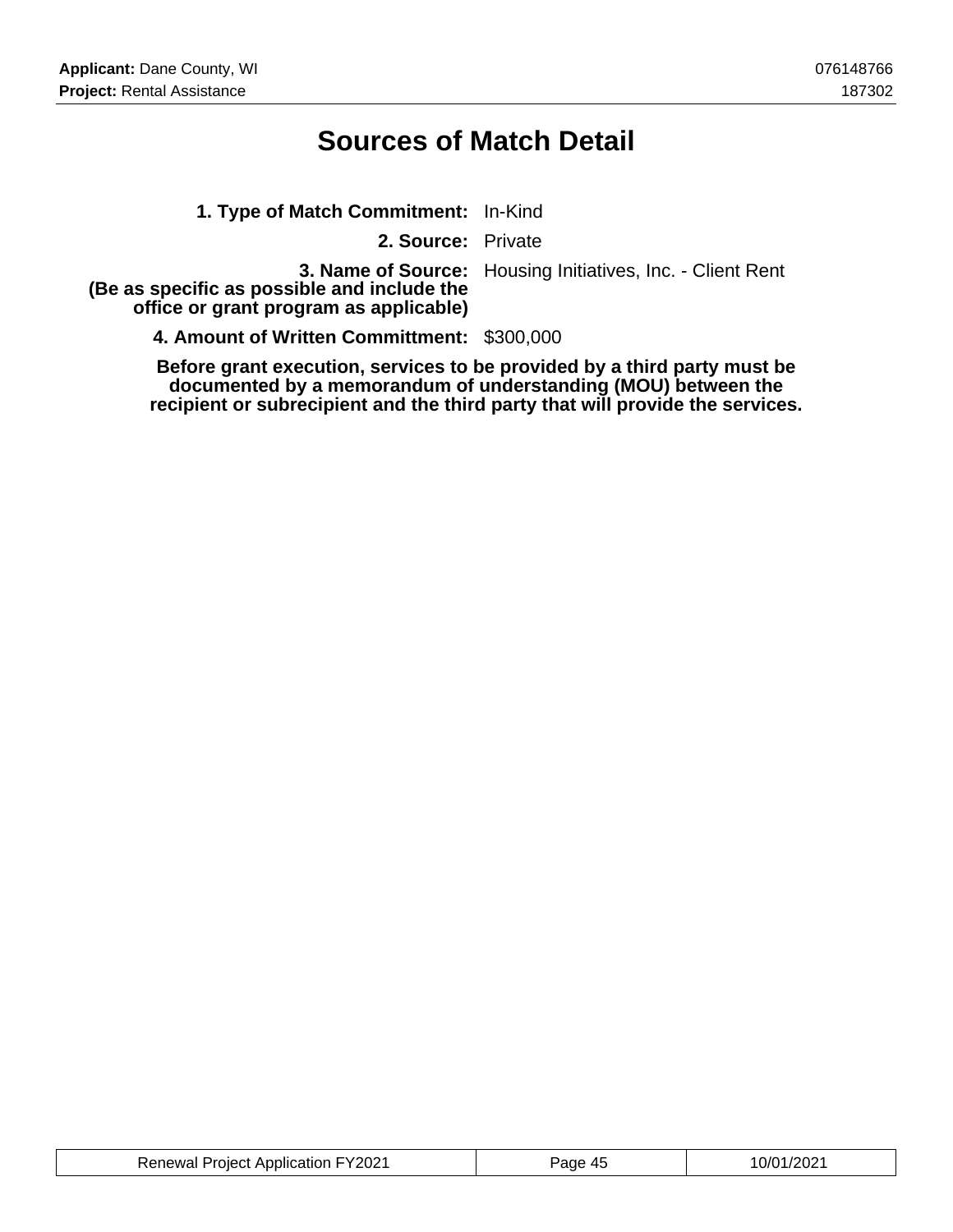# **6E. Summary Budget**

**This screen is currently read only and only includes data from the previous grant. To make changes to this information, navigate to the Submission without Changes screen, select "Make Changes" in response to Question 2, and then check the box next each screen that requires a change to match the current grant agreement, as amended, or to account for a reallocation of funds.**

**The following information summarizes the funding request for the total term of the project. Budget amounts from the Leased Units, Rental Assistance, and Match screens have been automatically imported and cannot be edited. However, applicants must confirm and correct, if necessary, the total budget amounts for Leased Structures, Supportive Services, Operating, HMIS, and Admin. Budget amounts must reflect the most accurate project information according to the most recent project grant agreement or project grant agreement amendment, the CoC's final HUD-approved FY 2018 GIW or the project budget as reduced due to CoC reallocation. Please note that, new for FY 2018, there are no detailed budget screens for Leased Structures, Supportive Services, Operating, or HMIS costs. HUD expects the original details of past approved budgets for these costs to be the basis for future expenses. However, any reasonable and eligible costs within each CoC cost category can be expended and will be verified during a HUD monitoring.**

| <b>Eligible Costs</b>                       | <b>Total Assistance</b><br>Requested<br>for 1 year<br><b>Grant Term</b><br>(Applicant) |
|---------------------------------------------|----------------------------------------------------------------------------------------|
| 1a. Leased Units                            | \$0                                                                                    |
| 1b. Leased Structures                       | \$0                                                                                    |
| 2. Rental Assistance                        | \$1,117,560                                                                            |
| 3. Supportive Services                      | \$0                                                                                    |
| 4. Operating                                | \$0                                                                                    |
| 5. HMIS                                     | \$0                                                                                    |
| 6. Sub-total Costs Requested                | \$1,117,560                                                                            |
| 7. Admin<br>(Up to 10%)                     | \$55,954                                                                               |
| 8. Total Assistance<br>plus Admin Requested | \$1,173,514                                                                            |
| 9. Cash Match                               | \$0                                                                                    |
| 10. In-Kind Match                           | \$300,000                                                                              |
| 11. Total Match                             | \$300,000                                                                              |
| 12. Total Budget                            | \$1,473,514                                                                            |

| <b>Renewal Project Application FY2021</b> | Page 46 | 10/01/2021 |
|-------------------------------------------|---------|------------|
|-------------------------------------------|---------|------------|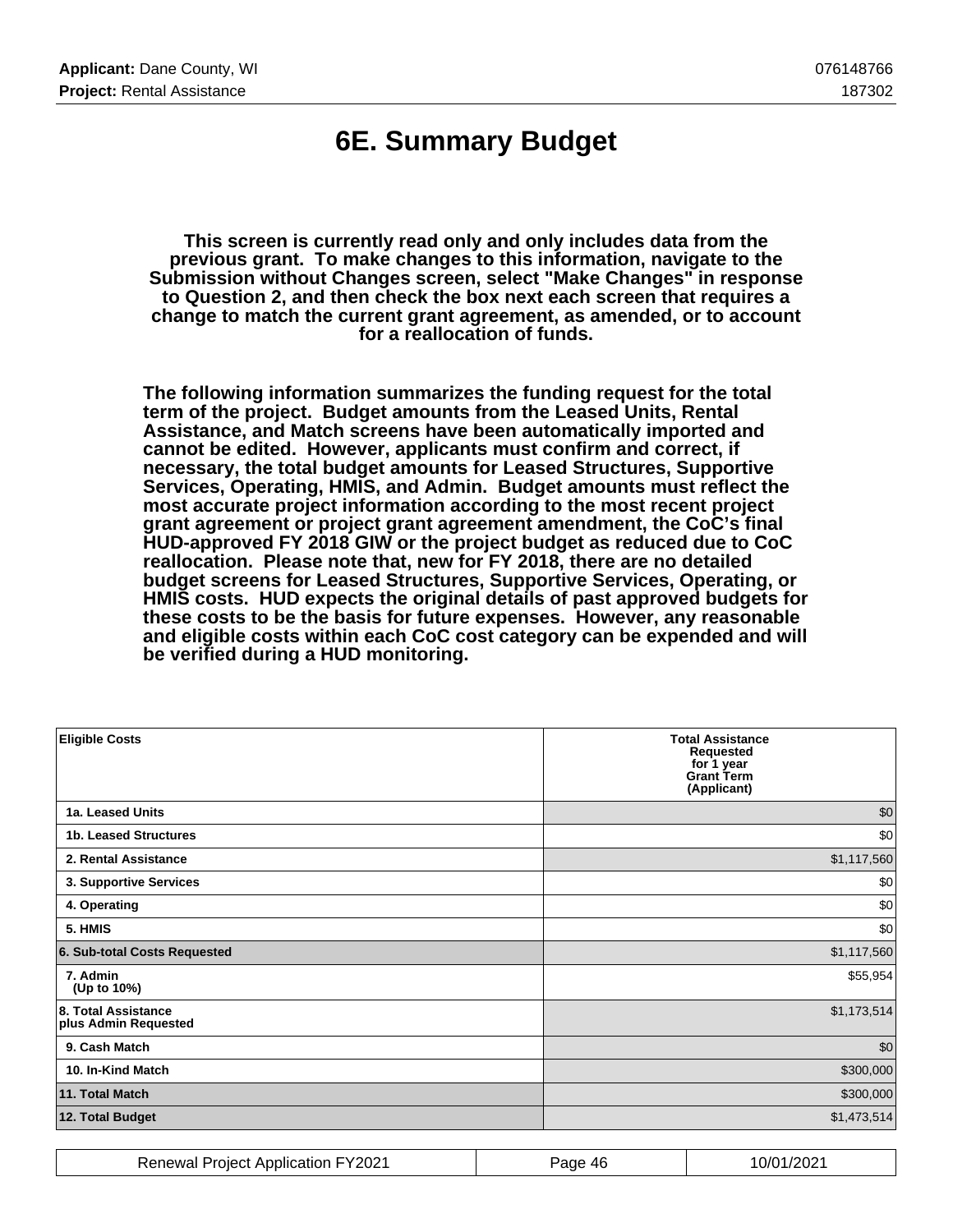# **7A. Attachment(s)**

| <b>Document Type</b>                       | <b>Required?</b> | <b>Document Description</b> | Date Attached |
|--------------------------------------------|------------------|-----------------------------|---------------|
| 1) Subrecipient Nonprofit<br>Documentation | No               | Housing Initiativ           | 12/19/2013    |
| 2) Other Attachment                        | No               | Attachment for HU           | 09/25/2017    |
| 3) Other Attachment                        | No               |                             |               |

| <b>Renewal Project Application FY2021</b> | aqe<br>$\overline{\phantom{a}}$ | 10/01/2021 |
|-------------------------------------------|---------------------------------|------------|
|-------------------------------------------|---------------------------------|------------|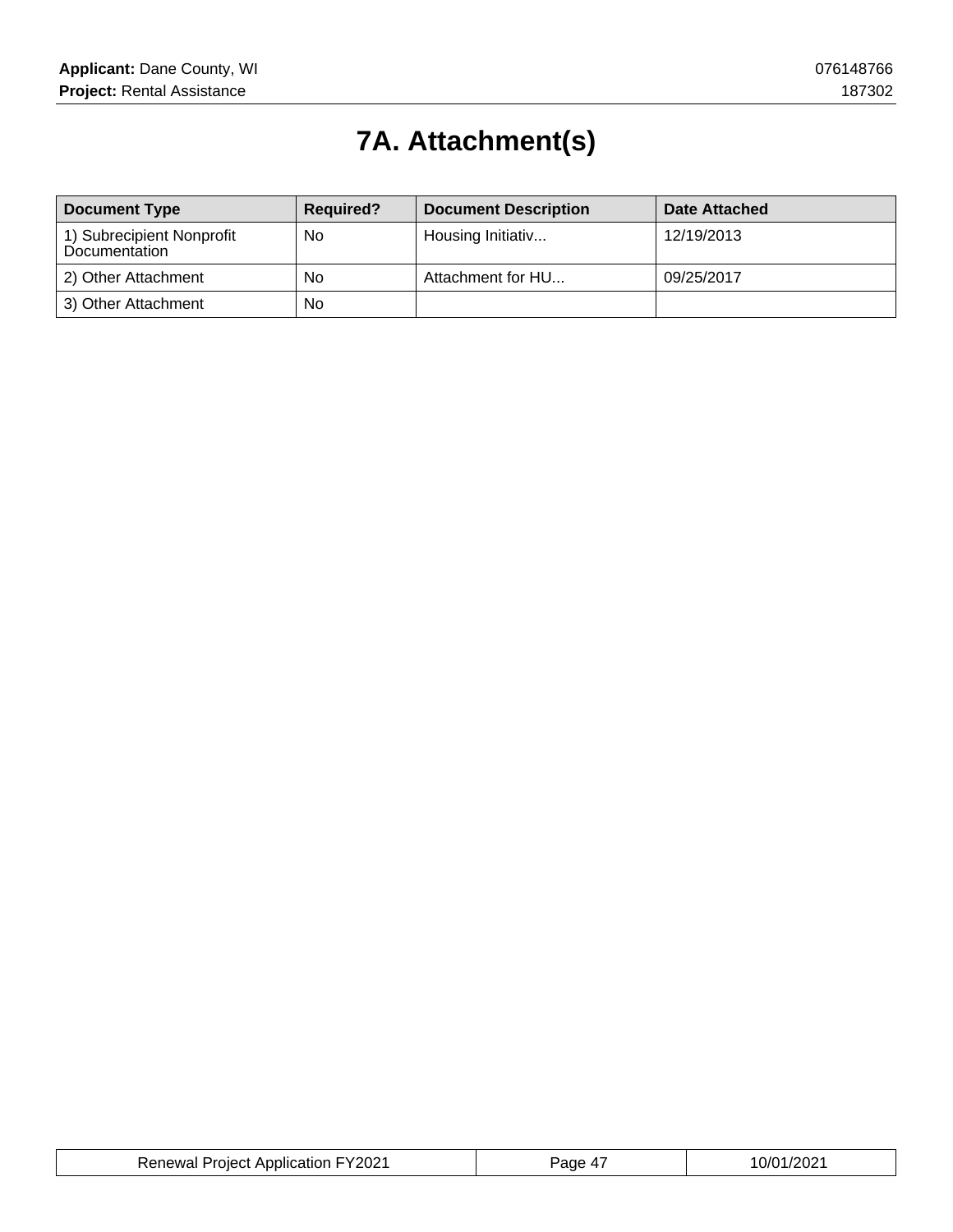# **Attachment Details**

**Document Description:** Housing Initiatives' 501(c)3 Certification

# **Attachment Details**

**Document Description:** Attachment for HUD 50070 form

# **Attachment Details**

**Document Description:**

| Y2021<br>Penewar<br>: Annlication<br>unier i | $\mathbf{u}$ | ے ں ک |
|----------------------------------------------|--------------|-------|
|----------------------------------------------|--------------|-------|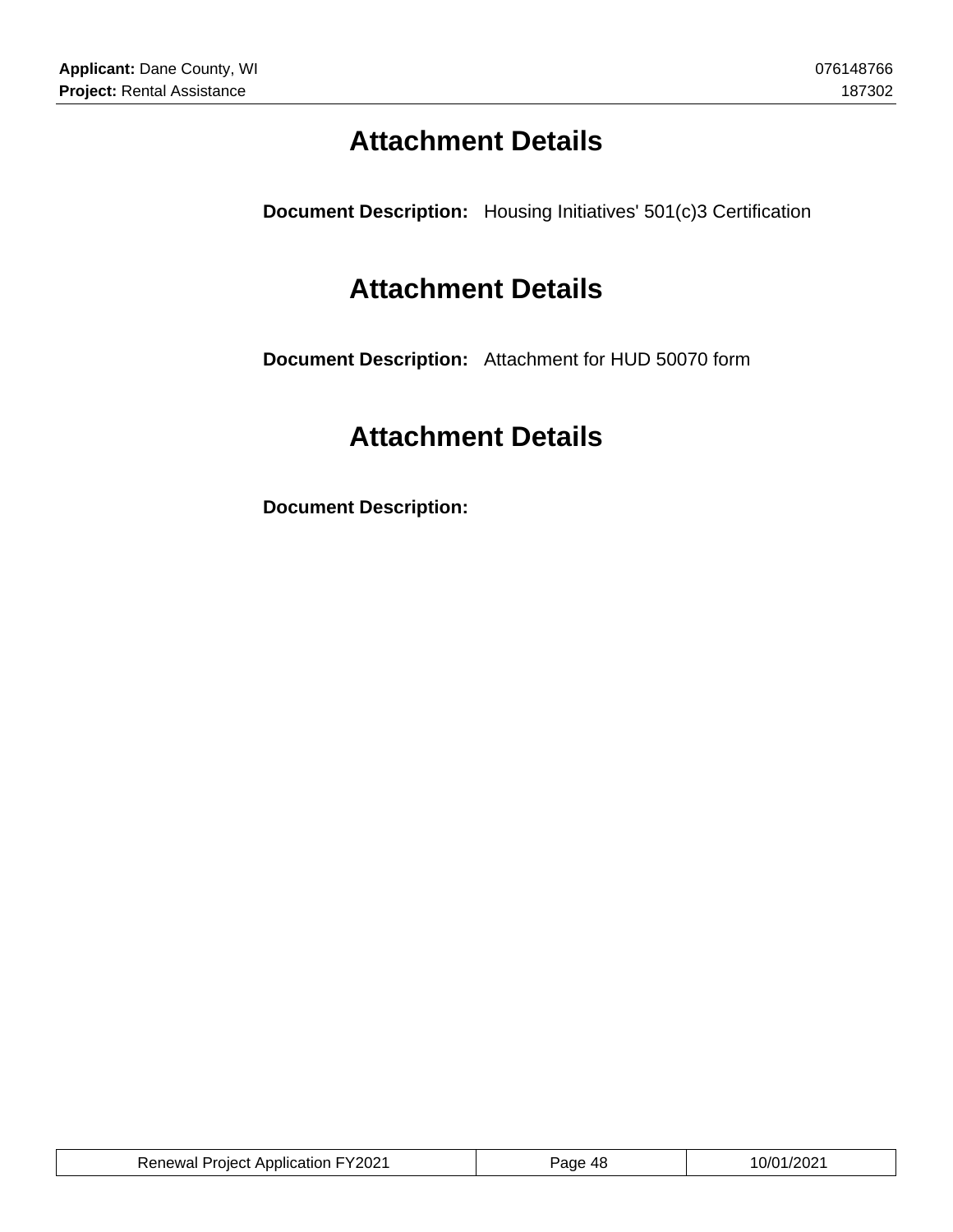# **7A. In-Kind Match MOU Attachment**

**This screen is currently read only and only includes data from the previous grant. To make changes to this information, navigate to the Submission without Changes screen, select "Make Changes" in response to Question 2, and then check the box next each screen that requires a change to match the current grant agreement, as amended, or to account for a reallocation of funds.**

| <b>Oocument Type</b> | <b>Required?</b> | <b>Document Description</b> | <b>Date Attached</b> |
|----------------------|------------------|-----------------------------|----------------------|
| In-Kind Match MOU    | No.              |                             |                      |

| <b>Renewal Project Application FY2021</b> | Page 49 | 10/01/2021 |
|-------------------------------------------|---------|------------|
|-------------------------------------------|---------|------------|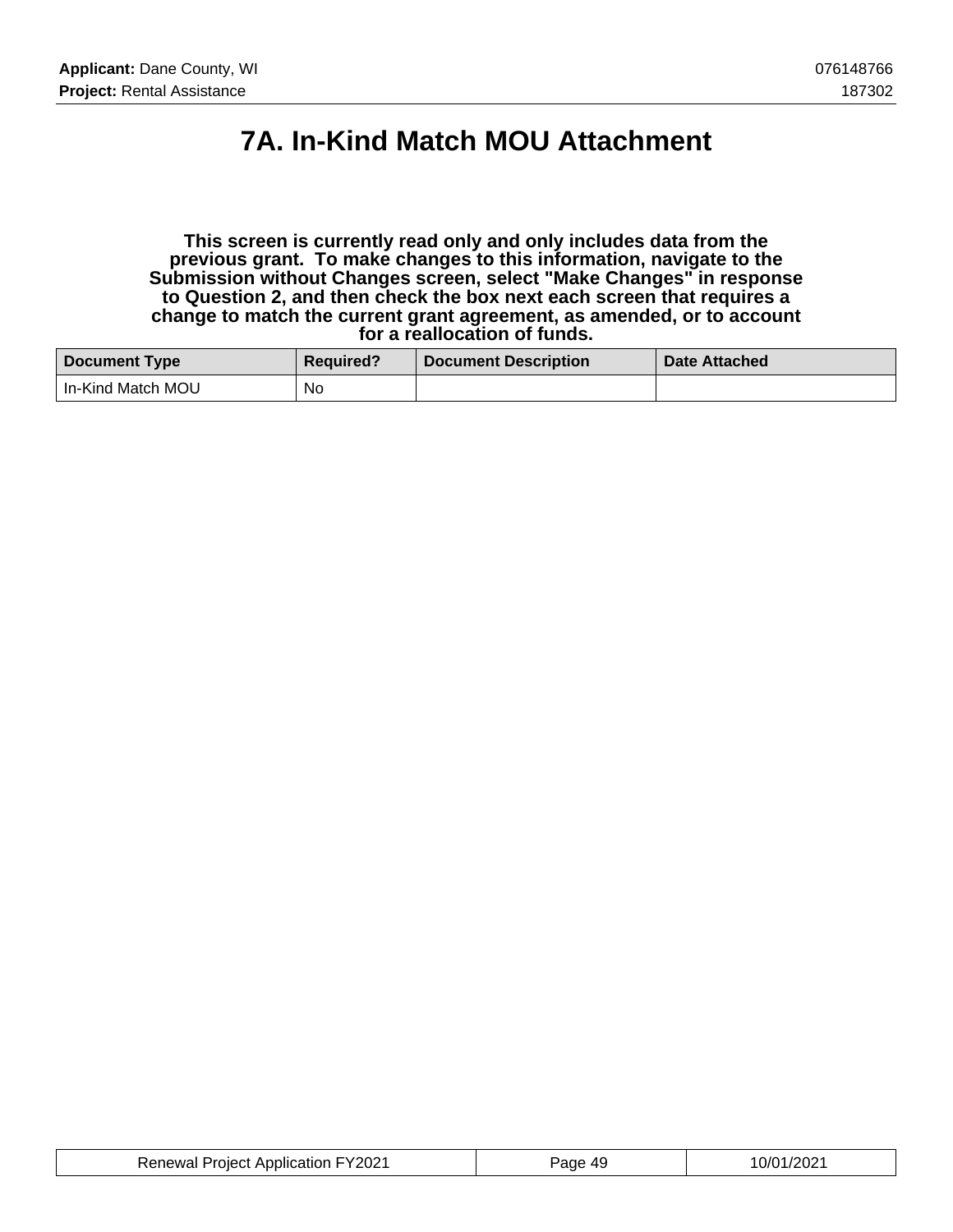# **Attachment Details**

**Document Description:**

| <b>Renewal Project Application FY2021</b> | age<br>-56 | 10/01/2021 |
|-------------------------------------------|------------|------------|
|-------------------------------------------|------------|------------|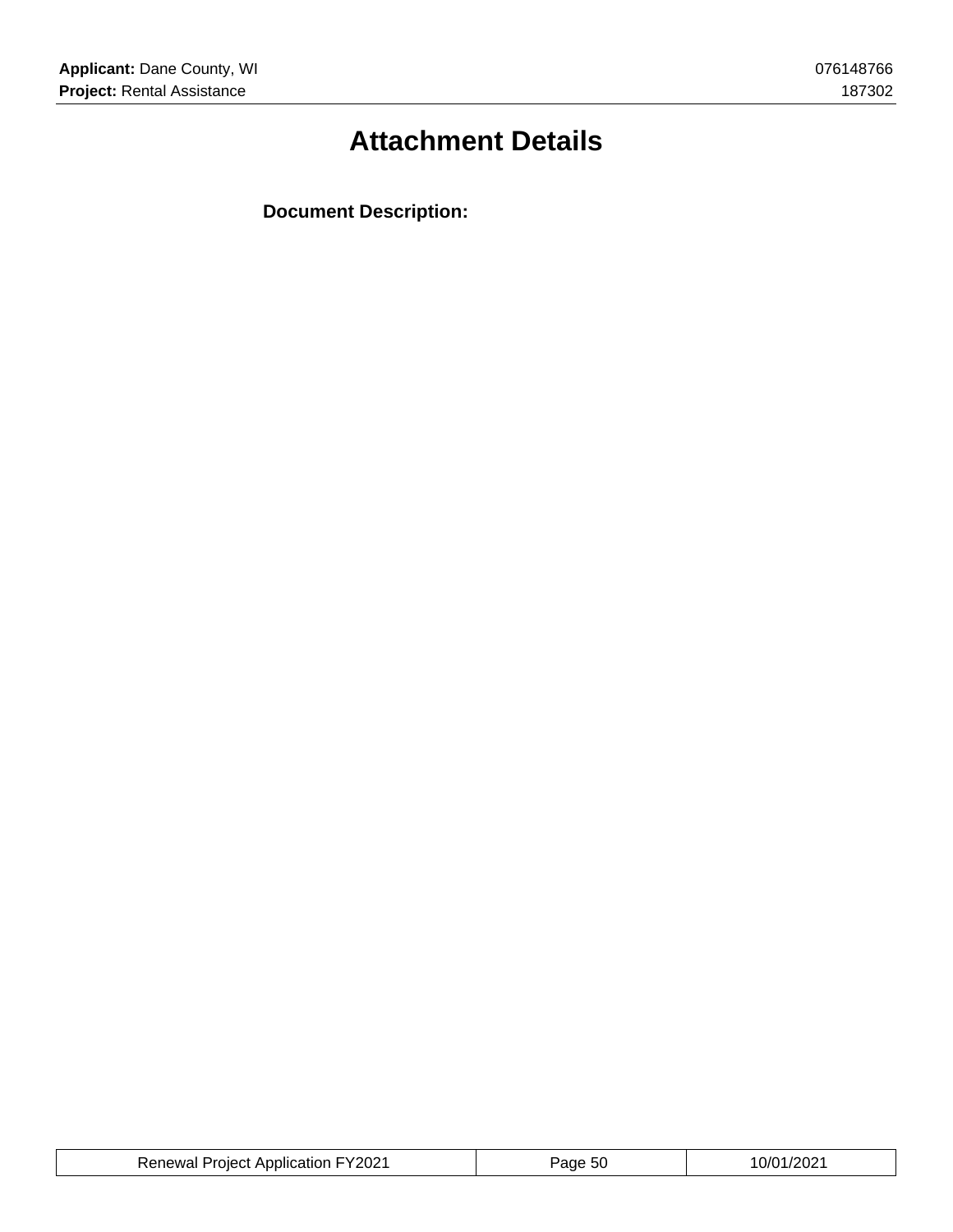# **7B. Certification**

### **A. For all projects: Fair Housing and Equal Opportunity**

It will comply with Title VI of the Civil Rights Act of 1964 (42 U.S.C. 2000(d)) and regulations pursuant thereto (Title 24 CFR part I), which state that no person in the United States shall, on the ground of race, color or national origin, be excluded from participation in, be denied the benefits of, or be otherwise subjected to discrimination under any program or activity for which the applicant receives Federal financial assistance, and will immediately take any measures necessary to effectuate this agreement. With reference to the real property and structure(s) thereon which are provided or improved with the aid of Federal financial assistance extended to the applicant, this assurance shall obligate the applicant, or in the case of any transfer, transferee, for the period during which the real property and structure(s) are used for a purpose for which the Federal financial assistance is extended or for another purpose involving the provision of similar services or benefits.

It will comply with the Fair Housing Act (42 U.S.C. 3601-19), as amended, and with implementing regulations at 24 CFR part 100, which prohibit discrimination in housing on the basis of race, color, religion, sex, disability, familial status or national origin.

It will comply with Executive Order 11063 on Equal Opportunity in Housing and with implementing regulations at 24 CFR Part 107 which prohibit discrimination because of race, color, creed, sex or national origin in housing and related facilities provided with Federal financial assistance.

It will comply with Executive Order 11246 and all regulations pursuant thereto (41 CFR Chapter 60-1), which state that no person shall be discriminated against on the basis of race, color, religion, sex or national origin in all phases of employment during the performance of Federal contracts and shall take affirmative action to ensure equal employment opportunity. The applicant will incorporate, or cause to be incorporated, into any contract for construction work as defined in Section 130.5 of HUD regulations the equal opportunity clause required by Section 130.15(b) of the HUD regulations.

It will comply with Section 3 of the Housing and Urban Development Act of 1968, as amended (12 U.S.C. 1701(u)), and regulations pursuant thereto (24 CFR Part 135), which require that to the greatest extent feasible opportunities for training and employment be given to lower-income residents of the project and contracts for work in connection with the project be awarded in substantial part to persons residing in the area of the project.

It will comply with Section 504 of the Rehabilitation Act of 1973 (29 U.S.C. 794), as amended, and with implementing regulations at 24 CFR Part 8, which prohibit discrimination based on disability in Federally-assisted and conducted programs and activities.

It will comply with the Age Discrimination Act of 1975 (42 U.S.C. 6101-07), as amended, and implementing regulations at 24 CFR Part 146, which prohibit discrimination because of age in projects and activities receiving Federal financial assistance.

| <b>Renewal Project Application FY2021</b> | Page 51 | 10/01/2021 |
|-------------------------------------------|---------|------------|
|-------------------------------------------|---------|------------|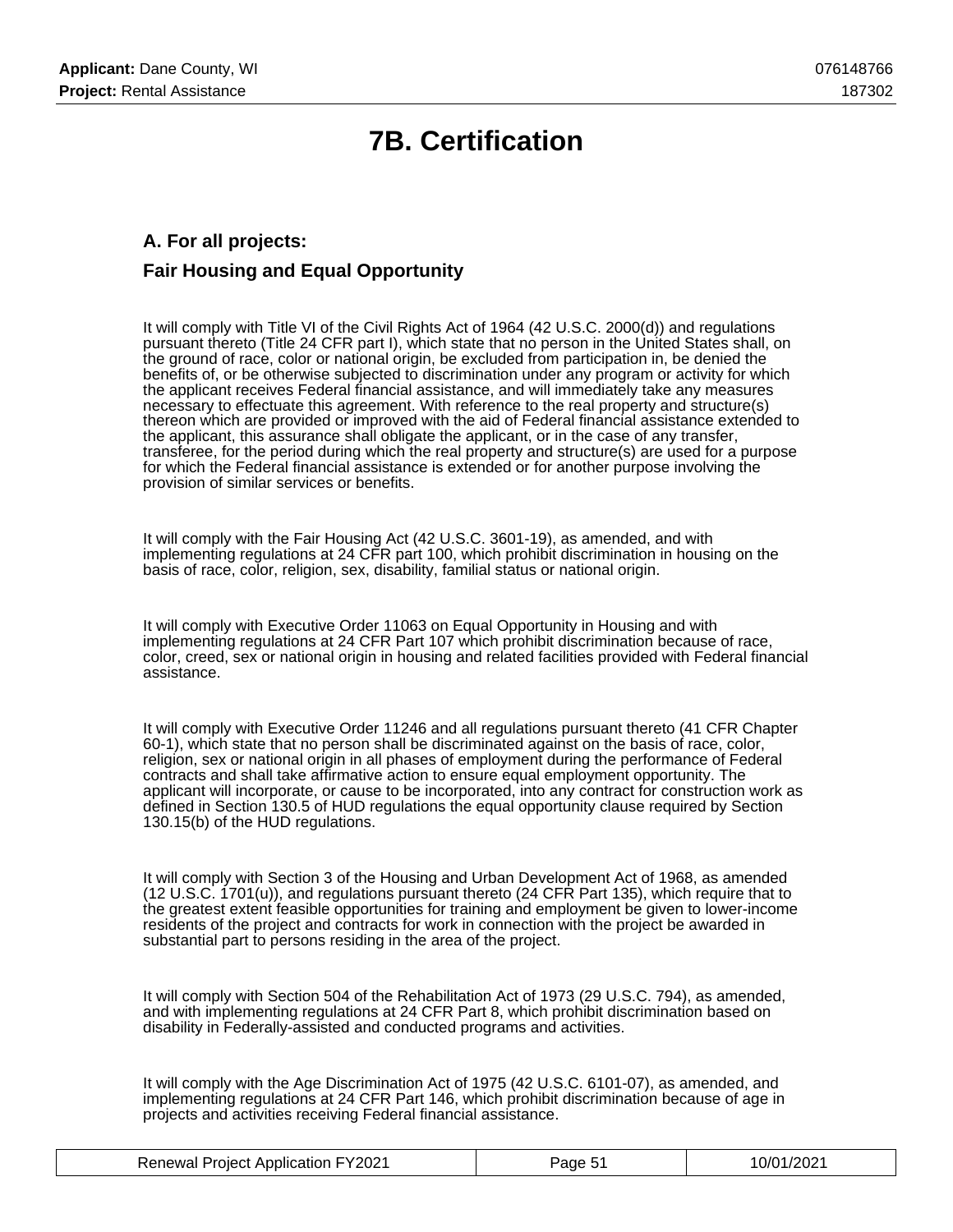It will comply with Executive Orders 11625, 12432, and 12138, which state that program participants shall take affirmative action to encourage participation by businesses owned and operated by members of minority groups and women.

If persons of any particular race, color, religion, sex, age, national origin, familial status, or disability who may qualify for assistance are unlikely to be reached, it will establish additional procedures to ensure that interested persons can obtain information concerning the assistance. It will comply with the reasonable modification and accommodation requirements and, as appropriate, the accessibility requirements of the Fair Housing Act and section 504 of the Rehabilitation Act of 1973, as amended.

### **Additional for Rental Assistance Projects:**

If applicant has established a preference for targeted populations of disabled persons pursuant to 24 CFR 578.33(d) or 24 CFR 582.330(a), it will comply with this section's nondiscrimination requirements within the designated population.

### **B. For non-Rental Assistance Projects Only.**

### **20-Year Operation Rule.**

Applicants receiving assistance for acquisition, rehabilitation or new construction: The project will be operated for no less than 20 years from the date of initial occupancy or the date of initial service provision for the purpose specified in the application.

### **15-Year Operation Rule – 24 CFR part 578 only.**

Applicants receiving assistance for acquisition, rehabilitation or new construction: The project will be operated for no less than 15 years from the date of initial occupancy or the date of initial service provision for the purpose specified in the application.

### **1-Year Operation Rule.**

For applicants receiving assistance for supportive services, leasing, or operating costs but not receiving assistance for acquisition, rehabilitation, or new construction: The project will be operated for the purpose specified in the application for any year for which such assistance is provided.

### **C. Explanation.**

Where the applicant is unable to certify to any of the statements in this certification, such applicant shall provide an explanation.

| Name of Authorized Certifying Official Casey Slaughter Becker |                                      |
|---------------------------------------------------------------|--------------------------------------|
|                                                               | Date: 10/01/2021                     |
|                                                               | <b>Title:</b> Division Administrator |
| <b>Applicant Organization:</b> Dane County, WI                |                                      |

| <b>Renewal Project Application FY2021</b> | Page 52 | 10/01/2021 |
|-------------------------------------------|---------|------------|
|-------------------------------------------|---------|------------|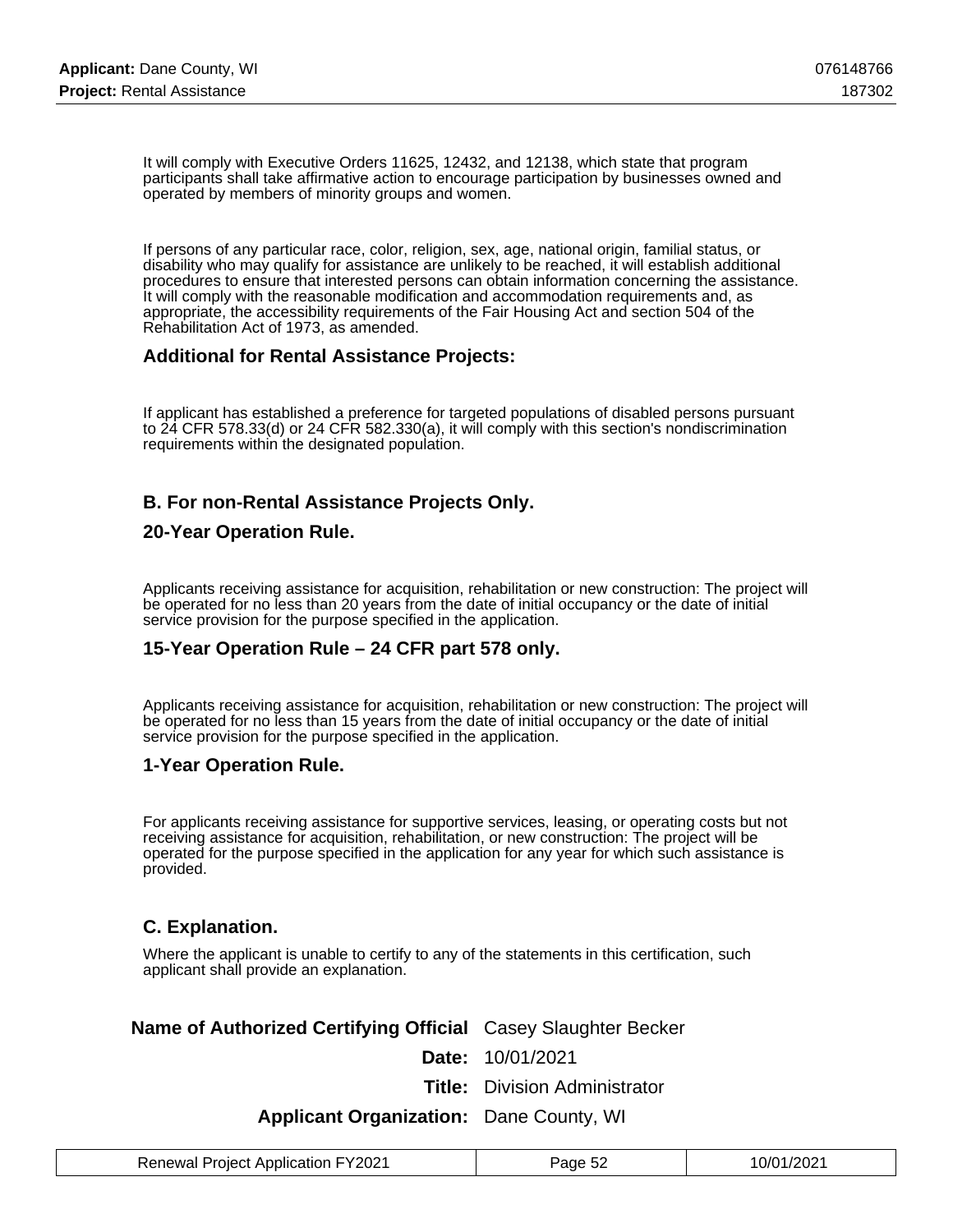### **PHA Number (For PHA Applicants Only):**

- **I certify that I have been duly authorized by the applicant to submit this Applicant Certification and to ensure compliance. I am aware that any false, ficticious, or fraudulent statements or claims may subject me to criminal, civil, or administrative penalties . (U.S. Code, Title 218, Section 1001).** X
- **Active SAM Status Requirement. I certify that our organization has an active System for Award Management (SAM) registration as required by 2 CFR 200.300(b) at the time of project application submission to HUD and will ensure this SAM registration will be renewed annually to meet this requirement.** X

| <b>Renewal Project Application FY2021</b> | Page 53 | 10/01/2021 |
|-------------------------------------------|---------|------------|
|-------------------------------------------|---------|------------|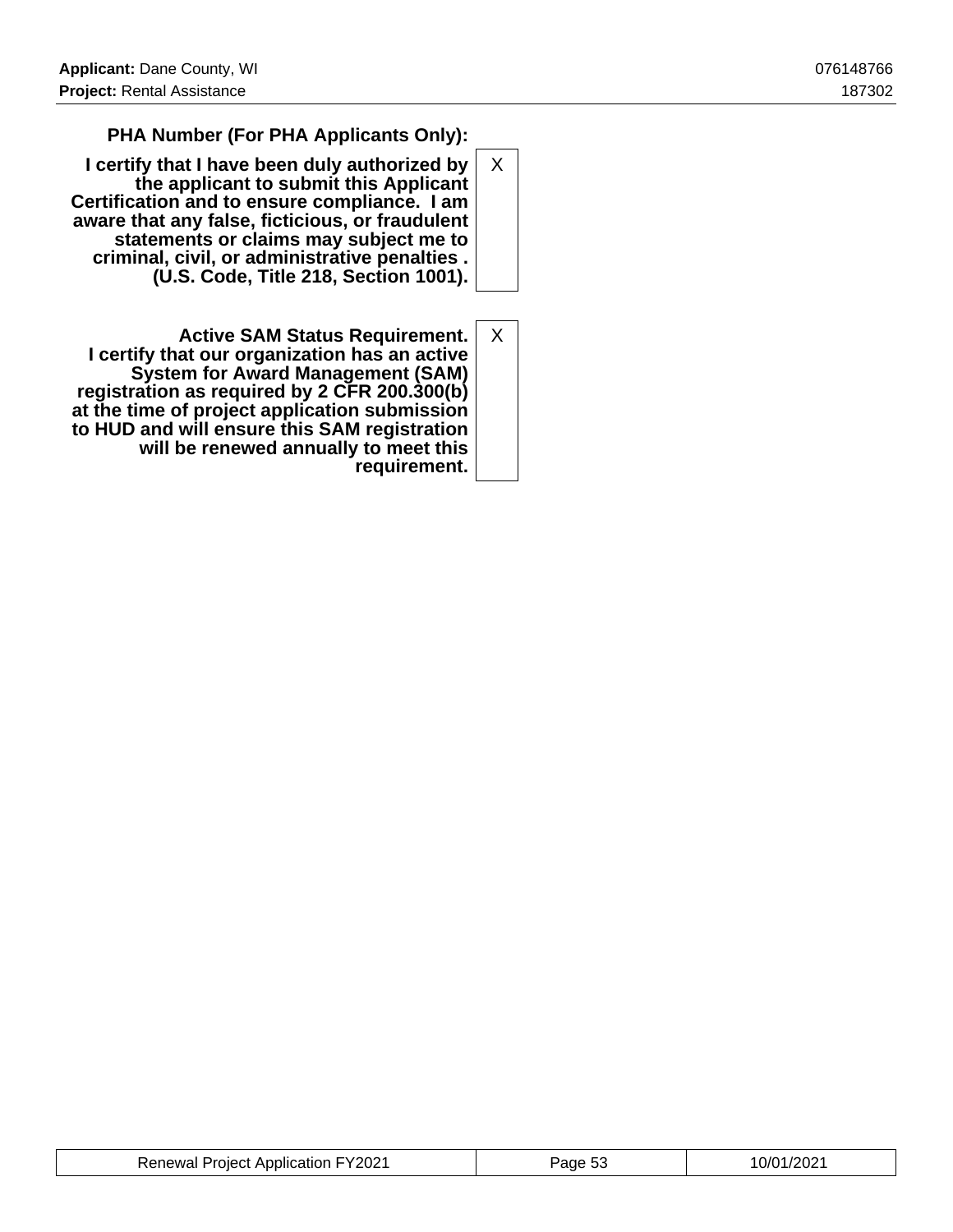# **8B Submission Summary**

| Page                                      | <b>Last Updated</b> |            |  |
|-------------------------------------------|---------------------|------------|--|
| 1A. SF-424 Application Type               | 09/27/2021          |            |  |
| 1B. SF-424 Legal Applicant                | No Input Required   |            |  |
| <b>Renewal Project Application FY2021</b> | Page 54             | 10/01/2021 |  |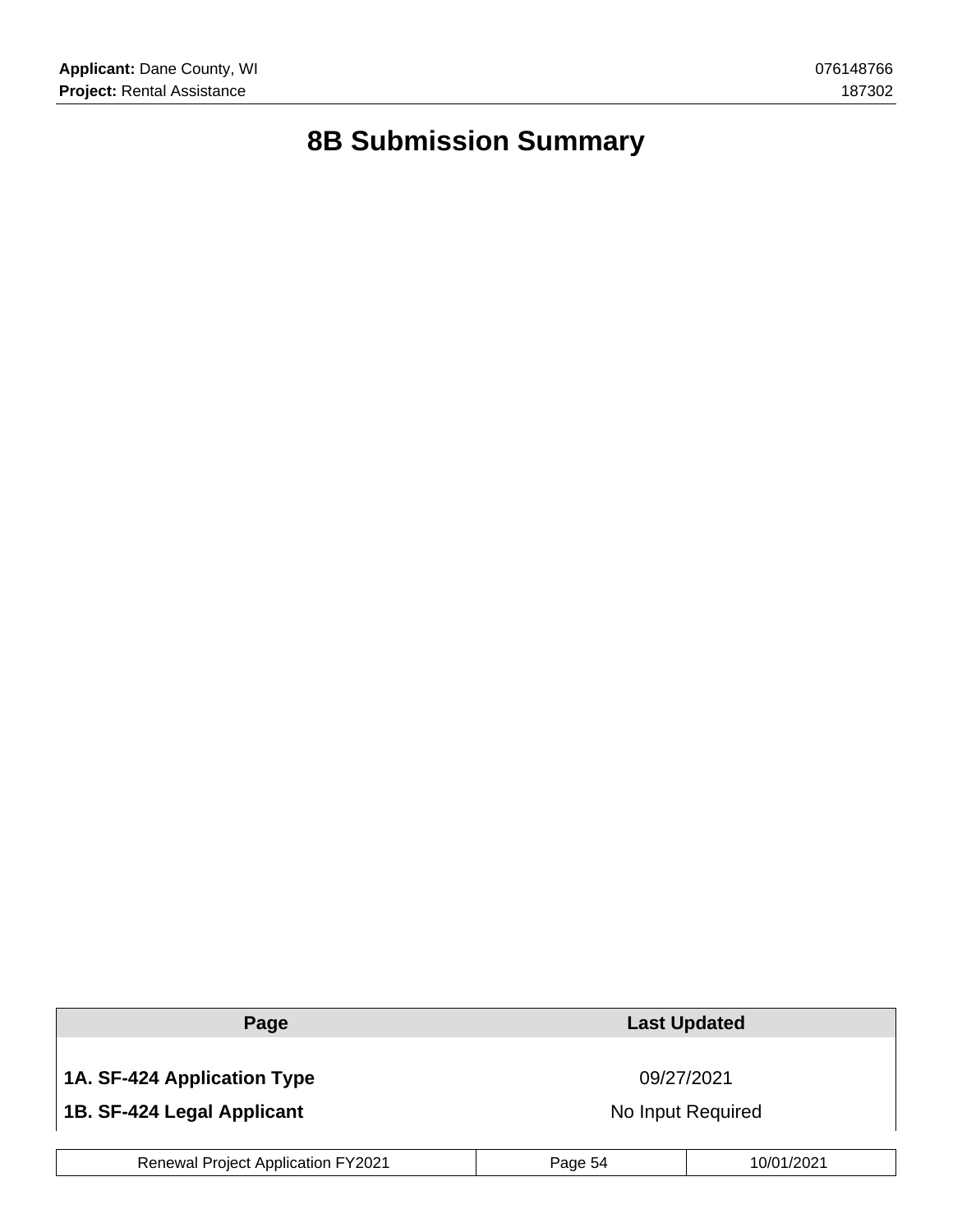| <b>1C. SF-424 Application Details</b>                                   | No Input Required |
|-------------------------------------------------------------------------|-------------------|
| 1D. SF-424 Congressional District(s)                                    | 09/28/2021        |
| 1E. SF-424 Compliance                                                   | 09/27/2021        |
| 1F. SF-424 Declaration                                                  | 09/28/2021        |
| 1G. HUD-2880                                                            | 09/28/2021        |
| 1H. HUD-50070                                                           | 09/28/2021        |
| 11. Cert. Lobbying                                                      | 09/28/2021        |
| 1J. SF-LLL                                                              | 09/28/2021        |
| <b>IK. SF-424B</b>                                                      | 09/28/2021        |
| <b>Submission Without Changes</b>                                       | 10/01/2021        |
| <b>Recipient Performance</b>                                            | 09/28/2021        |
| <b>Renewal Grant Consolidation or Renewal</b><br><b>Grant Expansion</b> | 09/28/2021        |
| <b>2A. Subrecipients</b>                                                | 09/27/2021        |
| <b>3A. Project Detail</b>                                               | 09/28/2021        |
| <b>3B. Description</b>                                                  | 09/27/2021        |
| <b>3C. Dedicated Plus</b>                                               | 09/27/2021        |
| <b>4A. Services</b>                                                     | 09/27/2021        |
| <b>4B. Housing Type</b>                                                 | 10/01/2021        |
| <b>5A. Households</b>                                                   | 09/27/2021        |
| <b>5B. Subpopulations</b>                                               | 09/27/2021        |
| <b>6A. Funding Request</b>                                              | 09/27/2021        |
| <b>6C. Rental Assistance</b>                                            | 10/01/2021        |
| 6D. Match                                                               | 09/28/2021        |
| 6E. Summary Budget                                                      | No Input Required |
| 7A. Attachment(s)                                                       | 09/27/2021        |
| 7A. In-Kind Match MOU Attachment                                        | No Input Required |
| <b>7B. Certification</b>                                                | 09/29/2021        |

| <b>Renewal Project Application FY2021</b> | $\cdots$ | 2021/<br>$\Omega$ |
|-------------------------------------------|----------|-------------------|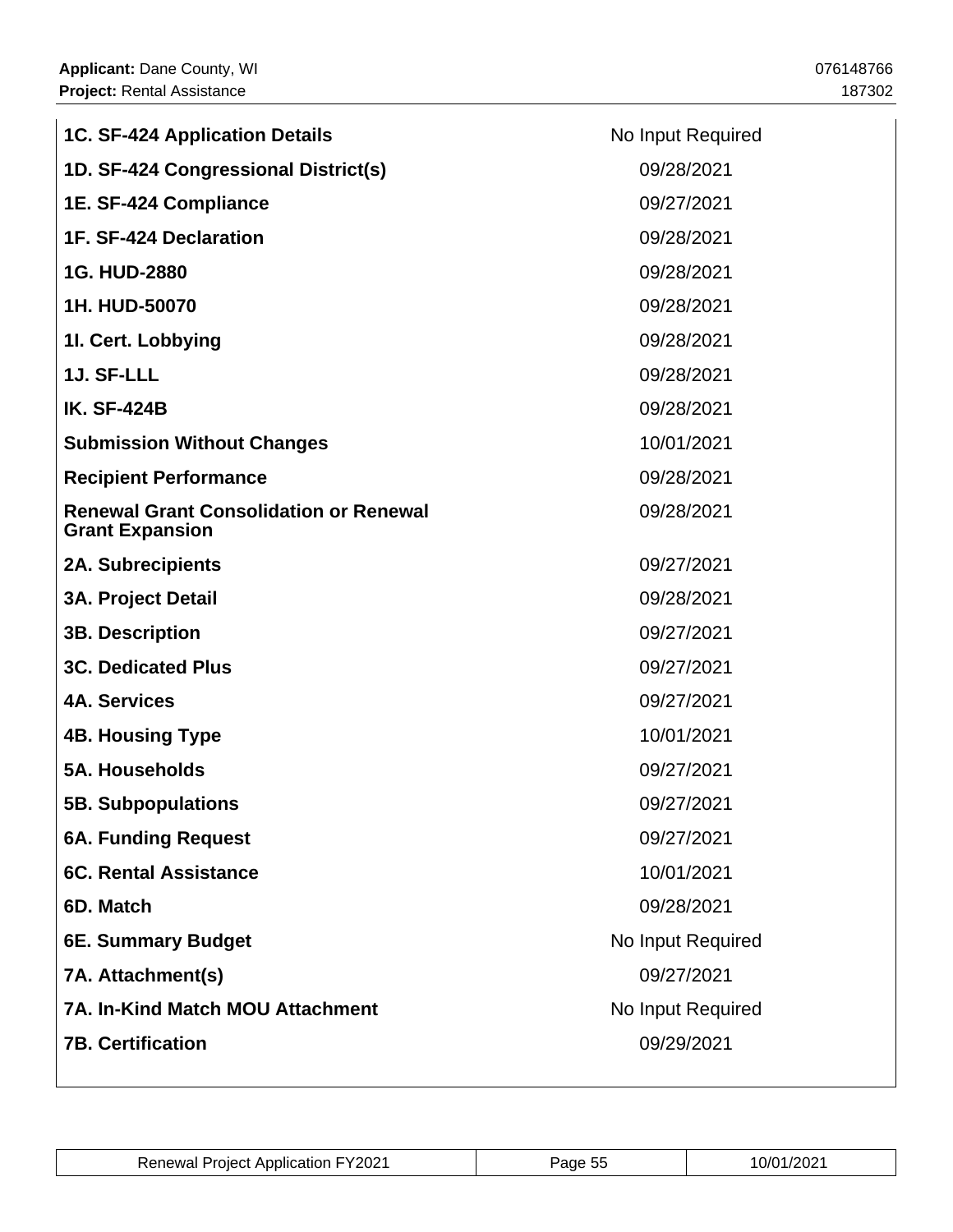INTERNAL REVENUE SERVICE DISTRICT DIRECTOR P 0 BOX A-3290 DPN 22-2 CHICAGO, IL 60690

Date: IAN 0 3 1995

HOUSING INITIATIVES INC 2914 INDUSTRIAL OR MADISON, WI 53713

Employer Identification Numbers 39-1781842 Case Number: 364354028 Contact: Person: L. HALL Contact Telephone Number: (312) 886-6532 Accounting Period Ending: December 31 Foundation Status Classification: 509(a)(1) Advance Ruling Period Begins: November 15, 1993 Advance Ruling Period Ends: December 31, 1997 Addendum Applies: May

Dear Applicant:

Based on information you supplied, and assuming your operations will be as stated in your application for recognition of exemption, we have determined you are exempt from federal income tax under section 501(a) of the Internal Revenue Code as an organization described in section 501(c)(3).

Because you are a newly created organization, we are not now making a final determination of your foundation status under section 509(a) of the Code. However, we have determined that you can reasonably expect to be a publicly supported organization described in sections 509(a)(1) and 170(b)(1)(A)(vi).

Accordingly, during an advance ruling period you will be treated as a publicly supported organization, and not as a private foundation. This advance ruling period begins and ends on the dates shown above.

Within 90 days after the end of your advance ruling period, you must send us the information needed to determine whether you have met the requirements of the applicable support test during the advance ruling period. If you establish that you have been a publicly supported organization, we will classify you as a section 509(a)(1) or 509(a)(2) organization as long as you continue to meet the requirements of the applicable support test. If you do not meet the public support requirements during the advance ruling period, we will classify you as a private foundation for future periods. Also, if we classify you as a private foundation, we will treat you as a private foundation from your beginning date for purposes of section 507(d) and 4940.

Grantors and contributors may rely on our determination that you are not a private foundation until 90 days after the end of your advance ruling period. If you send us the required information within the 90 days, grantors and contributors may continue to rely on the advance determination until we make a final determination of your foundation status.

If we publish a notice in the Internal Revenue Bulletin stating that we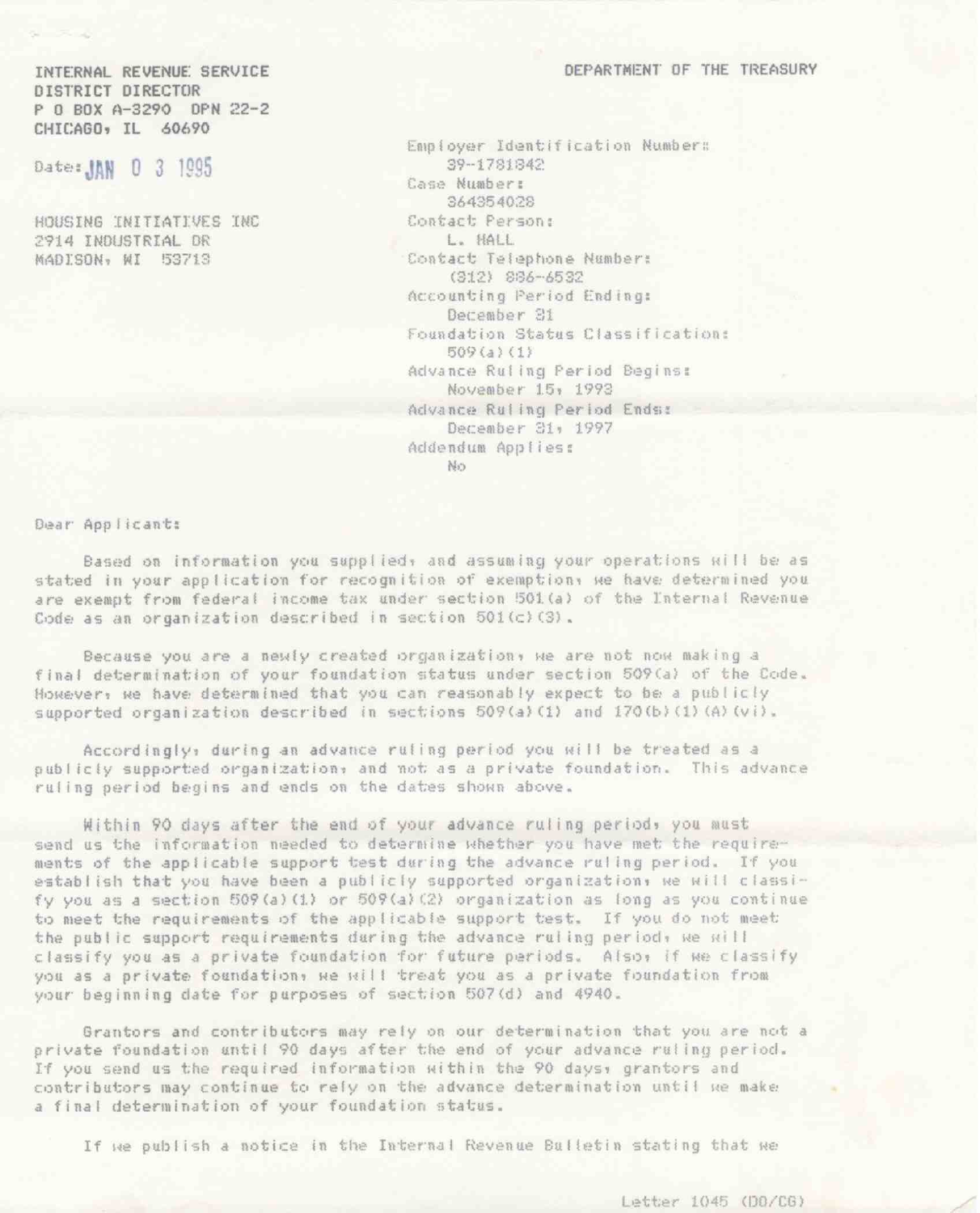#### HOUSING INITIATIVES INC

will no longer treat you as a publicly supported organization, grantors and contributors may not rely on this determination after the date we publish the notice. In additions if you lose your status as a publicly supported organization, and a grantor or contributor was responsible for, or was aware of, the act or failure to act, that resulted in your loss of such status, that person may not rely on this determination from the date of the act or failure to act. Also, if a grantor or contributor learned that we had given notice that you would be removed from classification as a publicly supported organization, then that person may not rely on this determination as of the date he or she acquired such knowledge.

If you change your sources of support, your purposes, character, or method of coeration, please let us know so we can consider the effect of the change on your exempt status and foundation status. If you amend your organizational document or bylaws: please send us a copy of the amended document or bylaws. Also, let us know all changes in your name or address.

As of January 1, 1984, you are liable for social securities taxes under the Federal Insurance Contributions Act on amounts of \$100 or more you pay to each of your employees during a calendar year. You are not liable for the tax imposed under the Federal Unemployment Tax Act (FUTA).

Organizations that are not private foundations are not subject to the private foundation excise taxes under Chapter 42 of the Internal Revenue Code. Howevers you are not automatically exempt from other federal excise taxes. If you have any questions about excise: employment, or other federal taxes, please let us know.

Donors may deduct contributions to you as provided in section 170 of the Internal Revenue Code. Bequests, legacies, devises, transfers, or gifts to you or for your use are deductible for Federal estate and gift tax purposes if they meet the applicable provisions of sections 2055; 2106; and 2522 of the Code.

Donors may deduct contributions to you only to the extent that their contributions are gifts, with no consideration received. Ticket purchases and similar payments in conjunction with fundraising events may not necessarily qualify as deductible contributions, depending on the circumstances. Revenue Ruling 67-246, published in Cumulative Eulletin 1967-2, on page 104, gives quidelines regarding when taxpayers may deduct payments for admission to, or other participation in: fundraising activities for charity.

You are not required to file Form 990, Return of Organization Exempt From Income Tax: if your gross receipts each year are normally \$25,000 or less. If you receive a Form 990 package in the mails simply attach the label provideds check the box in the heading to indicate that your annual gross receipts are normally \$25,000 or less, and sign the return.

If you are required to file a return you must file it by the 15th day of the fifth month after the end of your annual accounting period. We charge a penalty of \$10 a day when a return is filed lates unless there is reasonable